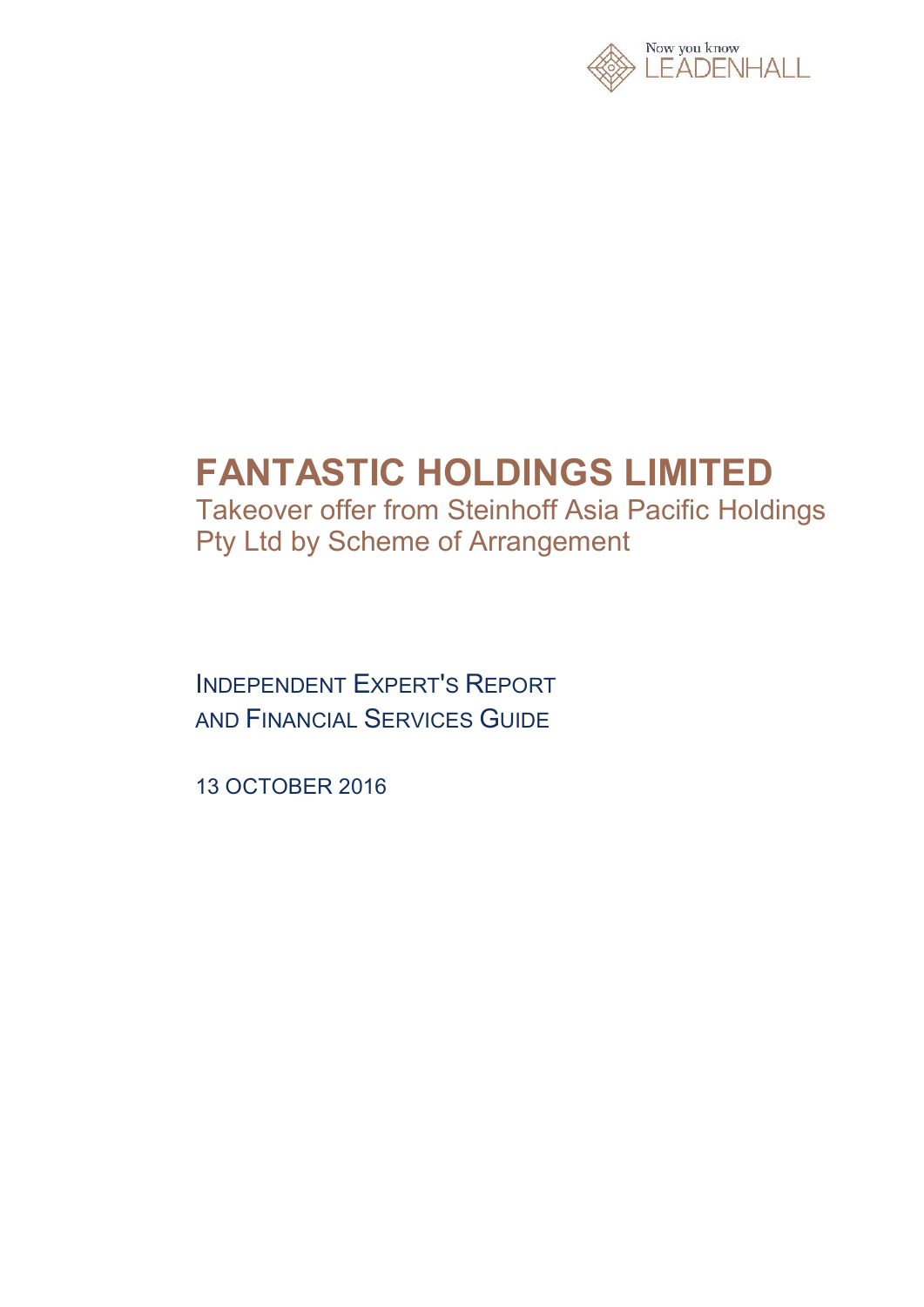

13 October 2016

The Directors Fantastic Holdings Limited 62 Hume Highway Chullora NSW 2190

Dear Directors,

### **Independent Expert's Report for Fantastic Holdings Limited**

#### **1. Introduction**

Fantastic Holdings Limited ("**Fantastic**") is a public company listed on the Australian Securities Exchange ("**ASX**") that is engaged in the manufacture and retail of furniture. As at 7 October 2016 Fantastic had a market capitalisation of approximately \$240.6 million.

Steinhoff Asia Pacific Holdings Pty Ltd ("**Steinhoff**") is also engaged in the manufacture and retail of furniture, with brands including Freedom and Snooze. Steinhoff is a subsidiary of Steinhoff International Holdings NV, a company listed on the Frankfurt Stock Exchange.

On 13 October 2016 Fantastic and Steinhoff entered into a scheme implementation deed for Steinhoff to acquire 100% of the shares in Fantastic, by way of a scheme of arrangement ("**Proposed Transaction**"). Steinhoff has offered \$3.50 in cash for each Fantastic share.

Further details of the Proposed Transaction are set out in Section 1 of our detailed report.

#### **2. Purpose of report**

There is no formal requirement for an independent expert's report in relation to the Proposed Transaction. However, the directors of Fantastic have requested Leadenhall Corporate Advisory Pty Ltd ("**Leadenhall**") to prepare an independent expert's report to assess whether the Proposed Transaction is in the best interests of Fantastic's shareholders ("**Shareholders**"). This report will be included in the scheme booklet in relation to the Proposed Transaction ("**Scheme Booklet**") to assist Shareholders to evaluate the Proposed Transaction.

Further details of the purpose of this report are set out in Section 2 of our detailed report.

#### **3. Basis of evaluation**

In order to assess whether the Proposed Transaction is in Shareholders' best interests we have considered whether it is fair and reasonable to Shareholders. In order to assess whether the Proposed Transaction is fair and reasonable we have:

- Assessed it as fair if the consideration offered by Steinhoff is greater than or equal to the value of a Fantastic share on a control basis
- Assessed it as reasonable if it is fair, or if despite not being fair the advantages to Shareholders outweigh the disadvantages

Further details of the basis of evaluation are set out in Section 2 of our detailed report.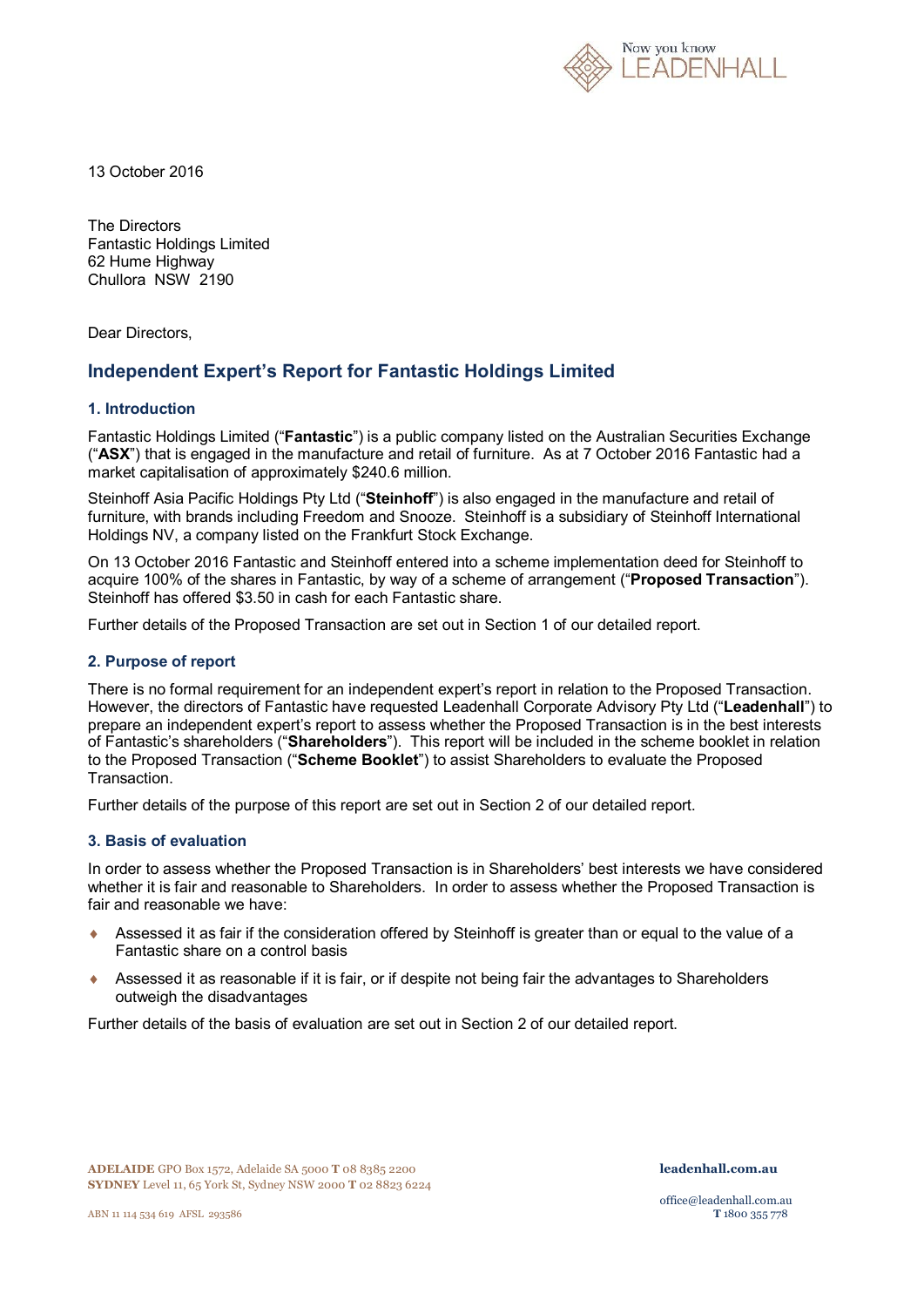

#### **4. Analysis of fairness**

We have assessed the fair market value of a Fantastic share to be in the range of \$3.42 to \$3.77, using the capitalisation of earnings approach as follows:

#### **Table 1: Valuation summary**

|                                | <b>EBITDA</b> |             | <b>EBIT</b> |             |
|--------------------------------|---------------|-------------|-------------|-------------|
|                                | Low           | <b>High</b> | Low         | <b>High</b> |
|                                |               |             |             |             |
| Selected maintainable earnings | 43.5          | 45.0        | 36.0        | 37.5        |
| Selected multiple              | 7.5           | 8.0         | 9.0         | 9.5         |
| <b>Enterprise value</b>        | 326.3         | 360.0       | 324.0       | 356.3       |
| Surplus assets                 | 1.0           | 1.0         | 1.0         | 1.0         |
| Net cash                       | 29.7          | 29.7        | 29.7        | 29.7        |
| Non-operating liabilities      | (1.5)         | (1.5)       | (1.5)       | (1.5)       |
| <b>Equity value</b>            | 355.4         | 389.2       | 353.2       | 385.4       |
| Number of share on issue       | 103.3         | 103.3       | 103.3       | 103.3       |
| Value per share                | \$3.44        | \$3.77      | \$3.42      | \$3.73      |

#### *Source: Leadenhall analysis*

In applying the capitalisation of earnings approach we have:

- Determined a maintainable level of EBIT of \$36.0 million to \$37.5 million. This equates to a maintainable level of EBITDA of \$43.5 million to \$45.0 million after adjusting for depreciation and amortisation. This level of earnings was assessed after consideration of historical earnings (normalised to remove nonrecurring items), management forecasts, year to date earnings and brokers' forecasts
- Applied an EBIT multiple of 9.0 to 9.5 times and an EBITDA multiple of 7.5 times to 8.0 times. These are control multiples, derived from analysis of takeover transactions and share market trading prices of companies with similar businesses to Fantastic
- Added surplus assets of \$1.0 million in relation to surplus land held by Fantastic
- ◆ Added surplus cash of \$29.7 million
- ◆ Deducted a non-operating liability in relation to closure costs for one store which is due to be closed

The result from this methodology was cross-checked using an analysis of share market trading prior to the announcement of the Proposed Transaction. Further details of the valuation of Fantastic are set out in Section 6 of our detailed report.

We have assessed whether the Proposed Transaction is fair by comparing our assessed fair market value of a Fantastic share on a control basis with the consideration offered. This comparison is set out in the table below.

#### **Table 2: Assessment of fairness**

|                                        | Low    | <b>High</b> |
|----------------------------------------|--------|-------------|
| Fair market value of a Fantastic share | \$3.42 | \$3.77      |
| Consideration                          | \$3.50 | \$3.50      |

*Source: Leadenhall analysis*

Since the consideration offered is within the assessed range of values of a Fantastic share the Proposed Transaction is fair to Shareholders.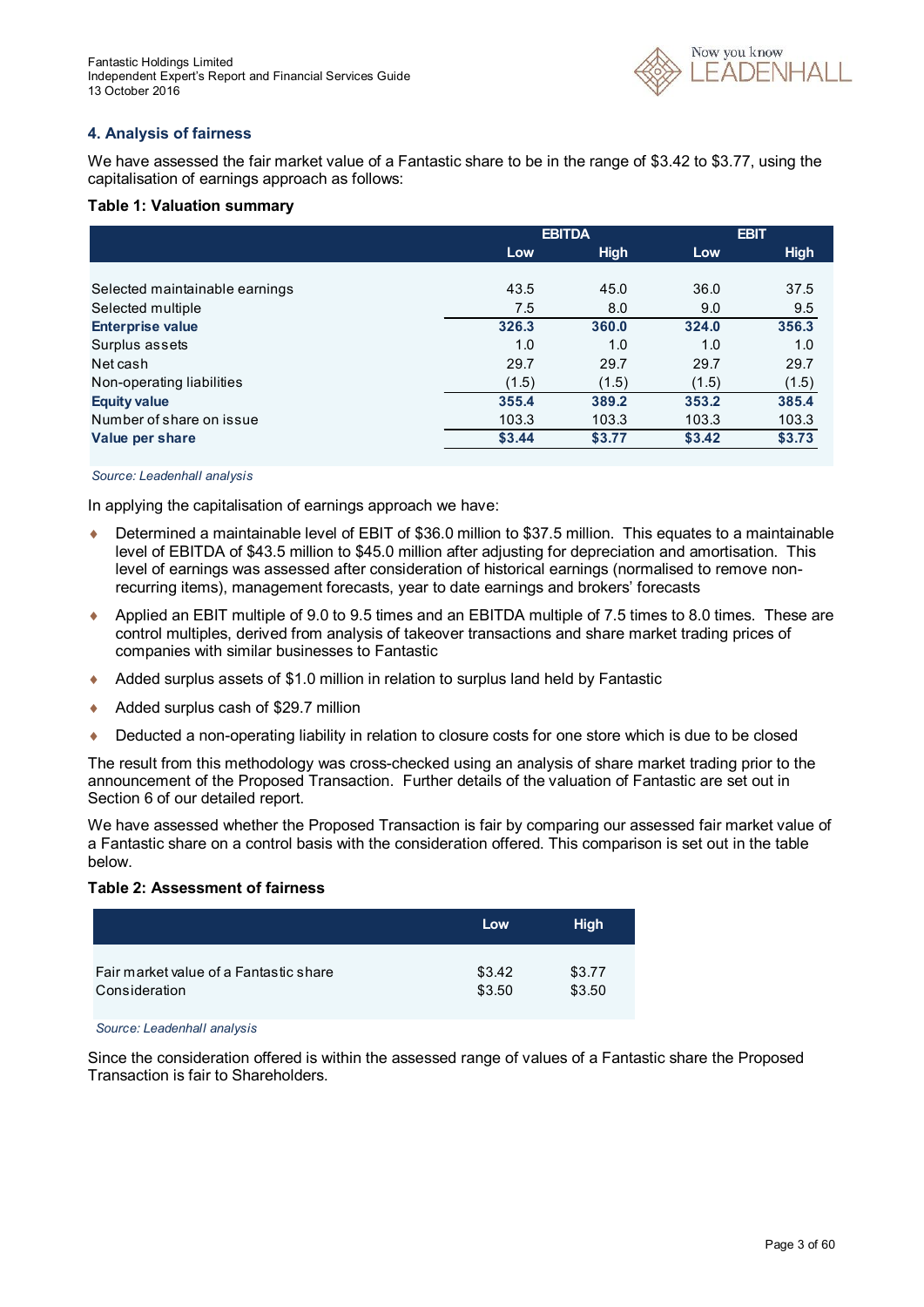Fantastic Holdings Limited Independent Expert's Report and Financial Services Guide 13 October 2016



#### **5. Analysis of reasonableness**

We have defined the Proposed Transaction as reasonable if it is fair, or if despite not being fair, there are sufficient reasons for Shareholders to vote for the proposal. We have therefore considered the following advantages and disadvantages of the Proposed Transaction to Shareholders.

#### **Advantages**

 **Premium to market price -** The offer price reflects a meaningful premium to the Fantastic share price immediately prior to the announcement as set out in the figure below:



**Figure 1: Implied control premium (offer price)**

*Source: FactSet and Leadenhall analysis Note: Last closing is as at 9 October 2016*

- **Share price in the absence of an alternative offer -** In the absence of any alternative takeover offer, the only alternative to dispose of Fantastic shares would be to sell them on the market at a price which does not include a premium for control and would incur transaction costs (e.g. brokerage). If the Proposed Transaction is not approved, it is likely that Fantastic shares would trade at a price below the offer price, at least in the short term.
- **No superior alternative offer -** We are not aware of any competing proposals to acquire Fantastic by any third party. However, we note that there would be an opportunity for any other interested party to put forward a competing offer prior to the scheme meeting being held. In these circumstances Shareholders would need to consider the competing offer before concluding on the Proposed Transaction.

#### **Disadvantages**

- **Loss of exposure to Fantastic business -** If the Proposed Transaction is completed Shareholders would lose their exposure to the future performance of Fantastic. We note that the Fantastic management team has set out a medium term plan for the business including material growth in store numbers and profitability. If this plan is achieved, it is possible that Fantastic shares may trade at prices higher than the consideration under the Proposed Transaction in the medium term. By accepting the Proposed Transaction, Shareholders will not be able to participate in this potential upside.
- **Synergy benefits -** Given the complementary nature of Steinhoff's business with Fantastic, it is likely that Steinhoff will be able to realise some synergy benefits from acquiring Fantastic. Based on our analysis, the offer price does not appear to include a material amount related to potential synergies as the selected multiples are towards the lower end of the comparable ranges and no synergies have been allowed for in the selected earnings. However, in the absence of a competing proposal, it is common for an acquirer not to pay for potential synergies they may obtain in a business combination.
- **Tax implications -** The acceptance of the offer by the purchaser may have varying tax implications for individual investors which may impact the net cash consideration received. Shareholders should seek their own independent advice as to any potential tax implications upon acceptance of the offer.

Since the Proposed Transaction is fair it is also reasonable.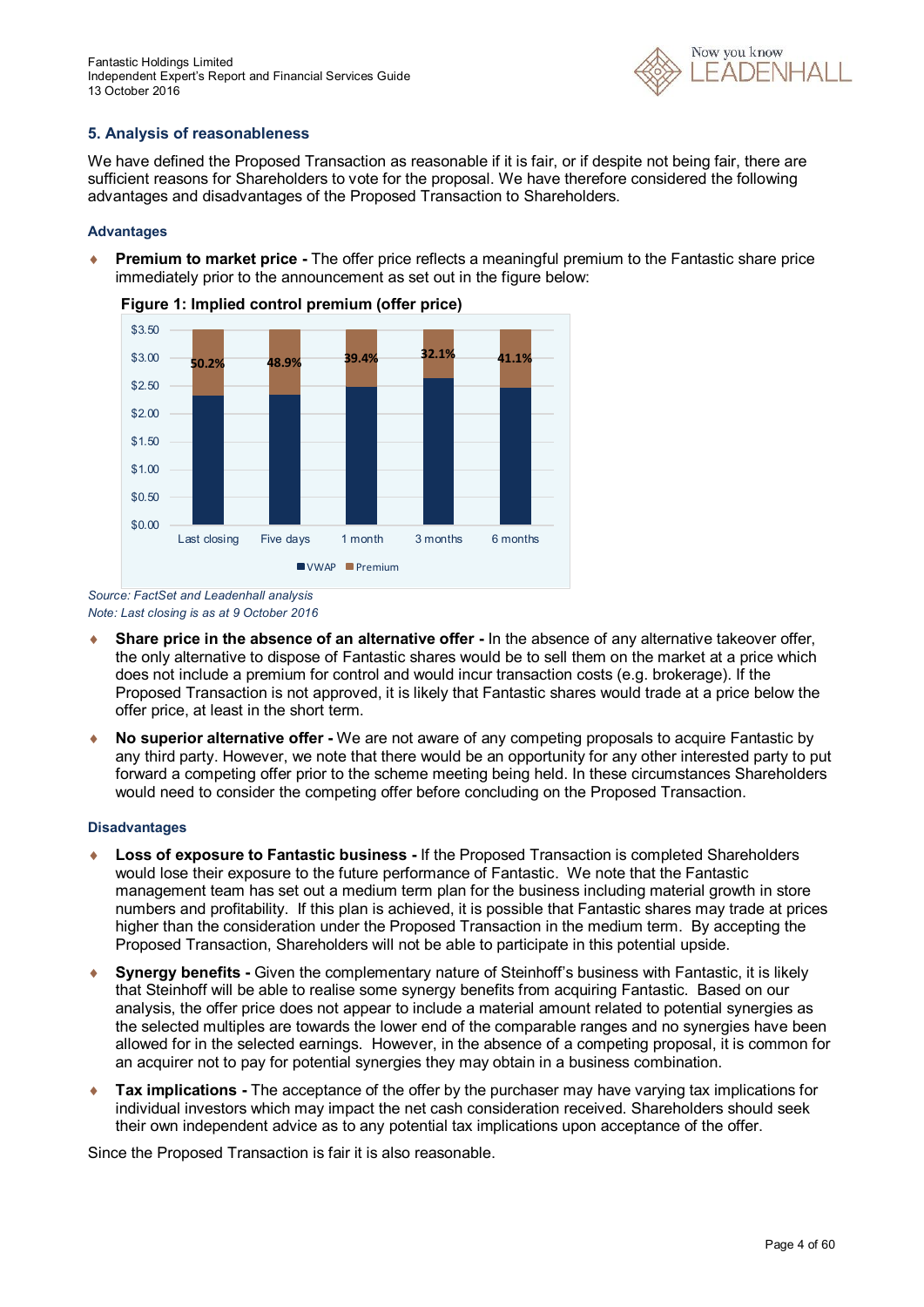

#### **6. Opinion**

In our opinion the Proposed Transaction is fair and reasonable to Shareholders. The Proposed Transaction is therefore in the best interests of Shareholders.

This opinion should be read in conjunction with our detailed report which sets out our scope, analysis and findings in more detail.

Yours faithfully

Jave Paum

Richard Norris **Dave Pearson**<br> **Director Director Director Director**

*Note: All amounts stated in this report are in Australian dollars unless otherwise stated. Tables in this report may not add due to rounding.*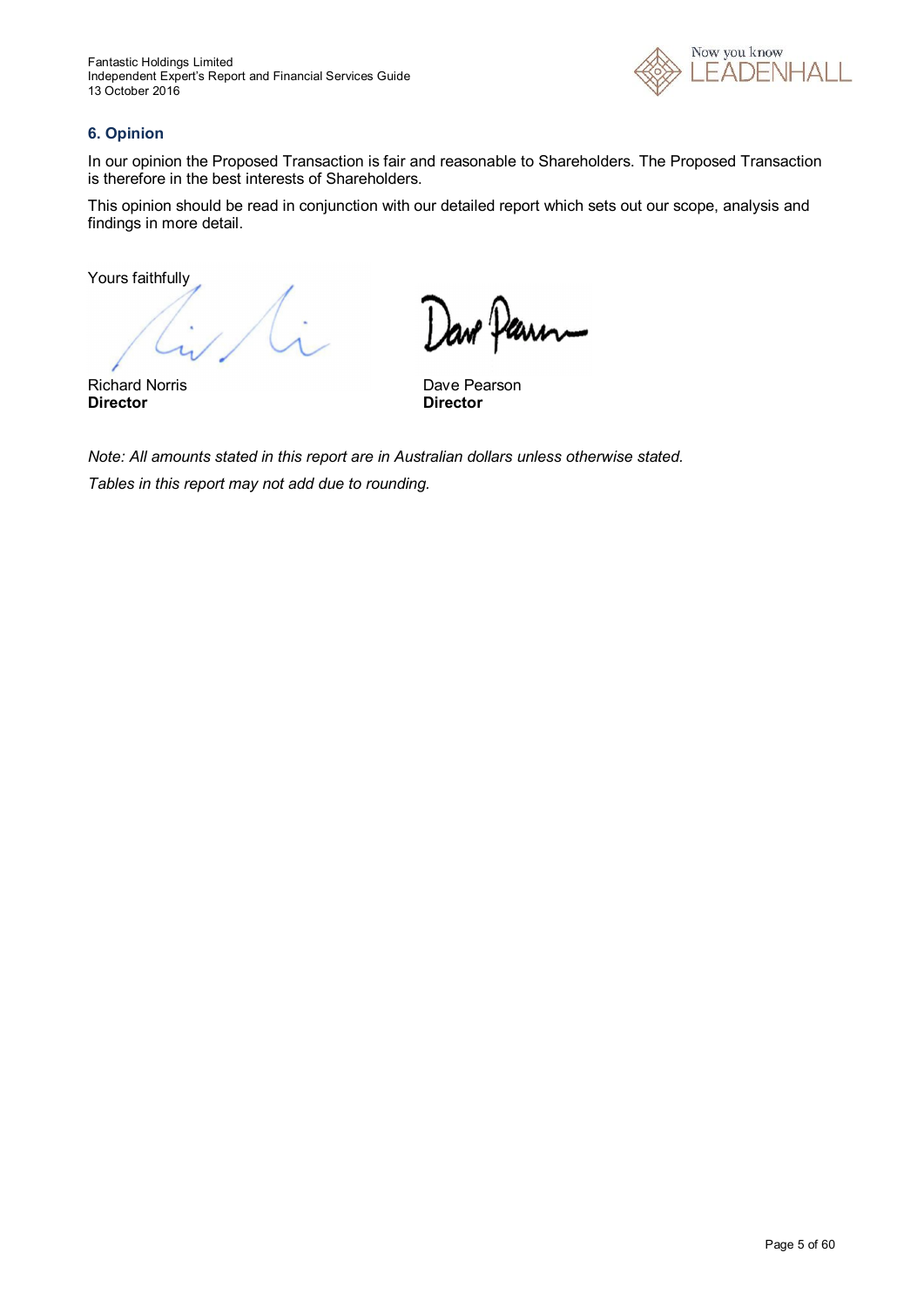

#### **LEADENHALL CORPORATE ADVISORY PTY LTD**

#### **ABN 11 114 534 619**

**Australian Financial Services Licence No: 293586**

# *FINANCIAL SERVICES GUIDE*

Leadenhall Corporate Advisory Pty Ltd ("**Leadenhall**" or "**we**" or "**us**" or "**our**" as appropriate) has been engaged to issue general financial product advice in the form of a report to be provided to you.

#### **Financial Services Guide**

In providing this report, we are required to issue this Financial Services Guide ("**FSG**") to retail clients. This FSG is designed to help you to make a decision as to how you might use this general financial product advice and to ensure that we comply with our obligations as a financial services licensee.

#### **Financial Services We are Licensed to Provide**

We hold Australian Financial Services Licence 293586 which authorises us to provide financial product advice in relation to securities (such as shares and debentures), managed investment schemes and derivatives.

We provide financial product advice by virtue of an engagement to issue a report in connection with a financial product. Our report will include a description of the circumstances of our engagement and the party who has engaged us. You will not have engaged us directly but will be provided with a copy of the report because of your connection to the matters in respect of which we have been engaged to report.

Any report we provide is provided on our own behalf as a financial service licensee authorised to provide the financial product advice contained in that report.

#### **General Financial Product Advice**

The advice produced in our report is general financial product advice, not personal financial product advice, because it has been prepared without taking into account your personal objectives, financial situation or needs. You should consider the appropriateness of this general advice having regard to your own objectives, financial situation and needs before you act on the advice. Where the advice relates to the acquisition or possible acquisition of a financial product, you should also obtain a product disclosure statement relating to the product and consider that statement before making any decision about whether to acquire the product.

#### **Benefits that We May Receive**

We charge fees for providing reports. These fees will be agreed with the person who engages us to provide the report. Fees will be agreed on either a fixed fee or time cost basis. Leadenhall is entitled to receive a fixed fee of \$55,000 (excl. GST) for preparing this report. This fee is not contingent upon the outcome of the Proposed Transaction.

Except for the fees referred to above, neither Leadenhall, nor any of its directors, consultants, employees or related entities, receive any pecuniary or other benefit, directly or indirectly, for or in connection with the provision of this report.

#### **Remuneration or Other Benefits Received by our Employees, Directors and Consultants**

All our employees receive a salary. Our employees are eligible for bonuses which are not based on the outcomes of any specific engagement or directly linked to the provision of this report. Our directors and consultants receive remuneration based on time spent on matters.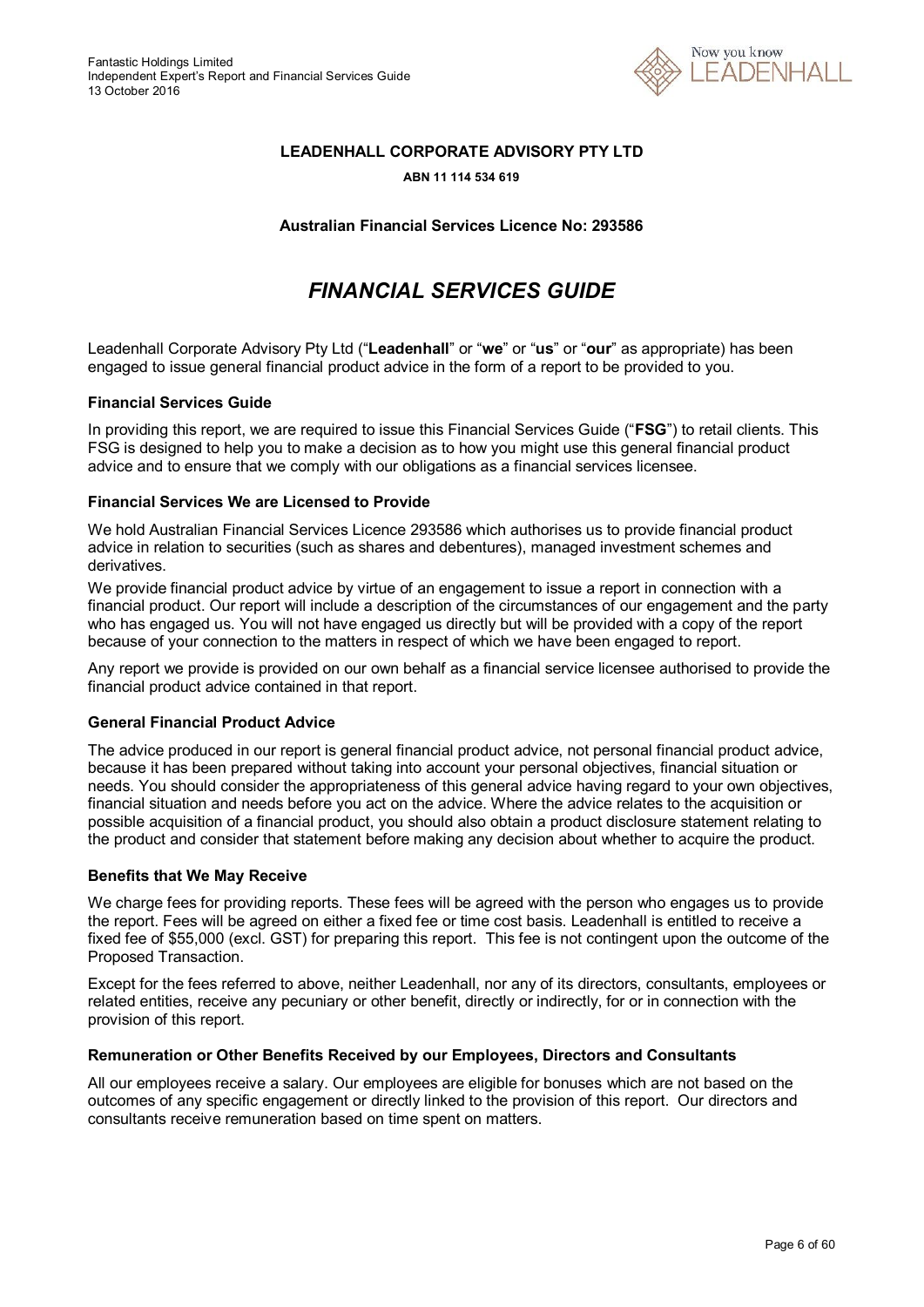

#### **Referrals**

We do not pay commissions or provide any other benefits to any person for referring clients to us in connection with the reports that we are licensed to provide.

#### **Complaints Resolution**

As the holder of an Australian Financial Services Licence, we are required to have a system in place for handling complaints from persons to whom we have provided reports. All complaints must be in writing, to the following address:

Leadenhall Corporate Advisory Pty Ltd GPO Box 1572 Adelaide SA 5001

Email: office@leadenhall.com.au

We will try to resolve your complaint quickly and fairly and will endeavour to settle the matter within 14 days from the time the matter is brought to our attention.

If you do not get a satisfactory outcome, you have the option of contacting the Financial Ombudsman Service ("**FOS**"). The FOS will then be able to advise you as to whether or not they can assist in this matter. The FOS can be contacted at the following address:

Financial Ombudsman Service GPO Box 3 Melbourne VIC 3001

Telephone: 1300 780 808 Email: info@fos.org.au

#### **Compensation Arrangements**

Leadenhall holds professional indemnity insurance in relation to the services we provide. The insurance cover satisfies the compensation requirements of the Corporations Act 2001.

13 October 2016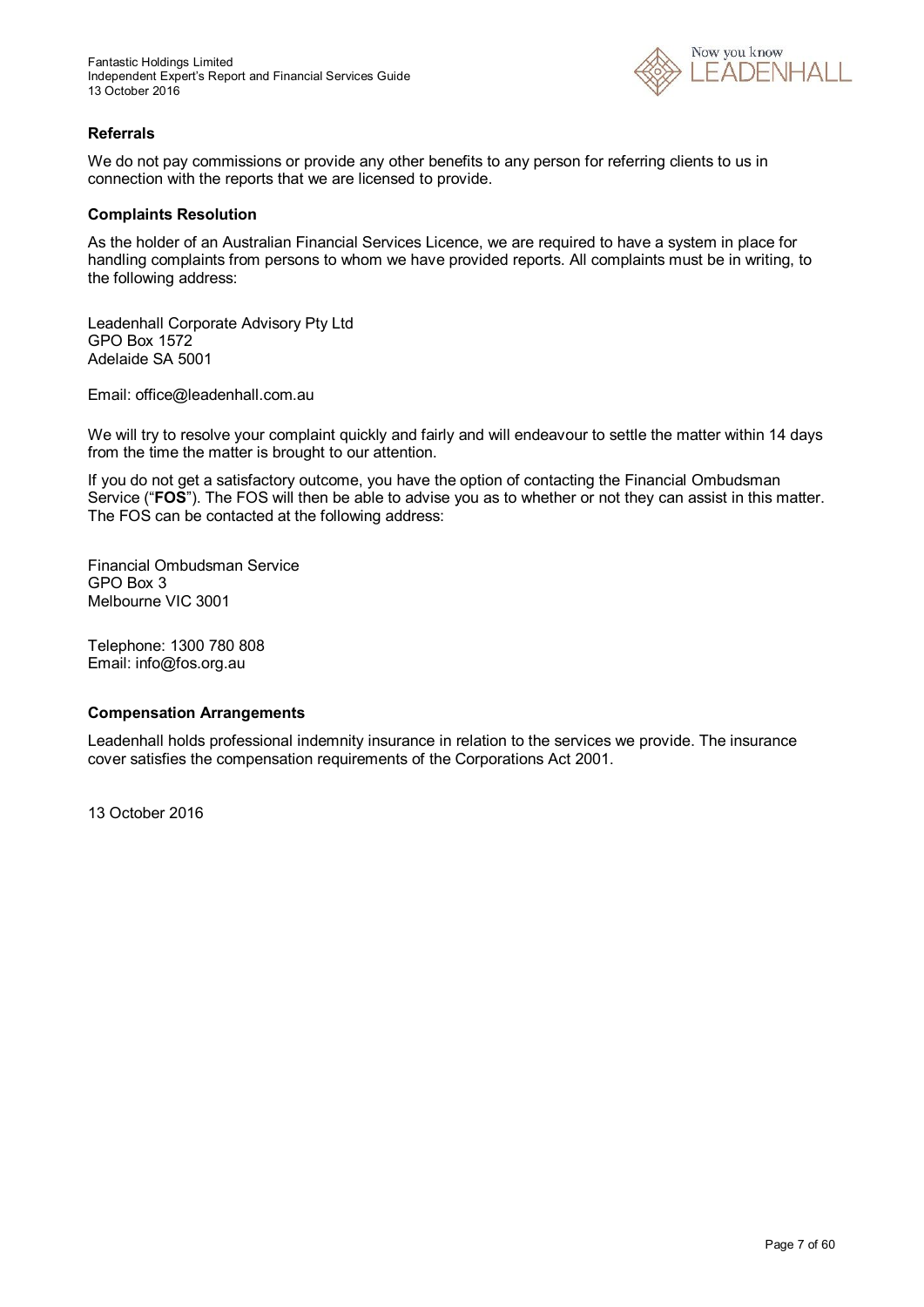

# **CONTENTS**

| 1              |  |
|----------------|--|
| $\mathbf{2}$   |  |
| 3              |  |
| 4              |  |
| 5              |  |
| 6              |  |
| $\overline{7}$ |  |
|                |  |
|                |  |
|                |  |
|                |  |
|                |  |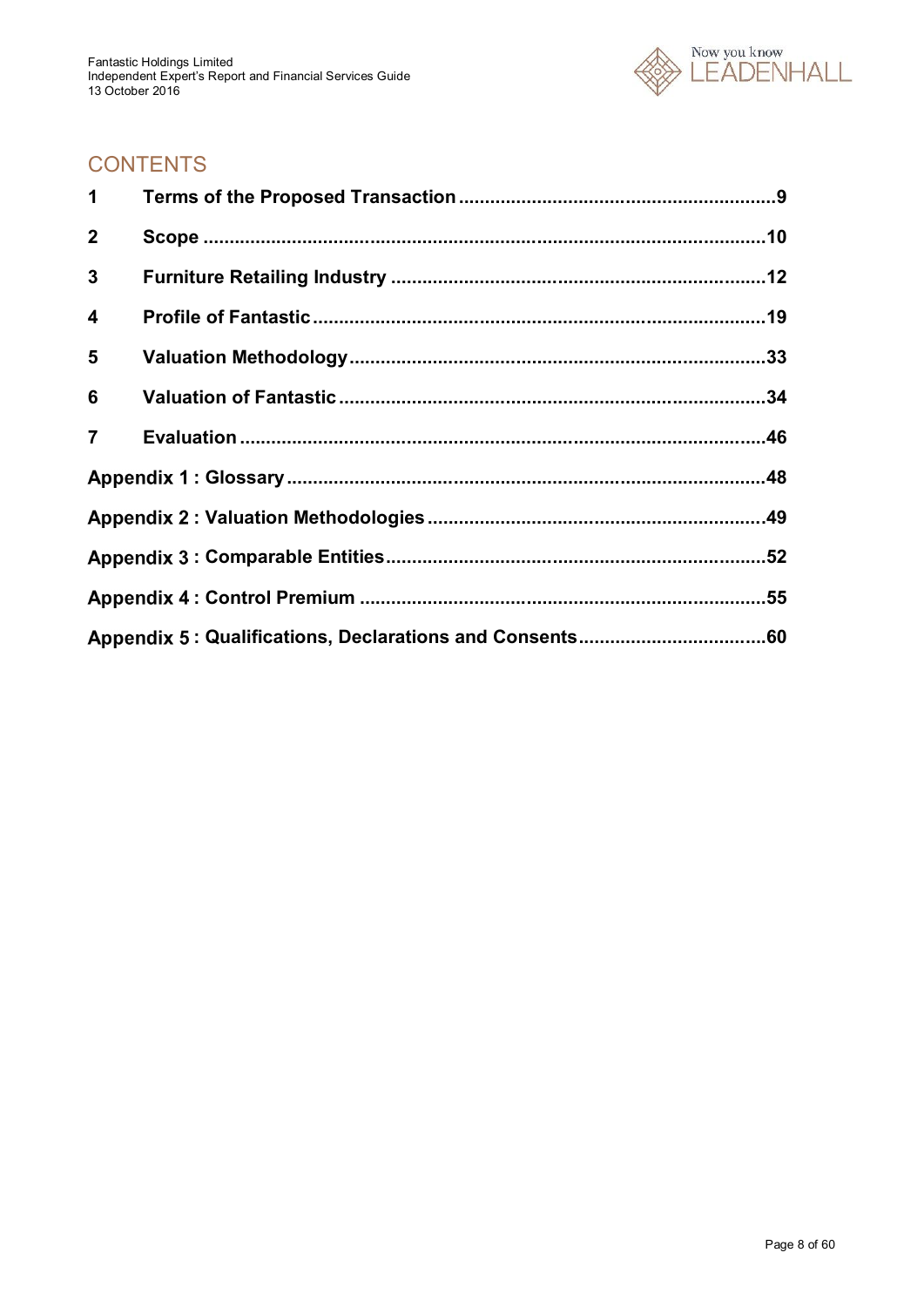

# 1 TERMS OF THE PROPOSED TRANSACTION

### **1.1 Overview**

Fantastic is listed on the ASX and has a market capitalisation of approximately \$240 million as at 7 October 2016. Fantastic is engaged in the manufacture and retail of furniture.

Steinhoff is also engaged in the manufacture and retail of furniture, with brands including Freedom and Snooze. Steinhoff is a subsidiary of Steinhoff International Holdings NV, a company listed on the Frankfurt Stock Exchange with a market capitalisation of approximately €18.3 billion (A\$26.9 billion) as at 7 October 2016.

On 13 October 2016 Fantastic and Steinhoff entered into a scheme implementation deed for Steinhoff to acquire 100% of the shares in Fantastic via a scheme of arrangement. The agreed consideration is \$3.50 in cash per share, or \$361 million in total.

Steinhoff also acquired an option to acquire a 19.9% interest in the shares of Fantastic from a major shareholder. The option is exerciseable in the event that a competing proposal is announced and Steinhoff increases its offer to be equal to or greater than that competing offer.

### **1.2 Approval**

For the Proposed Transaction to become effective it will need to be approved at a meeting of Shareholders. Approval requires both of:

- A majority in number (i.e. more than 50%) of Shareholders present and voting (either in person or by proxy) at the meeting due to be held on 7 December 2016 to vote in favour of the Proposed Transaction
- At least 75% of the votes in respect of the resolution to be cast in favour of the Proposed Transaction

If approved by Shareholders, the scheme will then require approval by the Federal Court of Australia (NSW Registry).

### **1.3 Conditions**

The Proposed Transaction is also subject to a number of conditions including:

- Steinhoff receiving the necessary regulatory approvals, including approval from the Foreign Investment Review Board
- No material adverse events occurring in respect of Fantastic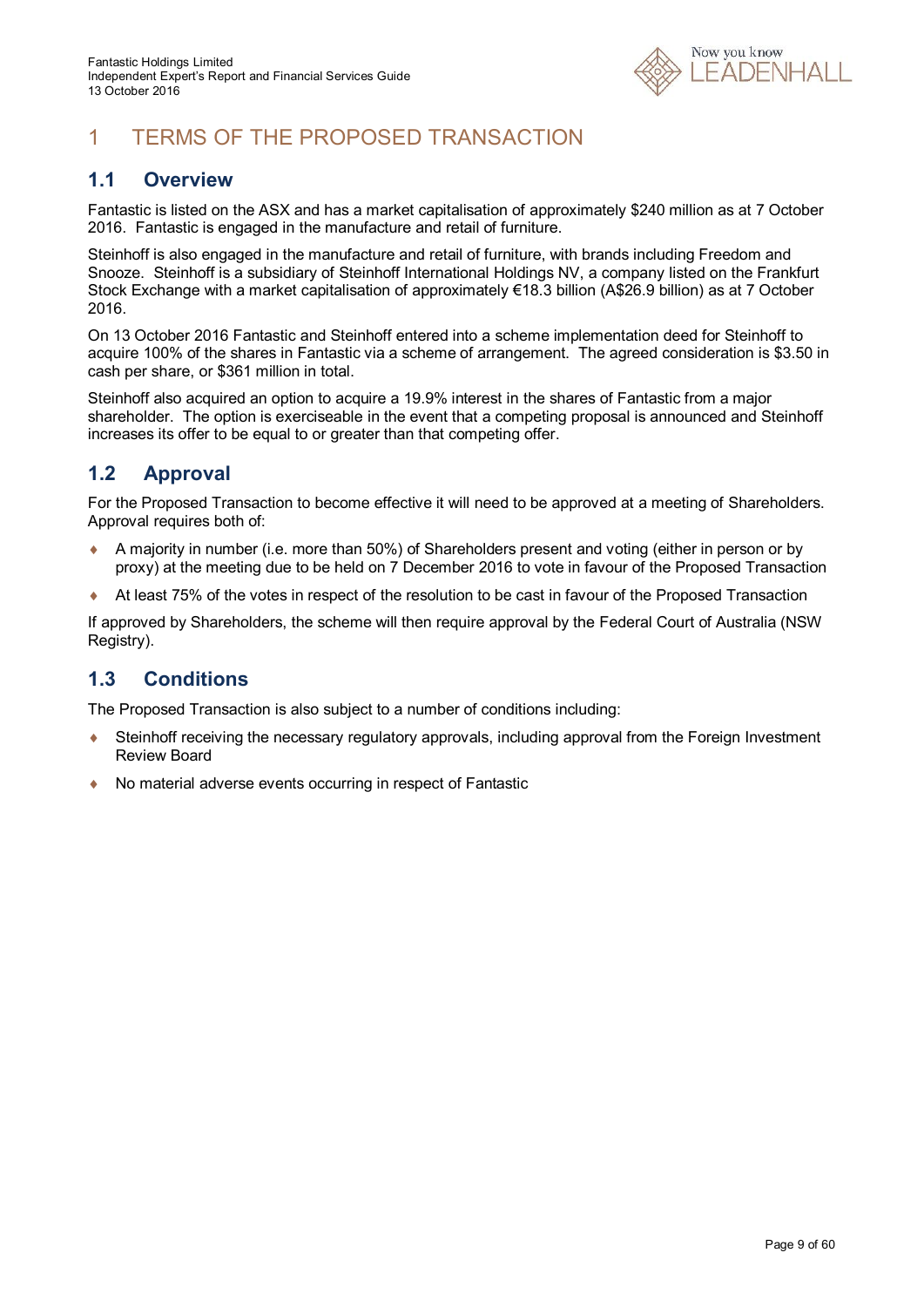

# 2 SCOPE

### **2.1 Purpose of the Report**

The Proposed Transaction is to be implemented by a scheme of arrangement under Section 411 of the Corporations Act 2001 ("Section 411"). Under Section 411, the scheme must be approved by Shareholders as described in Section 1.2 above.

Part 3 of Schedule 8 of the Corporations Regulations 2001 (Cwlth) ("Part 3") prescribes the information to be provided to shareholders in relation to schemes of arrangement. Part 3 requires an independent expert's report stating whether a proposed scheme is in the best interests of shareholders of the company subject to the scheme if either:

- $\bullet$  The other party to the scheme is entitled to more than 30% of the voting shares in the company which is the subject of the scheme
- $\bullet$  A director of the corporation that is the other party to the scheme is also a director of the company that is the subject of the scheme

As Steinhoff does not have any directors in common with Fantastic and does not hold greater than 30% of its shares, there is no formal requirement for an independent expert's report in relation to the Proposed Transaction. However, the directors of Fantastic have requested Leadenhall to prepare an independent expert's report in relation to the Proposed Transaction, as if it was required under Part 3, to assist Shareholders evaluate the Proposed Transaction.

### **2.2 Basis of Evaluation**

#### **Best Interests**

There is no legal definition of the expression '*in the best interests*'. However, Regulatory Guide 111: Content of Expert Reports ("RG111") issued by the Australian Securities and Investments Commission ("ASIC") provides guidance on its meaning. RG111.19 requires an expert to assess whether a scheme of arrangement involving a change of control is '*fair and reasonable*'. A transaction would be '*in the best interests*' of shareholders if it is either '*fair and reasonable*' or '*not fair but reasonable*'.

As the Proposed Transaction is a control transaction, we have assessed whether it is fair and reasonable to Shareholders. Neither the ASX Listing Rules nor the Corporations Act 2001 define the term '*fair and reasonable*' and both contain no guidance on what should be considered when assessing whether a proposed transaction is fair and reasonable. However, guidance on what an independent expert should consider and how '*fair and reasonable*' should be defined is contained in RG 111 which states that there should be separate assessments of whether a transaction is '*fair*' and whether it is '*reasonable*'. We have therefore considered the concepts of '*fairness*' and '*reasonableness*' separately as discussed below.

#### **Fairness**

RG 111.11 defines a takeover offer as being fair if the value of the consideration is equal to, or greater than, the value of the securities subject to the offer. Accordingly, we have assessed whether the Proposed Transaction is fair by comparing the value of a Fantastic share with the consideration offered to **Shareholders** 

The value of a Fantastic share has been determined on a control basis (i.e. including a control premium). This is consistent with the requirement of RG 111.11 that the comparison for a takeover must be made assuming a 100% interest in the target company.

We have assessed the value of Fantastic using the concept of fair market value, which is defined by the International Glossary of Business Valuation Terms as:

*The price, expressed in terms of cash equivalents, at which property would change hands between a hypothetical willing and able buyer and a hypothetical willing and able seller, acting at arm's length in an open and unrestricted market, when neither is under compulsion to buy or sell and when both have reasonable knowledge of the relevant facts.*

While there is no explicit definition of value in RG111, this definition of fair market value is consistent with the basis of value described at RG 111.11 and common market practice.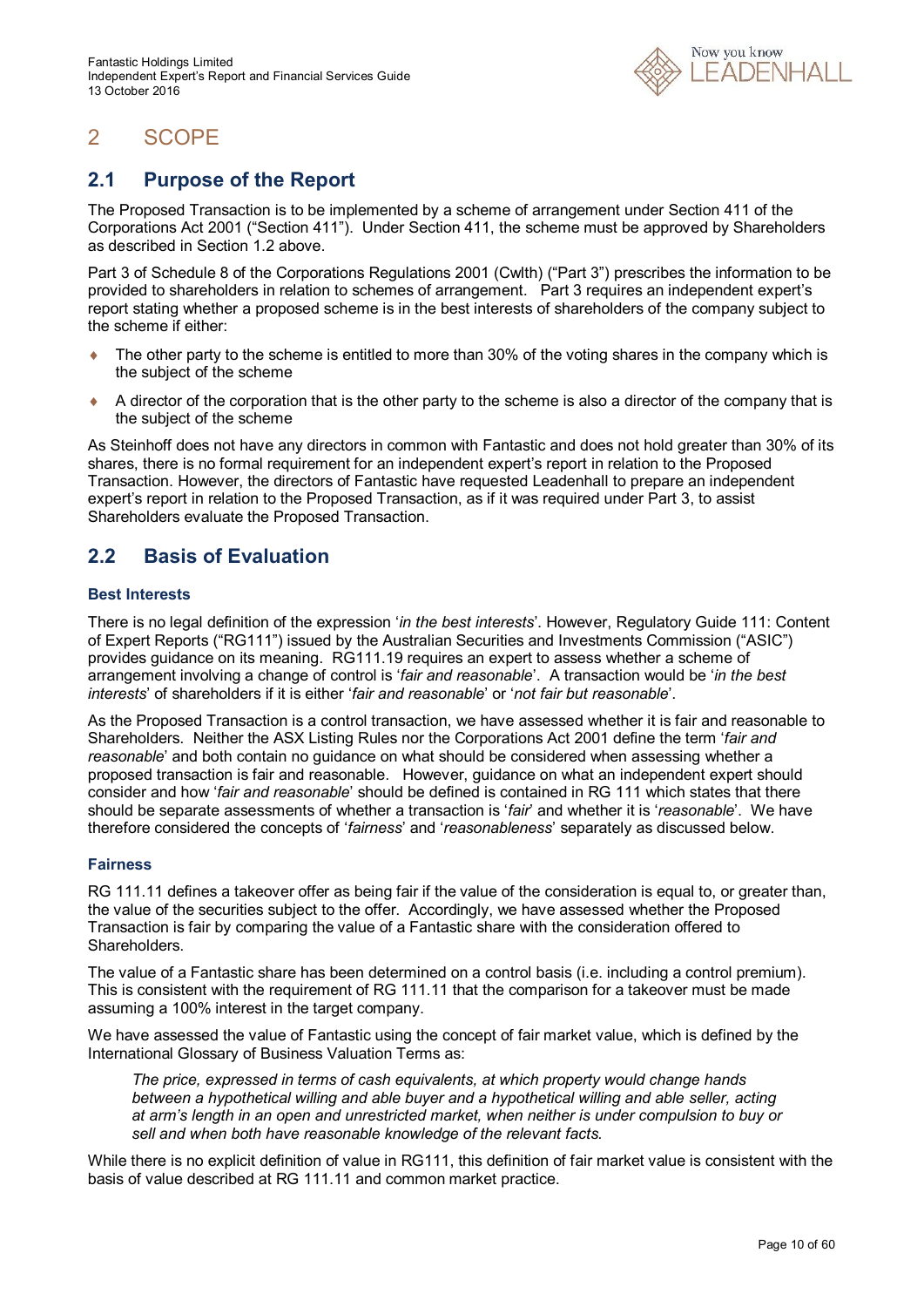Fantastic Holdings Limited Independent Expert's Report and Financial Services Guide 13 October 2016



Special value is defined as the amount a specific purchaser is willing to pay in excess of fair market value. A specific purchaser may be willing to pay a premium over fair market value as a result of potential economies of scale, reduction in competition or other synergies they may enjoy arising from the acquisition of the asset. However, to the extent a pool of hypothetical purchasers could all achieve the same level of synergies the value of those synergies may be included in fair market value. Our assessed value of Fantastic does not include any special value in accordance with RG111.

#### **Reasonableness**

In accordance with RG111, we have defined the Proposed Transaction as being reasonable if it is fair, or if, despite not being fair, Leadenhall believes that there are sufficient reasons for Shareholders to vote in favour of the proposal. We have therefore considered whether the advantages to Shareholders of the Proposed Transaction outweigh the disadvantages. To assess the reasonableness of the Proposed Transaction we have considered the following significant factors recommended by RG111.13:

- Any pre-existing interest of Steinhoff in Fantastic
- Existing shareholder composition of Fantastic shares
- ◆ The liquidity of the market in Fantastic's shares
- Taxation losses, cash flow or other benefits through achieving 100% ownership of Fantastic
- Any special value of Fantastic to Steinhoff
- The likely market price of Fantastic shares if the Proposed Transaction is unsuccessful
- The value of Fantastic to an alternative bidder and the likelihood of an alternative offer

We have also considered the other significant advantages and disadvantages to Shareholders of the Proposed Transaction.

### **2.3 Individual Circumstances**

We have evaluated the Proposed Transaction for the Shareholders as a whole. We have not considered its effect on the particular circumstances of individual investors. Due to their personal circumstances, individual investors may place a different emphasis on various aspects of the Proposed Transaction from the one adopted in this report. Accordingly, individuals may reach a different conclusion to ours on whether the Proposed Transaction is fair and reasonable. If in doubt investors should consult an independent financial adviser about the impact of this Proposed Transaction on their specific financial circumstances.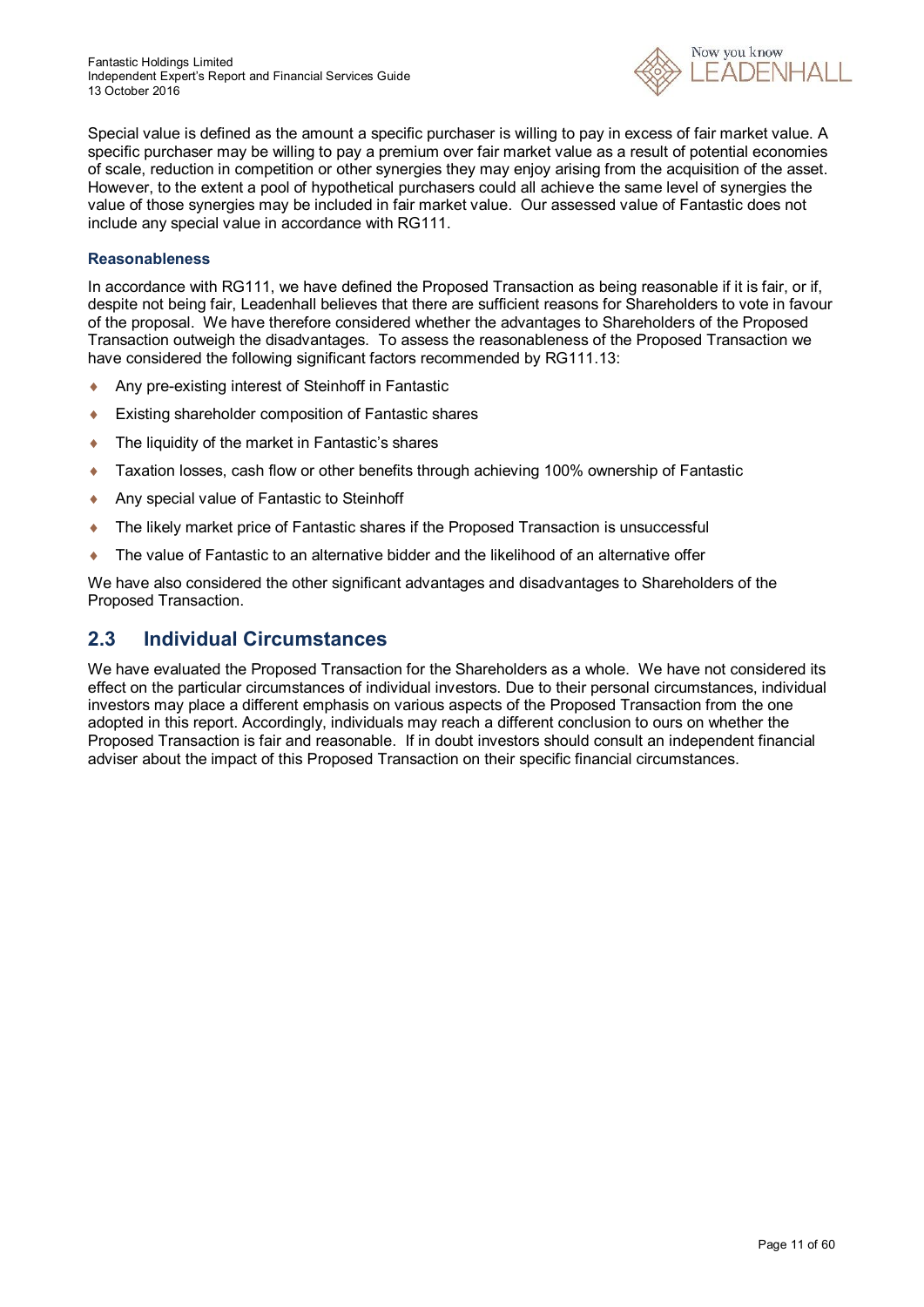

# 3 FURNITURE RETAILING INDUSTRY

### **3.1 Summary**

Fantastic operates in the furniture retailing industry which involves procurement and sales of household furniture (such as lounge, dining, bedroom and outdoor furniture), blinds, awnings and mattresses.

The industry has weathered a challenging period over the last four years and is expected to post annualised growth of only 1.3% over the five years to June 2017, according to IBISWorld. This moderate growth was largely driven by a rise in discretionary income and demand from the residential property construction sector but moderated to some extent by negative consumer sentiment attributable to instability in global financial markets and uncertainty around the domestic economy.

The past five years have also seen intensifying price-based competition within the industry as well as competition from external sources, such as department stores and pure-play online retailers, resulting in a contraction in industry profit margins. This has forced the exit of smaller, unprofitable retailers and increased the market share of the larger industry participants.

Over the next five years, the industry is expected to grow at an annualised rate of 1.9% in response to continuing growth in discretionary incomes and increasing residential property construction activity. However, industry growth is expected to be constrained by high levels of competition and the continuation of weak consumer sentiment.

### **3.2 Products**

Table 3 below segments the industry products into five broad categories with a description of each category and its share of industry revenue.

| <b>Product</b>               | <b>Revenue share</b> | <b>Description</b>                                                                                                                                                                                                                                                  |
|------------------------------|----------------------|---------------------------------------------------------------------------------------------------------------------------------------------------------------------------------------------------------------------------------------------------------------------|
| Lounge and<br>dining room    | 48.6%                | Includes some of the most expensive types of furniture. This segment<br>has experienced a decline (as a share of total industry revenue) over<br>the past five years attributable to a shift in consumer preference to<br>outdoor furniture and more casual living. |
| <b>Bedroom</b>               | 34.0%                | Similar to lounge and dining room furniture, this category has also<br>experienced a decline as a share of industry revenue over the past five<br>years. Declining housing affordability is thought to have had a<br>significant impact on bedroom furniture sales. |
| <b>Blinds and</b><br>awnings | 8.7%                 | Experienced an increase in share of revenue driven by the growing<br>popularity of outdoor rooms and an increase in the usage of blinds as<br>an alternative to curtains.                                                                                           |
| <b>Outdoor and</b><br>garden | 6.5%                 | Includes outdoor dining and lounge settings. Strong growth has been<br>observed in this segment over the past five years in line with increasing<br>popularity of outdoor entertaining and garden design.                                                           |
| <b>Other</b><br>furniture    | 2.2%                 | Includes office furniture and antique-reproduction furniture. Demand in<br>this product segment is driven by a typically older demographic or<br>consumers with higher discretionary income. Its share of revenue has<br>remained stable.                           |

|  | Table 3: Product descriptions and share of industry revenue |  |  |
|--|-------------------------------------------------------------|--|--|
|  |                                                             |  |  |

*Source: IBISWorld*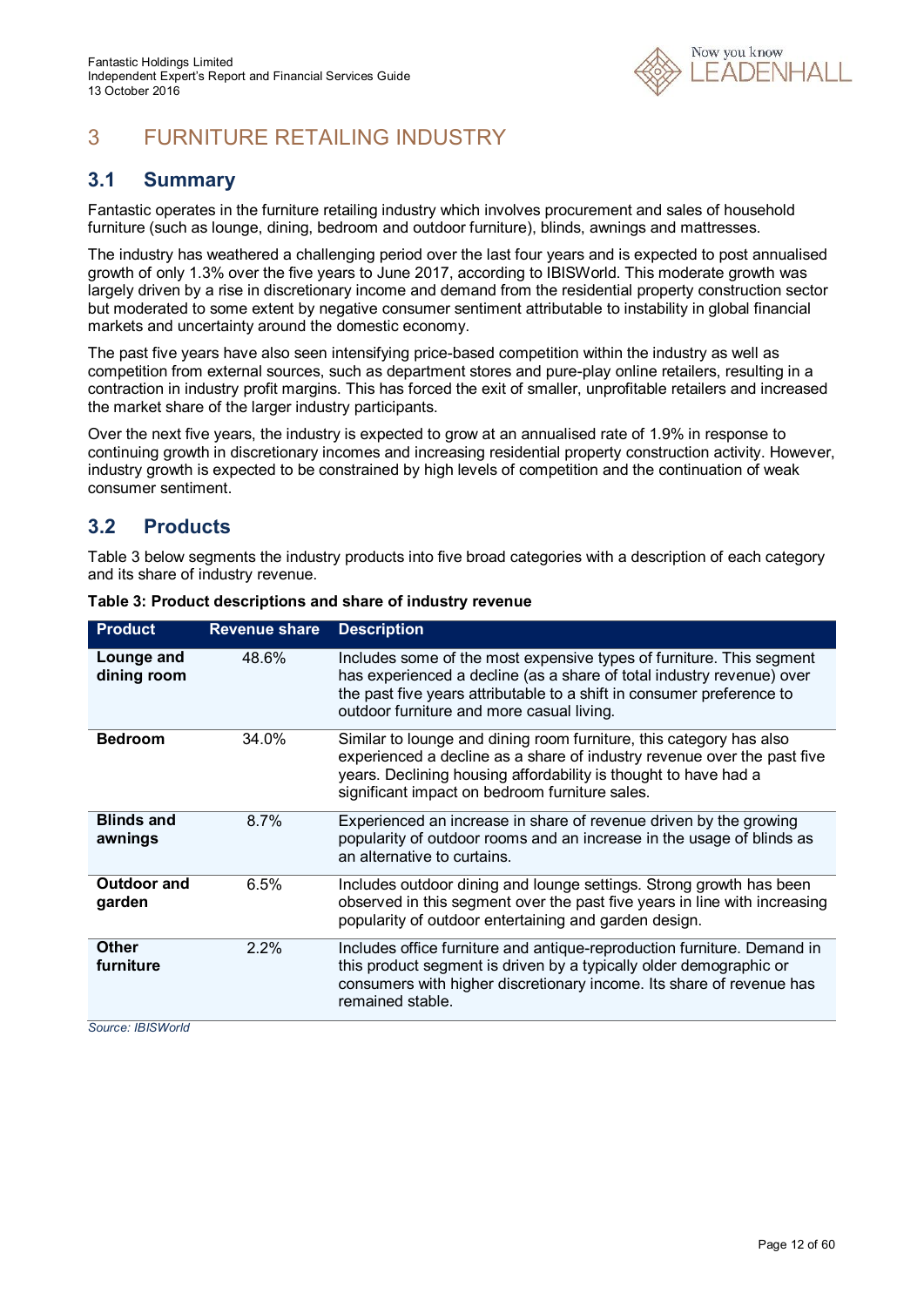

### **3.3 Key External Drivers**

Table 4 below describes the key external drivers for the industry:

#### **Table 4: Key external drivers**

| <b>Driver</b>                                              | <b>Description</b>                                                                                                                                                                                                                                                                                                                                                                                                                                                  |
|------------------------------------------------------------|---------------------------------------------------------------------------------------------------------------------------------------------------------------------------------------------------------------------------------------------------------------------------------------------------------------------------------------------------------------------------------------------------------------------------------------------------------------------|
| <b>Real household</b><br>discretionary income              | Refers to the amount of money available to households after deducting<br>essential expenses such as food and housing. Upward trends in discretionary<br>income broaden the type, quality and range of furniture that consumers can<br>afford. The past five years has seen growth in discretionary income driving<br>demand for furniture.                                                                                                                          |
| <b>Consumer sentiment</b>                                  | Represents consumer evaluations of their individual financial situations as well<br>as their attitude towards the overall economy. Negative consumer sentiment<br>generally translates to reduced expenditure and curtailed demand for<br>household furniture. In the last few years, unstable global financial markets<br>and poor domestic employment numbers have made consumers pessimistic<br>about the domestic economy resulting in reduced retail spending. |
| <b>Demand from</b><br>residential building<br>construction | Housing growth has a strong effect on demand for furniture as new properties<br>are often furnished with new furniture. Residential construction activity has<br>fluctuated significantly over the past five years and is expected to decline in<br>FY17 due to a scale back in multi-unit apartment construction.                                                                                                                                                  |
| Interest rates                                             | Mortgage interest rates influence the amount of discretionary income available<br>to consumers. Falling interest rates result in reduced household debt<br>repayments; freeing up discretionary income. With current interest rates at<br>extremely low levels, limited room exists for further rate reductions.                                                                                                                                                    |
| <b>Exchange rates</b>                                      | A weakening Australian dollar will push up the price of imported furniture<br>products and result in increased prices to consumers (reducing demand) or<br>have a negative effect on the profitability of retailers. The trade-weighted index<br>has fallen by approximately 16% over the past four years and the Australian<br>dollar is now close to what many observers believe to be its fair value.                                                            |

*Source: IBISWorld*

### **3.4 Major Markets**

Households are the major market for furniture products. Demand is driven by both discretionary income and individual consumer needs / preferences. As such, the market can be segmented by household income quintiles. The highest income quintile comprises consumers with the highest average annual disposable income. Average income decreases from the highest quintile to the lowest quintile.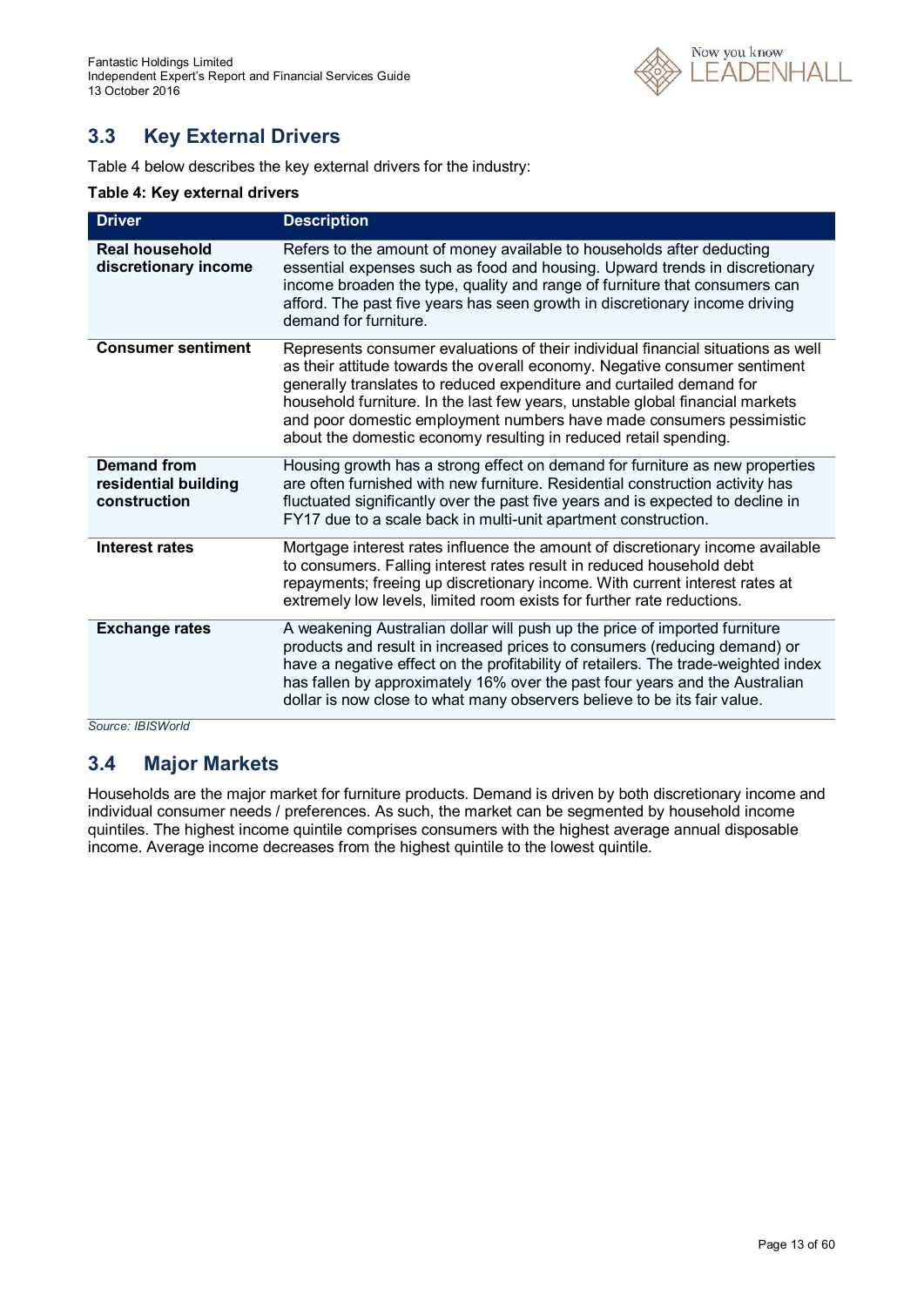





The highest income quintile represents the most significant contributor to industry revenue while the lowest income quintile has contributed the least to industry revenue. This is intuitive given the higher a consumer's average income, the higher their level of discretionary income.

Contribution from the highest income segment has trended upward over the past five years due to rising discretionary income.

The second highest income quintile has remained static which is attributable to a growing trend of bargain hunting and increased competition from online retailers.

The three lowest quintiles have been experiencing a decrease in contribution to revenue marked by low wage growth and the increasing popularity of online marketplaces.

#### *Source: IBISWorld*

Going forward, the global trend of increasing income inequality will likely translate to further growth of the highest income quintile and consequently, increased industry demand from that group.

### **3.5 Competitive Environment**

The industry experiences a moderate level of competition. Sources of competition are both internal and external to the industry. Internally, price-based competition remains the predominant form of competition between operators. Heavy discounting strategies over the past five years have caused industry profit margins to contract. While price is the main basis of internal competition, range and quality of products has a significant influence on consumer shopping patterns and ultimately on customer loyalty.

In respect of price, retailers range from those seeking to offer a value for money proposition to those offering premium products with matching price points. In respect of range, retailers vary between those offering a specialist range (i.e. only bedroom or sofas) to those covering a large and diversified product range such as department stores that stock a furniture range as well as a variety of other consumer products.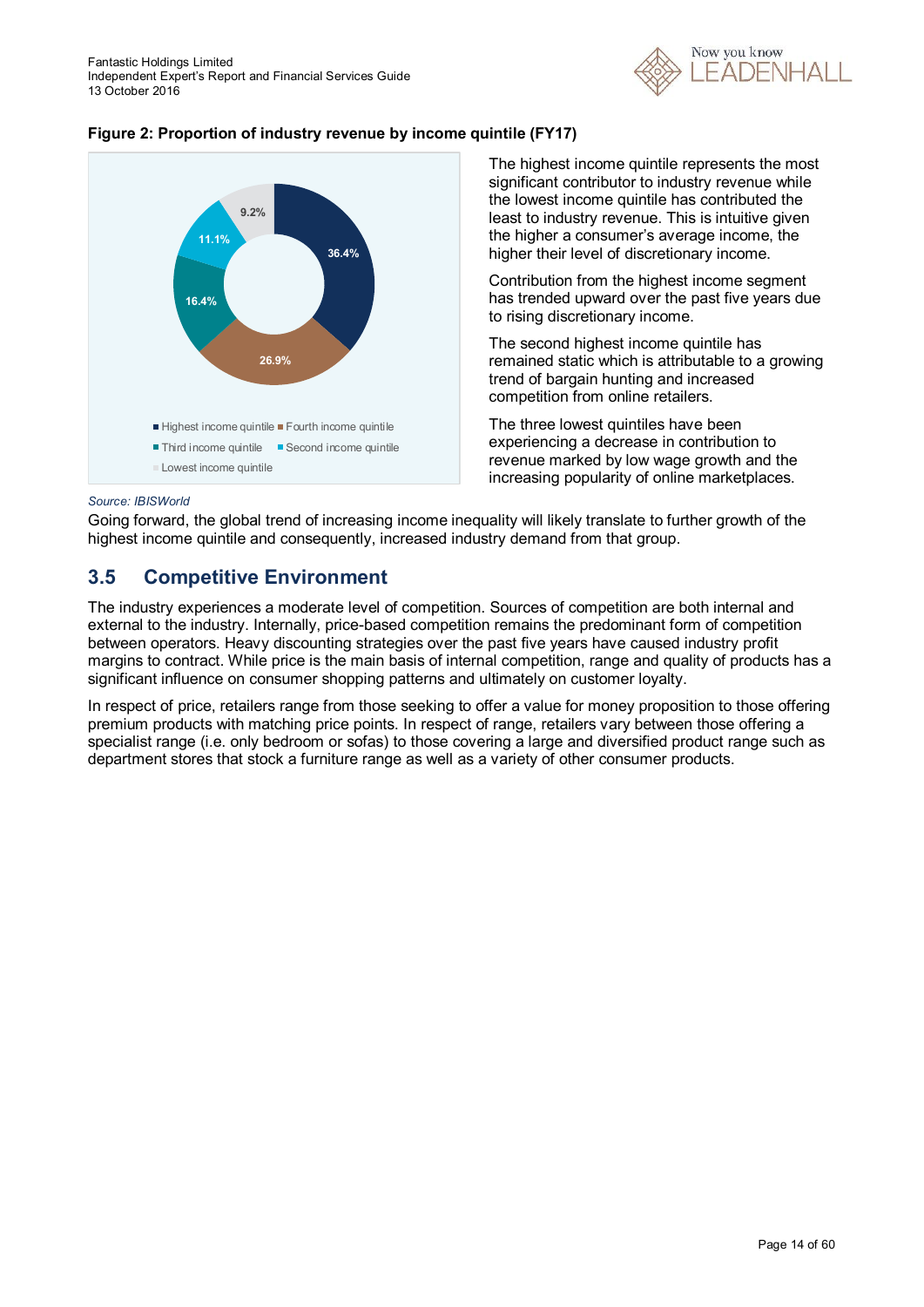

The figure below categorises Australian furniture retailers based on their strategies in respect of price and product range.

#### **Figure 3: Competitive landscape**



#### *Source: Leadenhall Analysis*

Of the Australian furniture retailers set out in the chart above, Super Amart is the most similar to Fantastic, in particular the Fantastic Furniture brand, in terms of value proposition and range (details of Fantastic's range of retail brands are included in Section 4.3). Super Amart offers a large range of home furnishing solutions, similar to the range offered by Fantastic Furniture, however their range tends to be less targeted towards current trends and more traditional in style, targeting an older demographic. Super Amart operates 50 stores across Australia which represents a smaller national footprint compared to Fantastic Furniture and the Fantastic group as a whole.

Ikea offers products at a similar price point to Fantastic Furniture, but has a much wider range which spans value for money towards mid-range in price and includes a wide range of homewares as well as kitchen and bathroom design offerings. Ikea also operates using a different business model based on large big box stores in a relatively small number of locations. Ikea, like Fantastic Furniture, targets the first homeowner market and those consumers looking for a large fashionable value for money range.

Most of the other retailers above tend towards the mid-range to premium market, targeting one off significant purchases rather than whole room purchases in a single transaction.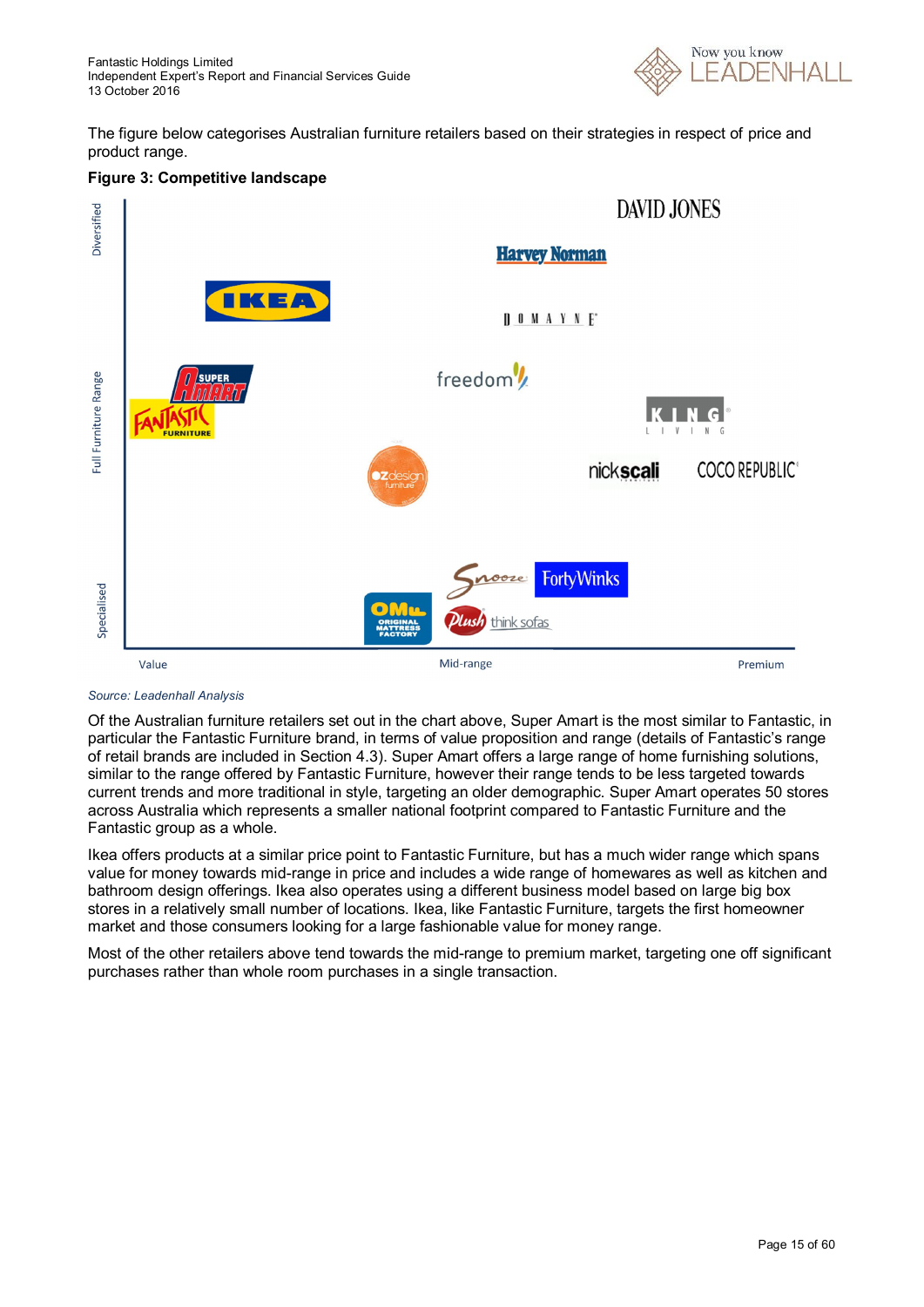

A brief description of the top five players in the industry, by market share, is set out in the table below:

| <b>Product</b>                                                     | <b>Market share</b> | <b>Description</b>                                                                                                                                                                                                                                                                                                                                                 |
|--------------------------------------------------------------------|---------------------|--------------------------------------------------------------------------------------------------------------------------------------------------------------------------------------------------------------------------------------------------------------------------------------------------------------------------------------------------------------------|
| <b>Harvey Norman</b><br><b>Holdings Ltd</b>                        | 17.4%               | An Australian publicly listed company with furniture retailing<br>operations including Harvey Norman, Domayne and Joyce Mayne.<br>Harvey Norman has maintained market dominance due to its large<br>network of stores and strong branding.                                                                                                                         |
| <b>IKEA Pty Limited</b>                                            | 9.6%                | Owned by Ingka Holding Overseas BV (based in the Netherlands).<br>IKEA will operate ten stores Australia-wide by the end of 2016 with<br>plans to introduce 22 smaller-format stores and online pick-up<br>points supported by a new multipurpose distribution centre slated<br>for completion in March or April 2017.                                             |
| <b>BBQSAM</b><br><b>Holdings Pty Ltd</b>                           | 9.2%                | A privately held holding company formed through the merger of<br>Super Amart and Barbeques Galore in 2012. BBQSAM operates<br>over 50 stores in Australia with strong growth in market share over<br>the past five years (albeit from a low base) following the launch of<br>new stores in Western Australia, Queensland and South Australia<br>from 2008 to 2010. |
| <b>Fantastic</b><br><b>Holdings Limited</b>                        | 4.6%                | Fantastic's trading businesses include Fantastic Furniture, Plush,<br>Le Cornu (only two stores, one of which is in the process of being<br>closed), and Original Mattress Factory.                                                                                                                                                                                |
| <b>Steinhoff Asia</b><br><b>Pacific Holdings</b><br><b>Pty Ltd</b> | 4.1%                | Commonly known as Freedom Group and part of the Steinhoff<br>International Group. Steinhoff's brands include Freedom Australia,<br>Freedom New Zealand and Snooze.                                                                                                                                                                                                 |

#### *Source: IBISWorld*

The sector exhibits a moderate level of market share concentration with the four largest players making up over 40% of total industry revenue according to IBISWorld. The remainder of the industry is characterised by low market share concentration and a large number of smaller operators.

The past five years has seen the rationalisation of smaller players as shrinking profit margins forced the exit of less profitable players from the industry and increased merger and acquisition activity as the competition for market share intensified.

Furniture retailers have also been experiencing increased external competition from department stores and online retailers which has contributed to further price deflation in the industry. Department stores have been making forays into the furniture market by offering a growing range of furniture products. Pure-play online retailers, on the other hand, tend to be more of a threat to industry players at the lower end of the market as mid-range and premium operators generally offer products which have some degree of luxury or customisation associated with them.

The industry is considered to have low barriers to entry, particularly at the lower end, given the low level of capital investment required and the low rate of technology change. However, barriers are expected to increase over the next five years due to the increasingly competitive nature of the industry and its wellestablished players.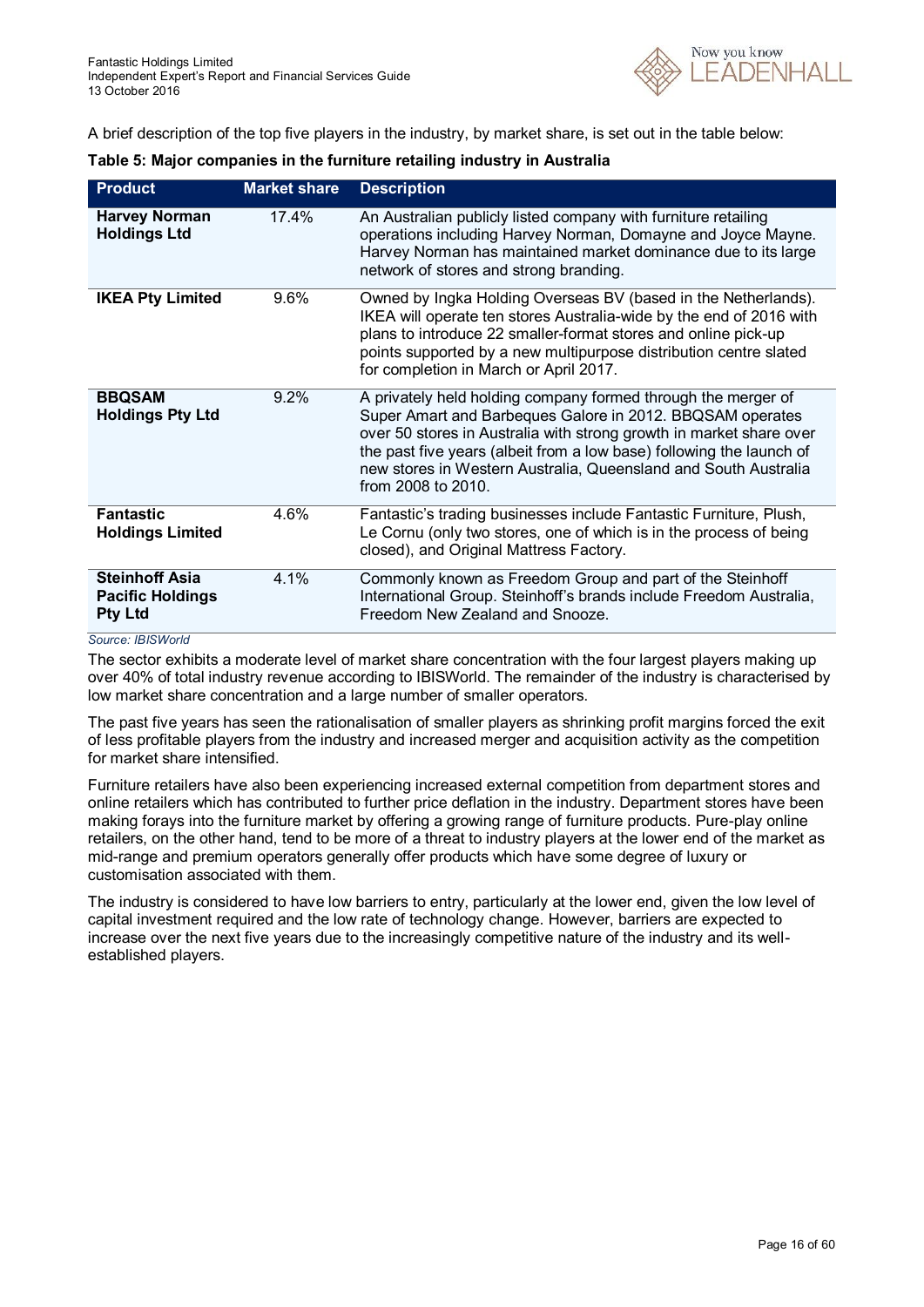Fantastic Holdings Limited Independent Expert's Report and Financial Services Guide 13 October 2016



### **3.6 Industry Cost Structure**

Figure 4 below analyses the benchmark cost structure of the industry.

#### **Figure 4: Cost structure (FY17)**



Purchases make up the largest component of industry expenses. Retailers typically purchase their stock from wholesalers or manufacturers.

Over the past five years, purchase costs have decreased as a percentage of industry revenue with a higher proportion of stock being sourced from low-cost countries. This was further supported by a strong Australian dollar between 2011 and 2013.

With the majority of industry imports being sourced from China, purchase costs are expected to decrease further in the short term following continued devaluation of the renminbi over the past two years.

#### *Source: IBISWorld*

Other key items to note about the cost structure of the industry over the past five years include:

- A general decline in wages as a percentage of industry revenue due to decreasing levels of employment in the industry. This decline was partly offset by a rise in average wages attributable to the introduction of the General Retail Industry Award in 2010
- An increase in IT wage and IT outsourcing costs incurred by industry operators in order to establish and expand their online presence
- Additional advertising / marketing expenditure due to the increased role of advertising in reaching consumers and maintaining competitiveness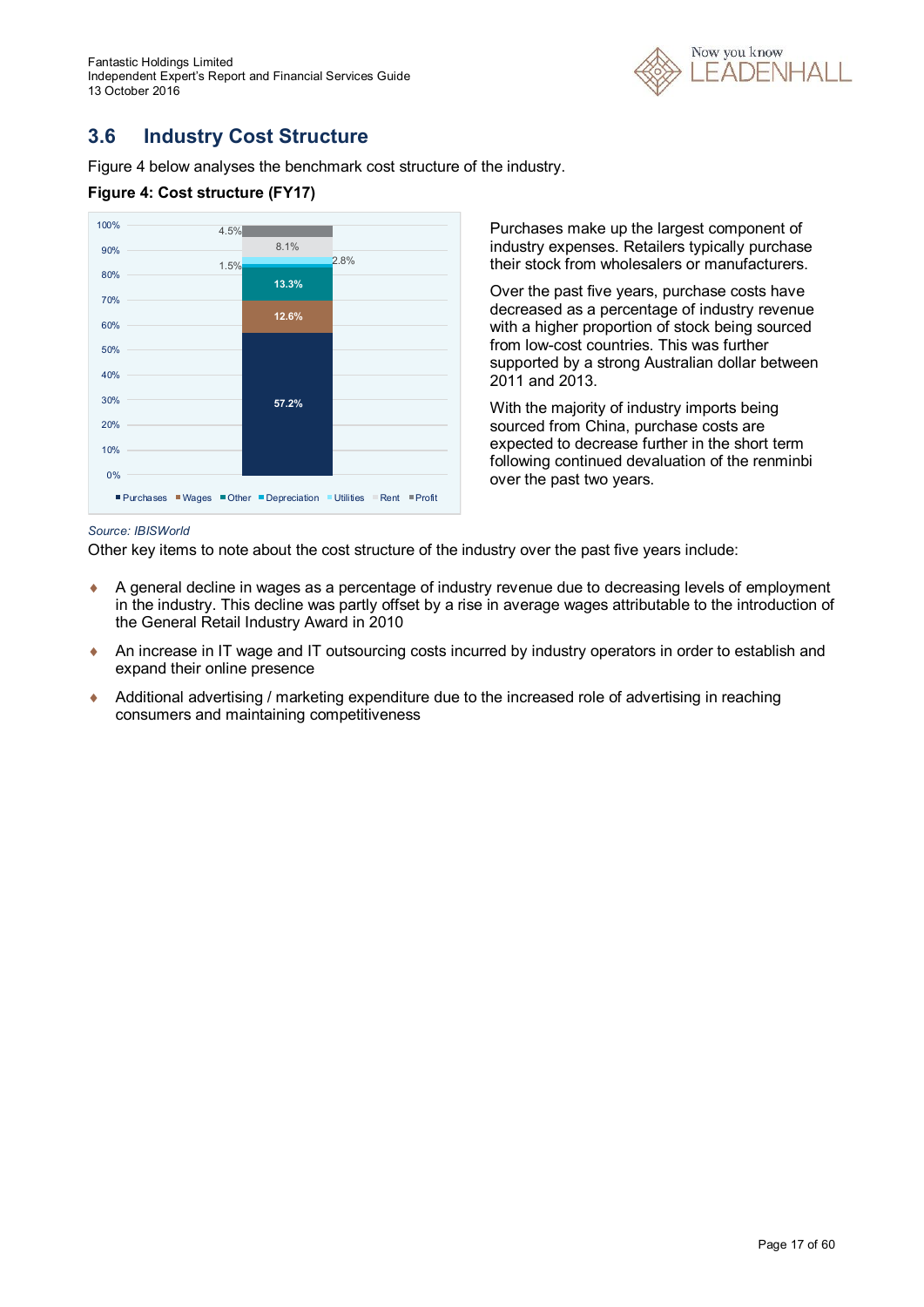Fantastic Holdings Limited Independent Expert's Report and Financial Services Guide 13 October 2016



### **3.7 Industry Outlook**

Figure 5 below illustrates historical and forecast industry revenue and growth from FY12 to FY22.



#### **Figure 5: Industry revenue and growth**

#### *Source: IBISWorld*

The following factors are expected to affect industry growth and profitability over the next five years:

- Continuing growth of household discretionary income and increasing housing demand will contribute to industry revenue
- Current historic low interest rates and a recovering economy are both likely to support increased consumer spending in the medium term
- Price is expected to continue to be the main aspect of competition and existing levels of price-based competition will continue to hinder industry profitability
- External competition from department stores and online-only retailers will continue placing downward pressure on industry profit margins
- Retailers in the lower end of the market are expected to be increasingly vulnerable to online retailers and used furniture sales through online marketplaces such as eBay and Gumtree
- Bricks-and-mortar retailers are expected to implement online business models to supplement their existing businesses in order to prevent further erosion of their customer base
- Product design in line with industry trends and store layout will remain crucial along with quality and range of products
- The mature nature of the industry suggests that further consolidation is likely with smaller enterprises being acquired by larger operators

Based on the above factors, in the medium term, the industry is likely to favour larger operators who exhibit greater capacity to control costs and maintain profit margins. However, these retailers, particularly those operating in the value for money segment, will need to focus on developing a clear online strategy as well as easy to use e-commerce offerings in order to address the growing threat of pure online furniture retailers.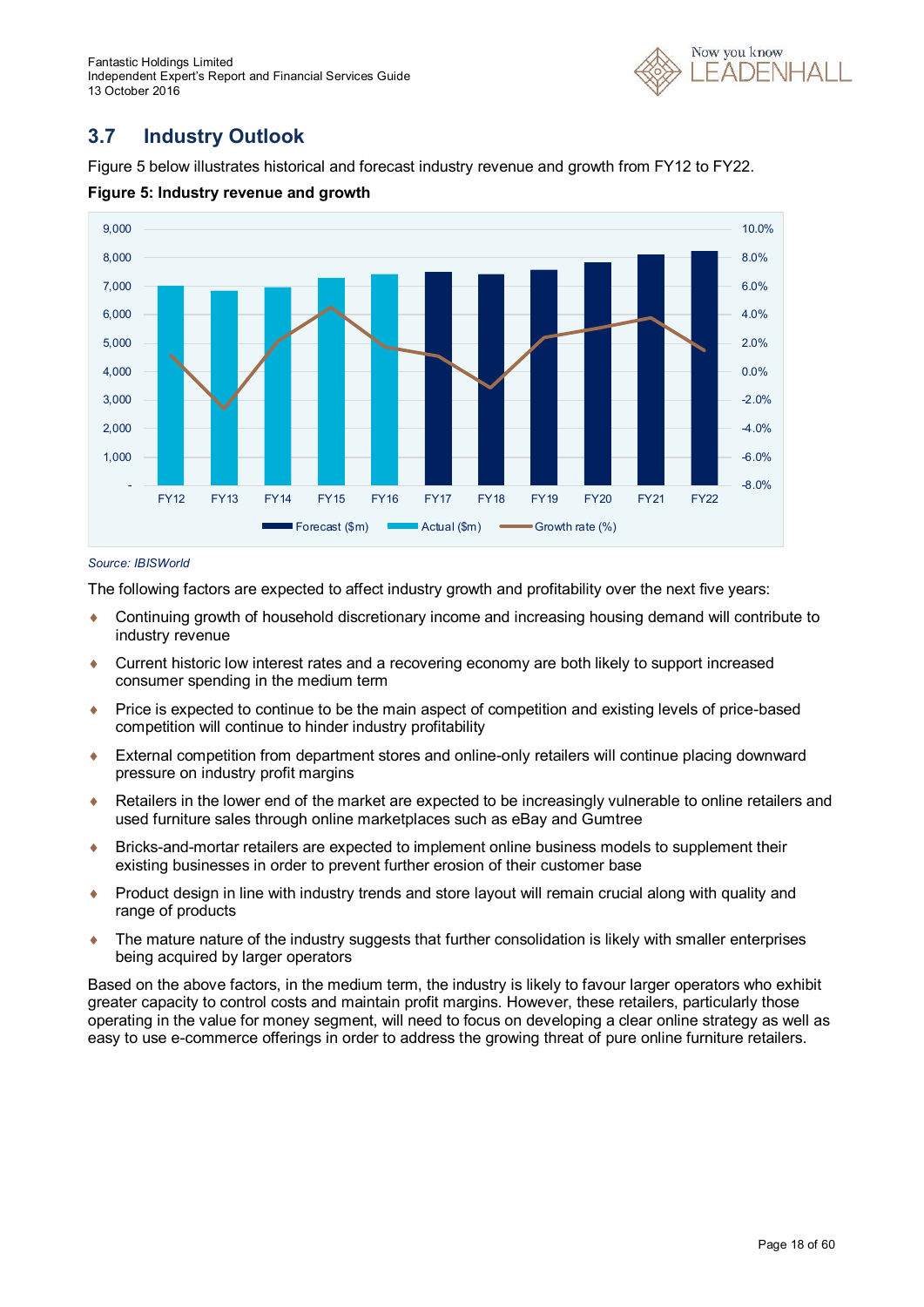

# 4 PROFILE OF FANTASTIC

### **4.1 Introduction**

Fantastic is a leading Australian furniture retailer and manufacturer. Fantastic operates more than 125 stores across the four brands of Fantastic Furniture, Plush, Original Mattress Factory and Le Cornu.

Fantastic is also Australia's largest lounge manufacturer, with its factory able to produce 160,000 lounges each year. In addition, Royal Comfort Bedding, Fantastic's mattress manufacturing operation, has the capacity to produce over 125,000 mattresses each year. Fantastic also operates a manufacturing plant in Vietnam and has a 60% interest in a sofa manufacturing joint venture in China.

### **4.2 History**

A brief history of Fantastic is set out in the table below:

| <b>Table 6: History of Fantastic</b> |  |
|--------------------------------------|--|
|--------------------------------------|--|

| Year | <b>Event</b>                                                                                                                                                                                                                                                                     |
|------|----------------------------------------------------------------------------------------------------------------------------------------------------------------------------------------------------------------------------------------------------------------------------------|
| 1989 | Business established by Paul Harding and Jonathan De Jong selling plastic<br>garden furniture at Sydney's Parklea Markets.                                                                                                                                                       |
| 1991 | The first Fantastic Furniture store was opened at Birkenhead Point, NSW.                                                                                                                                                                                                         |
| 1992 | The Fantastic Lounge Factory was opened and commenced production of<br>lounges for the Fantastic Furniture stores.                                                                                                                                                               |
| 1995 | The Fantastic Metal Factory was opened and it began producing sturdy metal<br>furniture at competitive prices.                                                                                                                                                                   |
| 1996 | Due to pressures created by rapid growth, the business was placed into<br>Administration. The business was subsequently acquired by Peter Brennan,<br>Peter Draper and Julian Tertini. Over the next few years, the company<br>embarked on a sustainable growth plan.            |
| 1999 | Fantastic Furniture distributed its first retail catalogue to over 1 million<br>households. Fantastic Holdings Limited listed on the ASX.                                                                                                                                        |
| 2000 | Fantastic launched Plush, a lounge specialist retail brand, offering high quality<br>lounges at affordable prices. Fantastic Furniture expanded into Victoria.                                                                                                                   |
| 2006 | Fantastic launched Original Mattress Factory, a mattress specialist offering<br>factory direct prices on a large range of mattresses. In the same year, Fantastic<br>expanded its manufacturing capabilities by acquiring Royal Comfort Bedding, a<br>NSW mattress manufacturer. |
| 2008 | Fantastic acquired Dare Gallery, a retail chain offering a range of home<br>furnishings and LeCornu, a South Australian furniture retailer. Fantastic<br>becomes Australia's largest vertically integrated furniture company.                                                    |
| 2012 | Fantastic Manufacturing, a purpose built manufacturing facility in Vietnam, was<br>established. Fantastic Manufacturing can produce more than 200,000 units per<br>year.                                                                                                         |
| 2015 | The Dare Gallery business was sold and manufacturing commenced in the<br>Chinese joint venture facility.                                                                                                                                                                         |
| 2016 | Announced the closure of the Le Cornu store and conversion of the Ashley store<br>in South Australia.                                                                                                                                                                            |

*Source: Fantastic*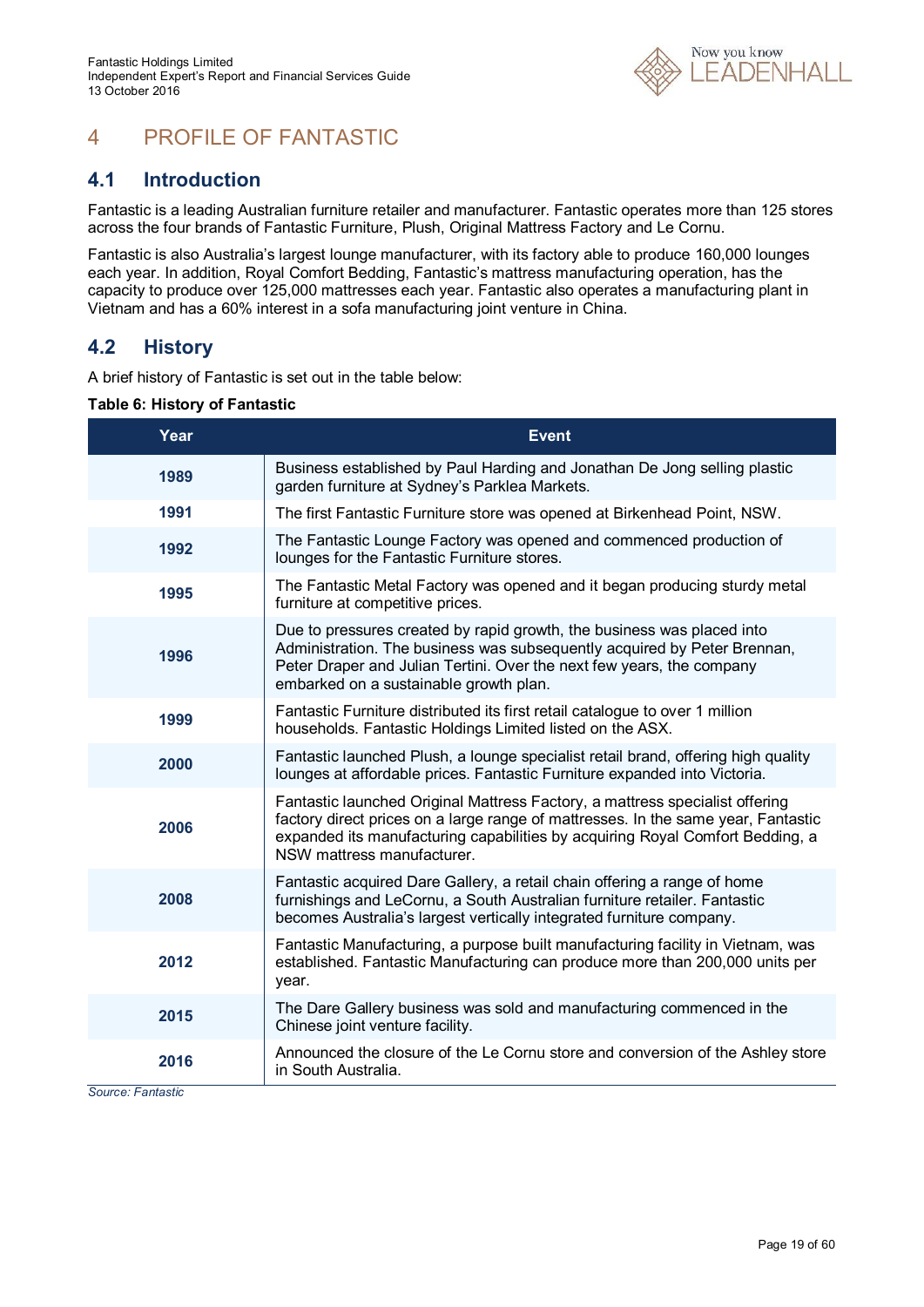

# **4.3 Retail Brands**

#### **Fantastic Furniture**

Fantastic Furniture operates over 70 stores, plus two franchised stores, throughout Australia and employs approximately 700 people in their retail operations. Fantastic Furniture focuses on value for money by providing stylish affordable furniture to the Australian market. Fantastic Furniture has a large product range that spans all aspects of household furniture and includes a range of package deals tailored to consumers who are looking to fill a room at an affordable price without compromising quality. First home owners are therefore a key target segment for the business.

Fantastic Furniture has experienced strong sales growth over the last two years as set out in the graph below:



#### **Figure 6: Fantastic Furniture sales (\$m) 2012 to 2016**

Sales dipped in 2013, with little growth in 2014, predominantly due to an adverse macroeconomic environment (economic weakness and low consumer confidence), increasing competition and a lower exchange rate placing pressure on pricing.

Sales increased in 2015 and 2016 due to strategic initiatives aimed at enhancing the product offering, improving customer service, engaging the workforce and investing in more effective marketing solutions.

#### *Source: Fantastic*

Longer term, management expect that there is potential to grow the Fantastic Furniture network to 100 stores in Australia. In FY17 four to six new stores are planned and an additional 14 existing stores will be refurbished. In addition, Fantastic Furniture now has a fully operational e-commerce platform and has experienced strong growth in online sales (the online channel is now the largest store in the network). Further innovation is anticipated to continue to grow the online sales channel.

Beyond FY17 additional growth is expected to be underpinned by:

- Improved margins through new product innovations and supply chain efficiency and productivity
- Refurbishment of stores to improve the customer experience and like for like sales
- ◆ Further investment in e-commerce to drive sales growth
- New store growth in potential new territories and markets

#### **Plush**

Plush is a specialist sofa retailer which operates 35 stores across the east coast of Australia and South Australia. In 2000 Plush opened its first store in Victoria which specialised in affordable designer leather sofas imported from Italy and Asia. In 2004 Plush expanded its range to include fabric sofa options. Plush strives to create high quality, hand-crafted sofas that are designed for comfort and built to last. The Plush sofa range includes over 100,000 sofa combinations and each sofa comes with a ten year warranty.

Although smaller than Fantastic Furniture, Plush generates significant revenue as illustrated in the graph below: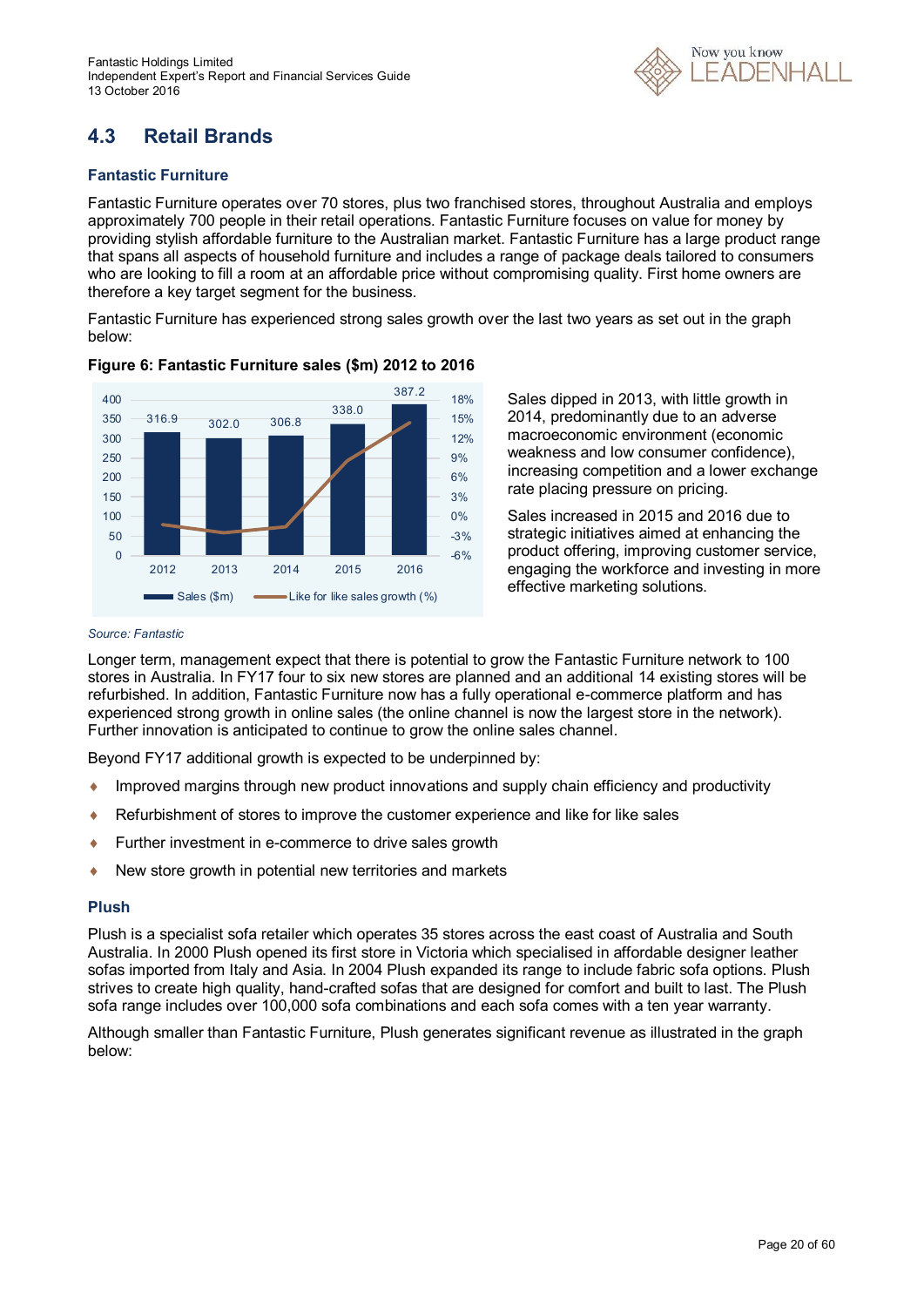

**Figure 7: Plush sales (\$m) 2012 to 2016**



Sales were static between 2012 and 2014 predominantly due to an adverse macroeconomic environment (economic weakness and low consumer confidence), increasing competition, a lower exchange rate and discounting required to clear excess inventory.

Sales increased in 2015 and 2016 due to strategic initiatives aimed at enhancing the product offering, improving customer service, engaging the workforce and investing in more effective marketing solutions.

#### *Source: Fantastic*

Longer term, management expect that there is potential to grow the Plush network to 60 stores in Australia, with four new showrooms planned for FY17. Sales will also benefit from the Plush e-commerce platform which was launched in August 2016. Other growth initiatives include trialling two new concept showrooms and a continued focus on improving the product offering and customer experience.

#### **Original Mattress Factory**

Original Mattress Factory was established in 2006 and operates 18 stores across NSW and the ACT. It is a specialist mattress retailer and unlike other retailers does not sell other bedroom furniture and accessories. Original Mattress Factory delivers a large range of mattresses at low prices and provides consumers with a five to ten year workmanship guarantee and a 100 night comfort guarantee.

Original Mattress Factory is a small but growing business in the Fantastic group as demonstrated in the graph below:



#### **Figure 8: Original Mattress Factory sales (\$m) 2012 to 2016**

Sales were fairly flat between 2012 and 2014 predominantly due to an adverse macroeconomic environment (economic weakness and low consumer confidence), increasing competition and a lower exchange rate placing pressure on pricing.

Sales improved between 2014 and 2016 due to strategies targeting improved marketing messages, development of product mix and team engagement and training.

#### *Source: Fantastic*

Longer term, management expect that there is potential to grow the Original Mattress Factory network to 90 stores, with rapid expansion planned for NSW and QLD in the medium term, with 6 new stores expected to open in FY17. In order to achieve this growth, management are focussing on:

- Continued product development with both local and overseas suppliers to deliver innovation and value
- **•** Driving growth through e-commerce platforms
- $\bullet$  Increased brand recognition in the market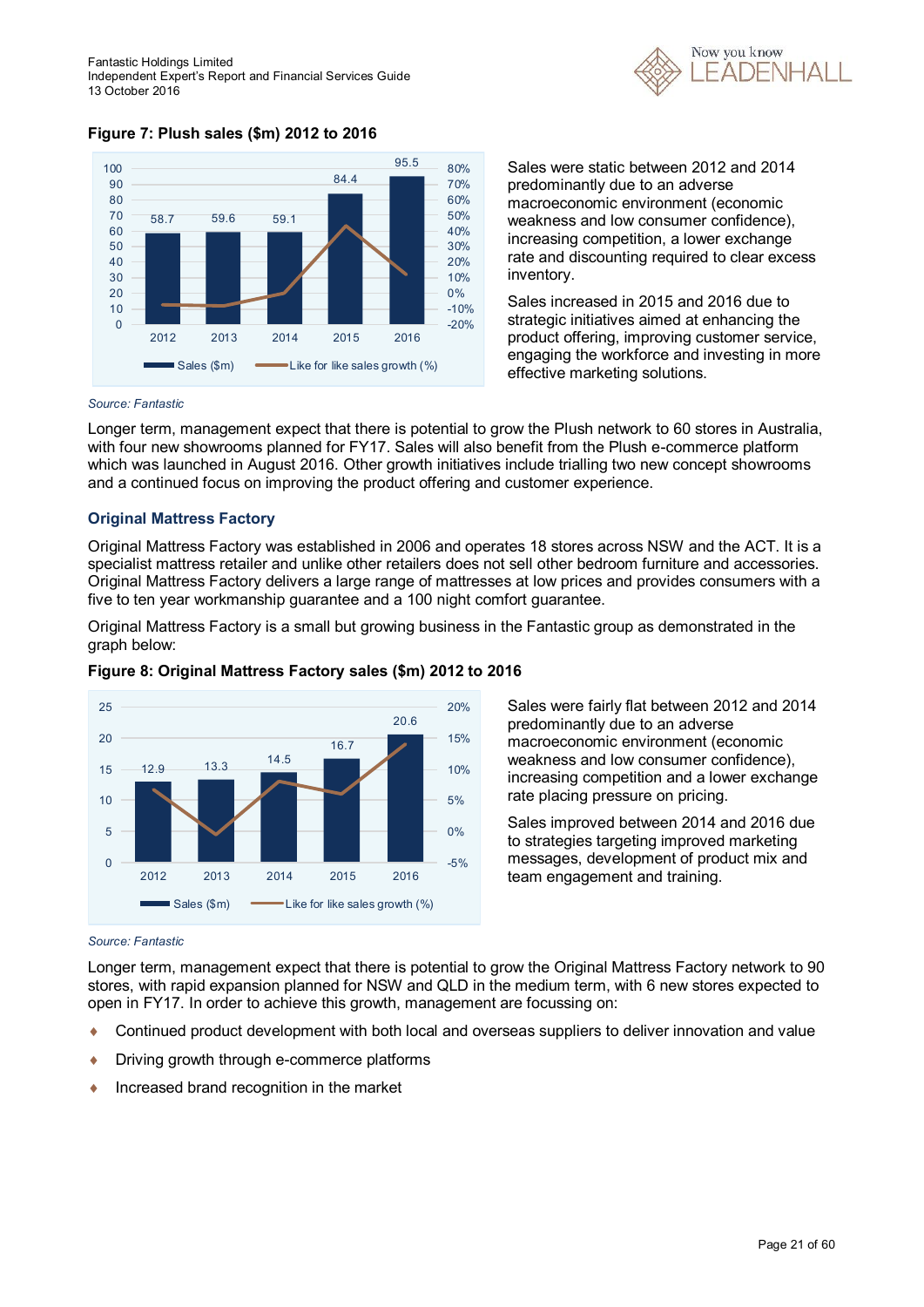

#### **Le Cornu**

The Le Cornu brand and two stores (Adelaide and Darwin) were acquired by Fantastic in 2008. Le Cornu has a long history in South Australia with its origins dating back to 1861. The Le Cornu stores offer a large range of furniture options across the living, dining, bedroom, outdoor and office segments. Sales have been relatively flat since 2012 with a significant decline in 2016 as set out in the graph below.





Sales over the period have been negatively impacted by increased competition, including from Fantastic Furniture.

Despite the adoption of a recovery plan in the first half of FY16, sales continued to decline. This decline was mostly attributable to the Adelaide store which traded at a loss of approximately \$4 million in FY16.

#### *Source: Fantastic*

As a result of the poor trading performance of the Adelaide store and the proposed sale of the existing leased premises, Fantastic have decided to undertake an orderly wind down of this store over the first half of FY17. This will result in some one off costs, including redundancies. The Darwin store will continue to operate under the Le Cornu name with a hybrid product offering, by introducing Fantastic Furniture product lines to the Northern Territory for the first time.

#### **Ashley Furniture Homestore**

Fantastic opened an Ashley Furniture Homestore in Gepps Crossing South Australia in FY15 as a trial of their new partnership arrangement with Ashley Homestores Ltd, an American furniture and homewares company. The Ashley store has been loss making since inception and as such management have decided to transition the Ashley Furniture Homestore to a Fantastic Furniture store in the second half of 2016.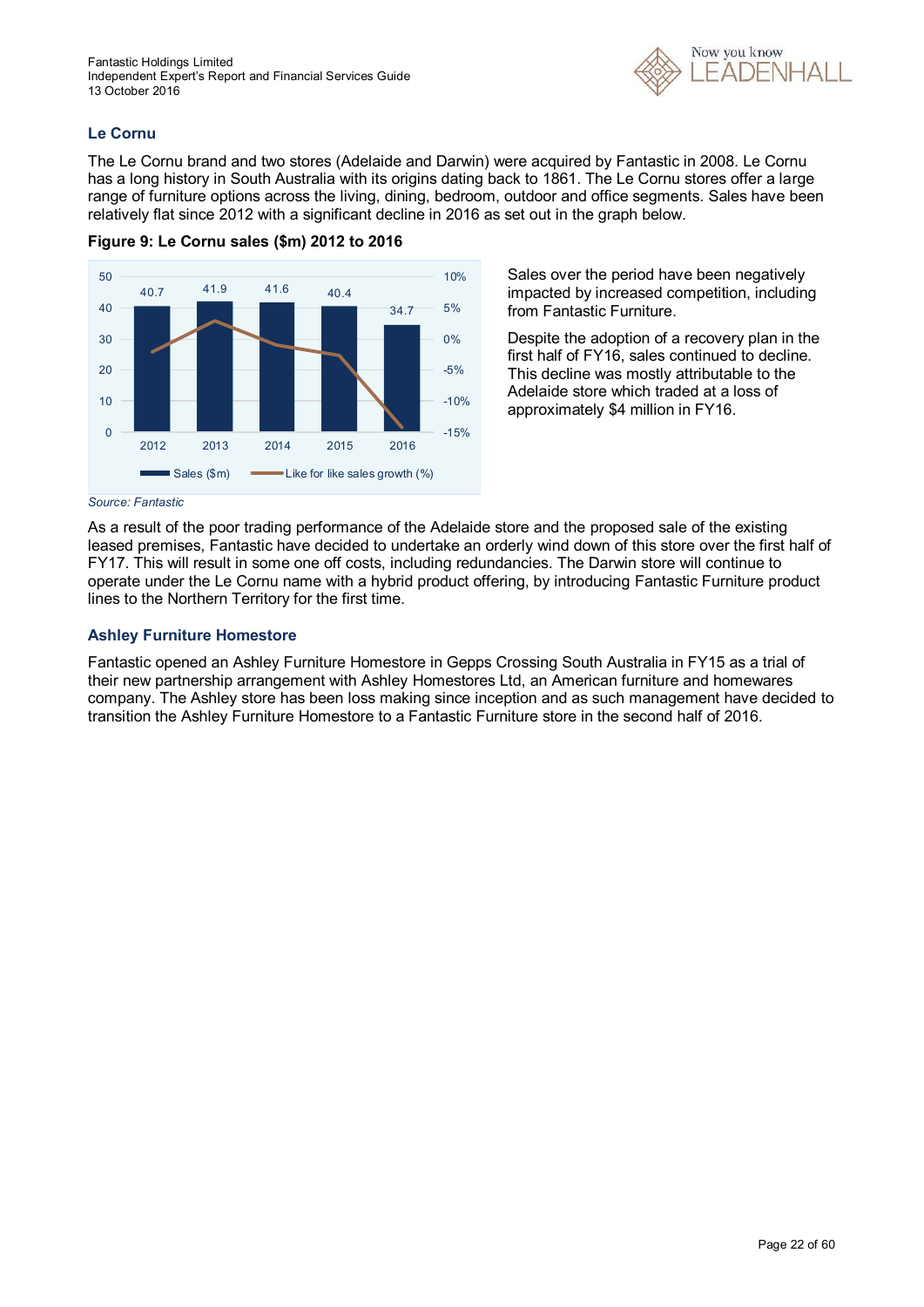

### **4.4 Manufacturing Operations**

Fantastic owns three manufacturing facilities (two in Australia and one in Vietnam) and also has a 60% interest in a Chinese joint venture manufacturing facility. Most of the manufacturing output is sold directly through Fantastic's retail brands with an additional \$2 million of sales, largely to two franchised stores, in FY15 and FY16. In FY16, the manufacturing operations focussed on adopting world's best practice, introducing Lean Six Sigma approaches with internal teams in all factories, examining every point of the manufacturing process to improve efficiencies. A brief overview of each of the manufacturing facilities is provided below.

#### **Fantastic Lounge Factory**

Fantastic Lounge Factory is Australia's largest lounge manufacturer with over 150 employees and the capacity to produce over 155,000 lounges each year. In FY16 over 130,000 sofas were manufactured by the Fantastic Lounge Factory and it has the ability to rapidly increase production to meet Fantastic's growth plans. The Fantastic Lounge Factory provides Fantastic Furniture customers with the ability to customise their furniture sofa and bedhead choices with over 100 fabric choices on offer. Products are manufactured exclusively for Fantastic Furniture and the factory currently produces over 40 different models in its 15,000m<sup>2</sup> purpose built facility at Fairfield East in NSW. The factory dispatches over 4,000 trucks per year to Fantastic Furniture stores all over Australia.

#### **Royal Comfort Bedding**

Royal Comfort Bedding was acquired by Fantastic in 2006 and produces an exclusive range of Australian made mattresses for Fantastic Furniture. Since acquisition, Royal Comfort Bedding has grown significantly from producing 200 mattresses per day in 2006 to manufacturing 11 different mattress models with a capacity of 500 mattresses per day currently. Royal Comfort Bedding supplies Fantastic Furniture with 100% of their mattress range. The Royal Comfort Bedding factory will be relocating to a new state of the art factory in Sydney's Western suburbs late in 2017. This factory is expected to provide future efficiency benefits and a reduced environmental footprint.

#### **Fantastic Manufacturing Vietnam**

Fantastic opened its first purpose built manufacturing facility in Vietnam in 2012. In 2016 a new 10,000 m<sup>2</sup> manufacturing facility was built and is now fully operational. The Vietnam factory produces steel beds and metal components for the Australian manufacturing facilities. Fantastic Manufacturing Vietnam employs over 70 people and can produce more than 200,000 units per year. The new factory has the ability to produce a complete range of metal furniture for the global market and recently displayed products at a trade show in Vietnam. In the future it is expected that Fantastic Manufacturing Vietnam will continue to supply the Australian Fantastic brands as well as other global customers.

#### **China Joint Venture**

Fantastic has a 60% interest in Fantastic International Manufacturing – FIM Limited, a company domiciled in Hong Kong which owns Fantastic International Manufacturing Jiangsu Co. Ltd, domiciled in China. The joint venture is located in Changzhou, China and is involved in the manufacture of household furniture. The joint venture manufacturing facility was completed in FY14 (production commencing FY15) and supplies sofas and upholstered beds direct to Fantastic retail stores and is also pursuing opportunities to sell to external retailers. The 40,000 m<sup>2</sup> facility is focused on manufacturing entry level sofa products and is currently producing around 400 sofas a day with a capacity to produce around 1,000 sofas per day with incremental cost as minimal additional capital expenditure would be required.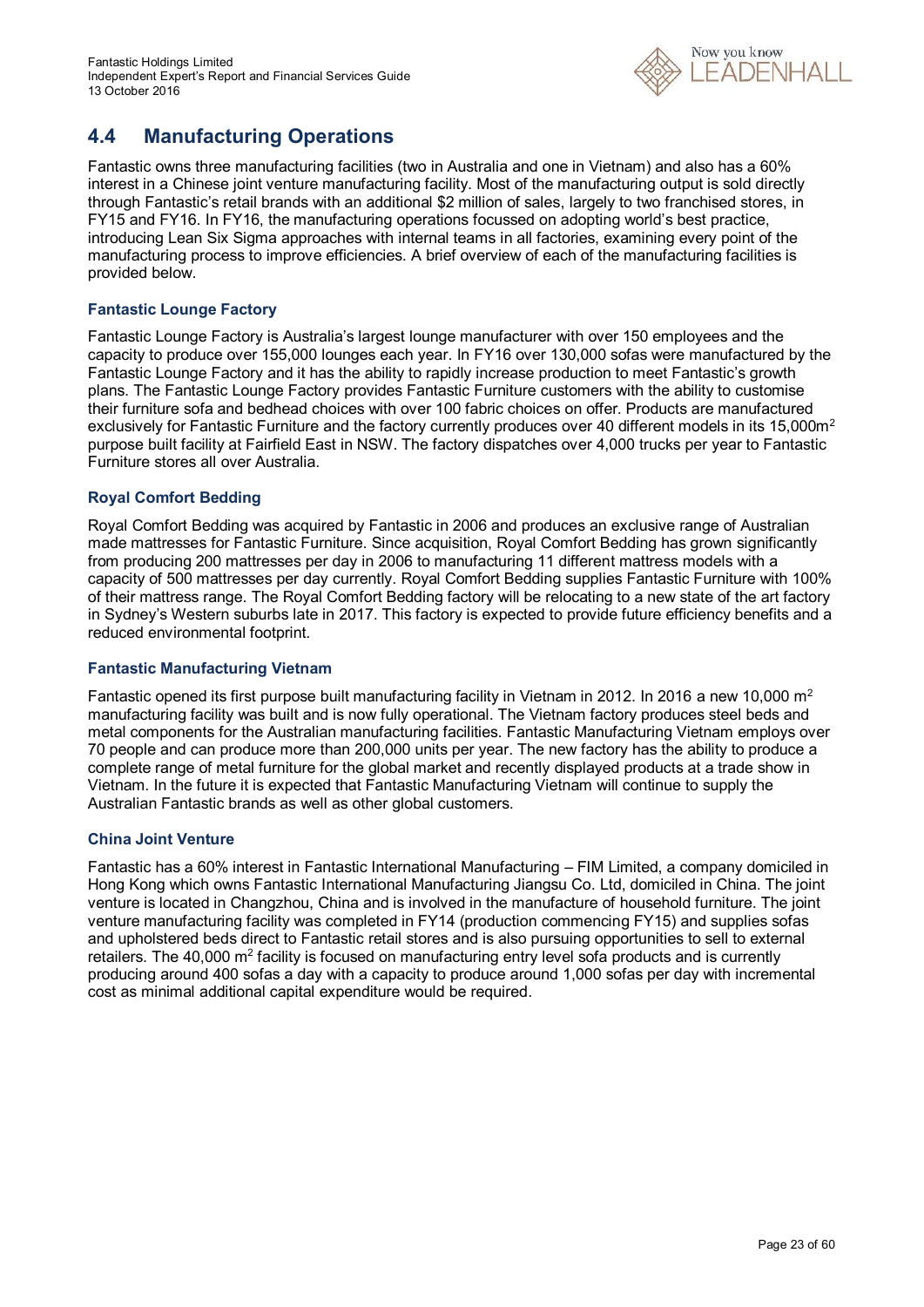

### **4.5 Property**

Fantastic owns the sites for two of its retail stores, as set out below:

- ◆ 978 Hunter Street, Newcastle West, NSW
- ◆ 143 Gladstone Road, Allenstown, QLD

The Newcastle store site holds development potential for the future with significant development activity currently occurring in the area. The Rockhampton store currently only occupies half of the land area. Based on negotiations with prospective purchasers, the other half of the land is expected to be realised for approximately \$1 million net of tax.

In addition, Fantastic previously owned a property in Dandenong, Victoria which was sold in 2015 for \$26 million. The gain on the sale was approximately \$0.6 million.

### **4.6 Directors and Senior Management**

The key management personnel of Fantastic include:

#### **Table 7: Senior management**

| <b>Key Personnel</b>                                                                         | <b>Experience</b>                                                                                                                                                                                                                                                                                                                                                                                                                                                                       |
|----------------------------------------------------------------------------------------------|-----------------------------------------------------------------------------------------------------------------------------------------------------------------------------------------------------------------------------------------------------------------------------------------------------------------------------------------------------------------------------------------------------------------------------------------------------------------------------------------|
| <b>Debra Singh</b><br><b>Group CEO Retail</b>                                                | Prior to appointment as Group CEO in March 2016, Ms Singh held roles as the<br>CEO of Fantastic Furniture and Chief Operating Officer of Fantastic. Ms Singh<br>has over 30 years of experience in retail operations, organisational design,<br>human resources and change management.                                                                                                                                                                                                  |
| <b>Brian Cassell</b><br><b>CFO and Company</b><br><b>Secretary</b>                           | Mr Cassell was appointed interim CFO of Fantastic in February 2016.<br>Subsequently in August 2016, Mr Cassell accepted a permanent role as CFO of<br>Fantastic. Mr Cassell has more than 20 years' experience as a public company<br>CFO, having previously held this position with Rural Press Limited and Fairfax<br>Media Limited. He was previously an Audit Partner at KPMG.                                                                                                      |
| <b>Jason Newman</b><br><b>CEO Manufacturing</b>                                              | Mr Newman has over 20 years of furniture manufacturing and leadership<br>experience with particular emphasis in bedding, upholstery and metal<br>manufacturing. Mr Newman started with Fantastic in 2007 as General Manager<br>Royal Comfort Bedding. He was appointed CEO Fantastic Manufacturing in<br>2016 and currently oversees the operation of Fantastic's furniture factories.                                                                                                  |
| <b>Bill Keighran</b><br><b>General Manager</b><br><b>Original Mattress</b><br><b>Factory</b> | Mr Keighran has been a senior executive with Fantastic for 15 years, involved in<br>the development and growth of both the Fantastic Furniture and Plush retail<br>brands. Previously Mr Keighran was retail CEO of The Galore group and a<br>founding Director of the Freedom Furniture group. Mr Keighran has over 30<br>years' of retail experience with a focus on business start-ups and retail brand<br>development, along with extensive business experience in South East Asia. |
| <b>Chris Burke</b><br><b>General Manager</b><br><b>Plush</b>                                 | Mr Burke has over 25 years' experience in retail, property management and<br>fashion, holding CEO, Country Manager and General Manager positions. After<br>joining Marks & Spencer as a graduate, he worked in Habitat for over 10 years<br>during which time he established profitable businesses in Europe and Asia. He<br>joined the Fantastic, leading the turnaround of Dare Gallery and moving to Plush<br>Sofas in 2013.                                                         |
| <b>Melissa Blackley</b><br><b>Group Chief People</b><br><b>Officer</b>                       | Ms Blackley joined Fantastic in May 2016 and has an extensive background in<br>leading human resources for large companies in a diverse range of industries.<br>She has headed global HR functions for a number of ASX listed organisations<br>and worked in Asia, New Zealand and the United States.                                                                                                                                                                                   |

*Source: Fantastic*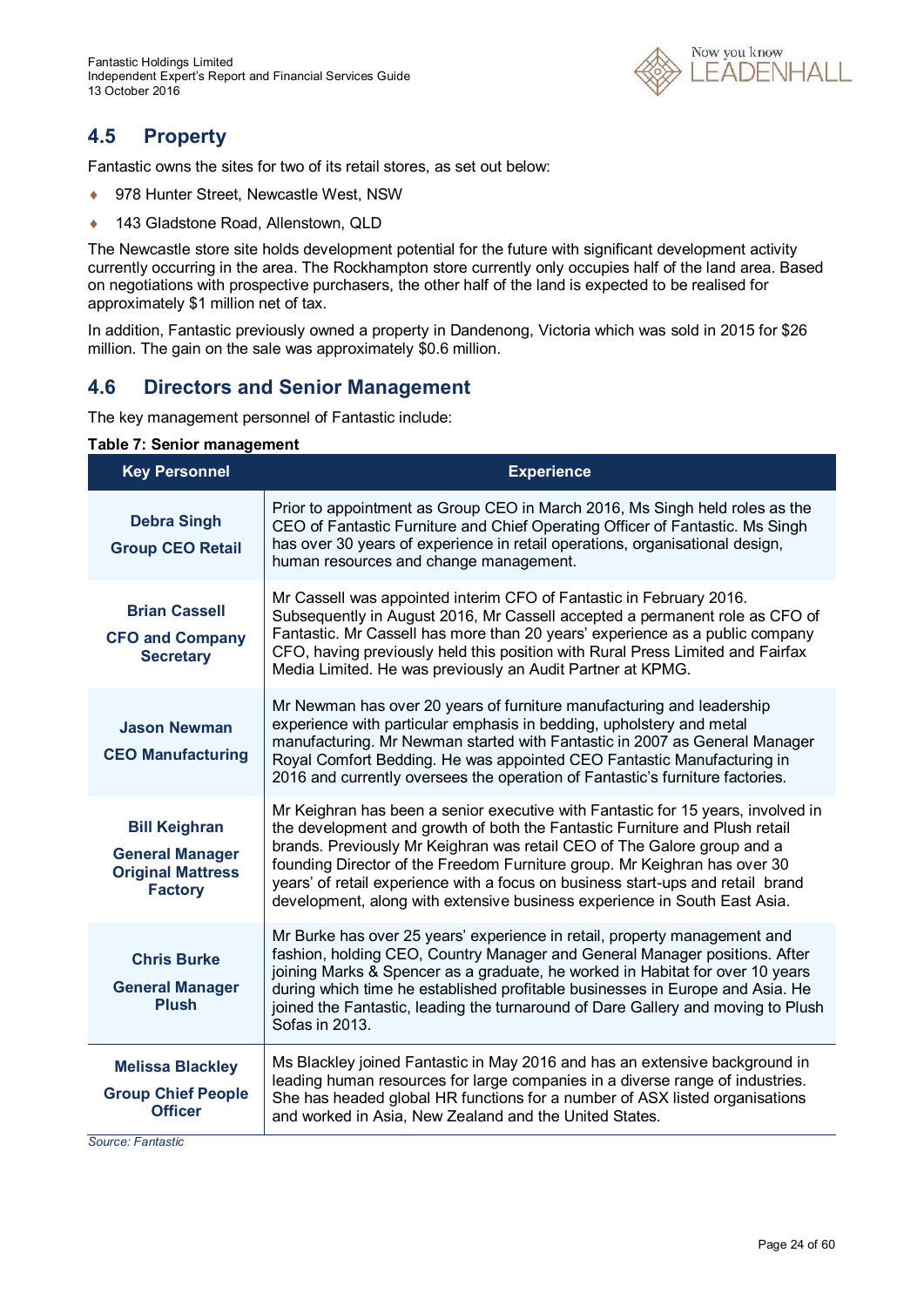

#### The Board of Directors of Fantastic comprises:

#### **Table 8: Directors**

| <b>Directors</b>                                                         | <b>Experience</b>                                                                                                                                                                                                                                                                                                                                                                                                                                       |
|--------------------------------------------------------------------------|---------------------------------------------------------------------------------------------------------------------------------------------------------------------------------------------------------------------------------------------------------------------------------------------------------------------------------------------------------------------------------------------------------------------------------------------------------|
| <b>Julian Tertini</b><br>Non-executive<br><b>Director</b>                | Mr Tertini has over 30 years' experience in the retail industry and was a founding<br>shareholder and Executive Director responsible for retail operations and product<br>development for Freedom Furniture. Mr Tertini has served on a number of<br>private company boards in the retail, hospitality and broadcasting industries.                                                                                                                     |
| <b>Peter Brennan</b><br>Non-executive<br><b>Director</b>                 | Mr Brennan is a Fellow of the Institute of Chartered Accountants in Ireland and<br>an Associate of the Institute of Chartered Accountants in Australia with over 35<br>years' experience in accountancy. He spent ten years in the banking and finance<br>sector and held a number of senior management positions with St George Bank<br>Limited.                                                                                                       |
| <b>Geoffrey Squires</b><br><b>Independent Non-</b><br>executive Director | Mr Squires has over 40 years' experience in the building and construction<br>industry. He spent 24 years with Monier Limited and was the General Manager -<br>Roofing division from 1986 to 1994. Mr Squires currently serves on a number of<br>private company boards in the building and shipping industries.                                                                                                                                         |
| <b>John Hughes</b><br><b>Independent Non-</b><br>executive Director      | Mr Hughes has over 40 years' business experience. An experienced Senior<br>Executive and Director, Mr Hughes led Thorn Group Limited as CEO/MD<br>through a significant business expansion and profit growth following its IPO in<br>2006 before retiring from Thorn in 2014. Previously, he was CEO/MD of Ruralco<br>Limited and led the company through ten years of growth and diversification.                                                      |
| <b>Robyn Watts</b><br><b>Independent Non-</b><br>executive Director      | Ms Watts has over 27 years' experience as CEO of various businesses, most<br>recently as CEO of ABC Enterprises and was previously CEO of Southern Star<br>Sales. Ms Watts brings specialist skills and knowledge in the areas of business<br>strategy and marketing. Ms Watts is currently a director of publicly listed The<br>Vita Group and is also a director of private company Geyer as well as the<br>Australian School of the Performing Arts. |

*Source: Fantastic*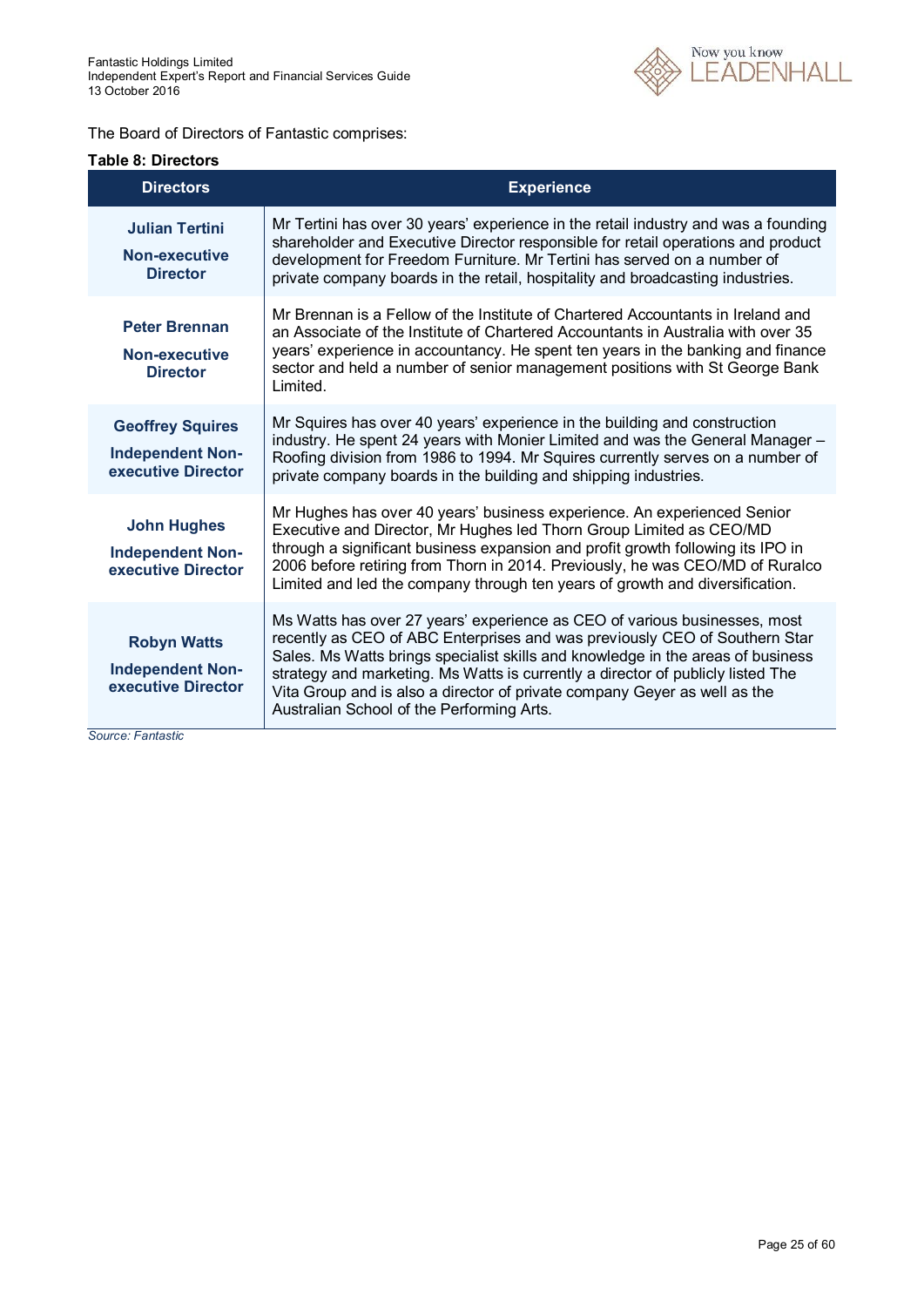

### **4.7 Financial Performance**

The audited statements of financial performance for the three years ended 30 June 2014, 2015 and 2016 are set out in the table below.

#### **Table 9: Financial performance**

| \$'000                                | <b>FY14</b> | <b>FY15</b> | <b>FY16</b> |
|---------------------------------------|-------------|-------------|-------------|
| Sales                                 | 447,772     | 496,921     | 543,700     |
| Cost of sales                         | (245, 352)  | (274, 624)  | (305, 822)  |
| <b>Gross profit</b>                   | 202,420     | 222,297     | 237,878     |
| Other income                          | 4,812       | 3,961       | 2,634       |
| <b>Expenses</b>                       |             |             |             |
| Employment expenses                   | (76, 614)   | (87,062)    | (91, 436)   |
| Property expenses                     | (57, 719)   | (58,600)    | (58, 411)   |
| Marketing expenses                    | (33, 299)   | (34, 885)   | (36, 534)   |
| Sales related expenses                | (5,581)     | (5,908)     | (8, 715)    |
| Other expenses                        | (14, 145)   | (12, 877)   | (21, 895)   |
| Share of loss of joint venture        |             | (865)       | (371)       |
| <b>Total expenses</b>                 | (187, 358)  | (200, 197)  | (217, 362)  |
| <b>EBITDA</b>                         | 19,874      | 26,061      | 23,150      |
| Depreciation                          | (9, 423)    | (5,775)     | (5, 552)    |
| <b>EBITA</b>                          | 10,451      | 20,286      | 17,598      |
| Amortisation                          | (1,777)     | (1,250)     | (1, 364)    |
| <b>EBIT</b>                           | 8,674       | 19,036      | 16,234      |
| Financial income                      | 120         | 364         | 584         |
| Financial expense                     | (434)       | (124)       | (153)       |
| Net profit before tax                 | 8,360       | 19,276      | 16,665      |
| Income tax expense                    | (2, 572)    | (6,072)     | (5,228)     |
| Net profit after tax                  | 5,788       | 13,204      | 11,437      |
| Other comprehensive income            | (330)       | 2,374       | (1,526)     |
| Total comprehensive income net of tax | 5,458       | 15,578      | 9,911       |
| <b>Margins</b>                        |             |             |             |
| Gross margin %                        | 45.2%       | 44.7%       | 43.8%       |
| EBITDA margin %                       | 4.4%        | 5.2%        | 4.3%        |
| EBITA margin %                        | 2.3%        | 4.1%        | 3.2%        |
| EBIT margin %                         | 1.9%        | 3.8%        | 3.0%        |
| Expenses / sales                      | 41.8%       | 40.3%       | 40.0%       |

*Source: Fantastic*

*Note: the audited financial statements include some depreciation which is allocated to cost of sales and other income. We have grossed up these items for the allocated depreciation and included all depreciation as a single line item*

In relation to the historical financial performance of Fantastic set out above we note the following:

- There has been strong sales growth across the three years, despite the sale of the Dare Gallery business in FY15. This growth is due to delivering on key initiatives including creating a stronger customer value proposition, developing e-commerce solutions, strengthening of product mix and improved workforce engagement
- Gross margin contracted by approximately 1% in FY16 due to the sale of the higher margin Dare business, the decline in the Le Cornu and Ashley businesses and the weakening Australia dollar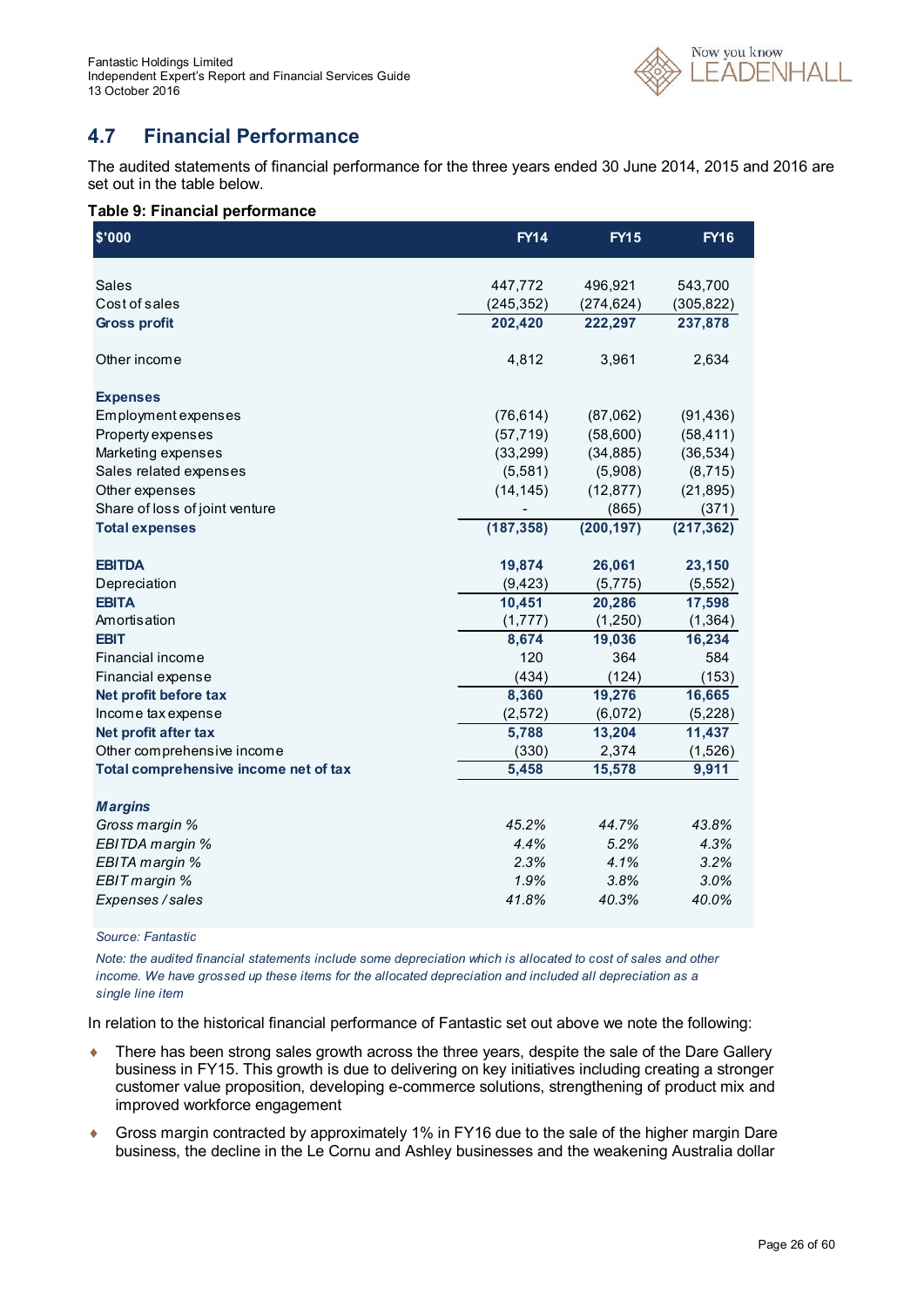

- Other income predominantly relates to franchise fees and property income. FY15 also includes \$1.2 million in relation to the gain on the sale of the Dare business. In the statutory accounts other income is presented net of applicable depreciation. In order to determine an accurate EBITDA figure, we have grossed up other income for depreciation
- Total expenses as a percentage of sales declined over the period reflecting productivity gains and efficiency on utilisation of fixed costs. This overhead efficiency has also resulted in an increasing EBITDA margin over the period
- ◆ Depreciation was higher in FY14 because of the full year impact of Dare (sold in FY15) and nonrecurring asset write offs of \$3.8 million
- Other comprehensive income predominantly relates to exchange differences on translation of foreign operations and gains/losses on cash flow hedges net of any income tax effect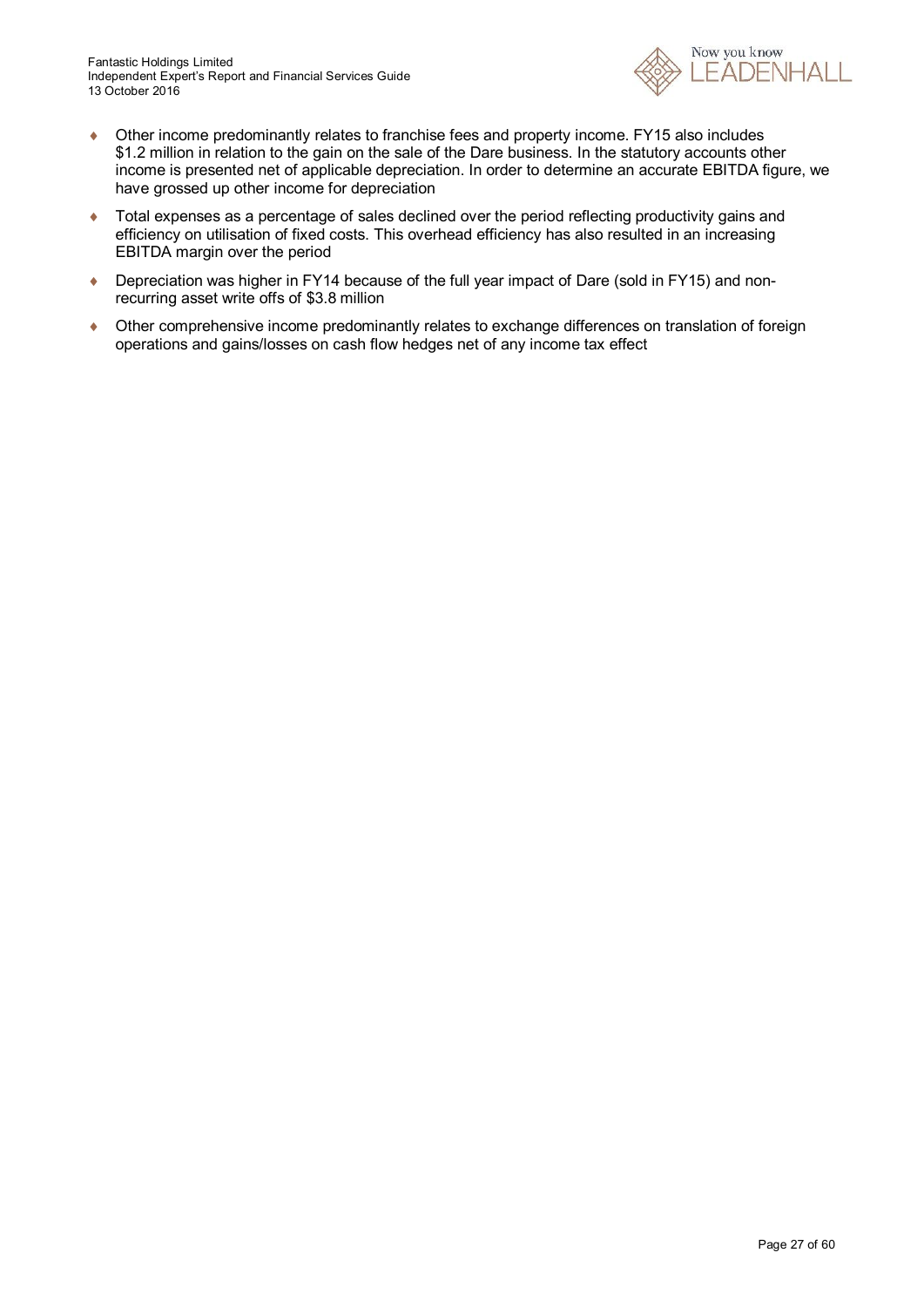

### **4.8 Financial Position**

The audited statements of financial position as at 30 June 2014, 2015 and 2016 are set out in the table below.

#### **Table 10: Financial position**

| \$'000                               | <b>FY14</b>    | <b>FY15</b> | <b>FY16</b>    |
|--------------------------------------|----------------|-------------|----------------|
| <b>Current assets</b>                |                |             |                |
| Cash and cash equivalents            | 21,127         | 36,721      | 31,863         |
| Trade and other receivables          | 9,304          | 4,630       | 5,796          |
| Other financial assets               |                | 2,011       | $\blacksquare$ |
| Inventories                          | 81,278         | 90,544      | 93,326         |
| <b>Total current assets</b>          | 111,709        | 133,906     | 130,985        |
| <b>Non-current assets</b>            |                |             |                |
| Investments                          | 24,423         | 3,712       |                |
| Property, plant & equipment          | 30,275         | 27,115      | 28,833         |
| Investment in joint venture          | $\overline{a}$ | 5,644       | 5,463          |
| Intangible assets                    | 8,069          | 7,772       | 6,760          |
| Deferred tax assets                  | 7,564          | 8,984       | 12,527         |
| Other non-current assets             | 49             |             | 3              |
| <b>Total non-current assets</b>      | 70,380         | 53,227      | 53,586         |
| <b>Total assets</b>                  | 182,089        | 187,133     | 184,571        |
|                                      |                |             |                |
| <b>Current liabilities</b>           |                |             |                |
| Trade and other payables             | (35, 726)      | (38, 415)   | (39, 737)      |
| Interest bearing loans               |                | (5,000)     |                |
| Current tax payable                  |                | (4,000)     | (3, 196)       |
| Employee benefits                    | (13, 499)      | (20, 263)   | (19, 171)      |
| Provisions                           | (1, 454)       | (1,688)     | (7, 736)       |
| <b>Total current liabilities</b>     | (50, 679)      | (69, 366)   | (69, 840)      |
| <b>Non-current liabilities</b>       |                |             |                |
| Interest bearing loans               | (15,000)       |             |                |
| Employee benefits                    | (1,581)        | (1,952)     | (2, 225)       |
| Provisions                           | (2,518)        | (3, 564)    | (3, 165)       |
| Deferred tax liabilities             | (1,742)        | (2, 335)    | (1,905)        |
| <b>Total non-current liabilities</b> | (20, 841)      | (7, 851)    | (7, 295)       |
| <b>Total liabilities</b>             | (71, 520)      | (77, 217)   | (77, 135)      |
| <b>Net assets</b>                    | 110,569        | 109,916     | 107,436        |
|                                      |                |             |                |

#### *Source: Fantastic*

In relation to the historical financial position of Fantastic set out above we note the following:

- ◆ The increase in cash in FY15 was due to the sale of the Dare business and the Dandenong property
- Trade and other receivables relate to external and related party (franchisees) trade receivables of approximately \$1.4 million in FY16 and other receivables predominantly comprising of various prepayments relating to workers compensation premiums, deposits placed with suppliers and marketing prepayments
- Other financial assets in FY15 relate to forward exchange contracts for the purposes of cash flow hedging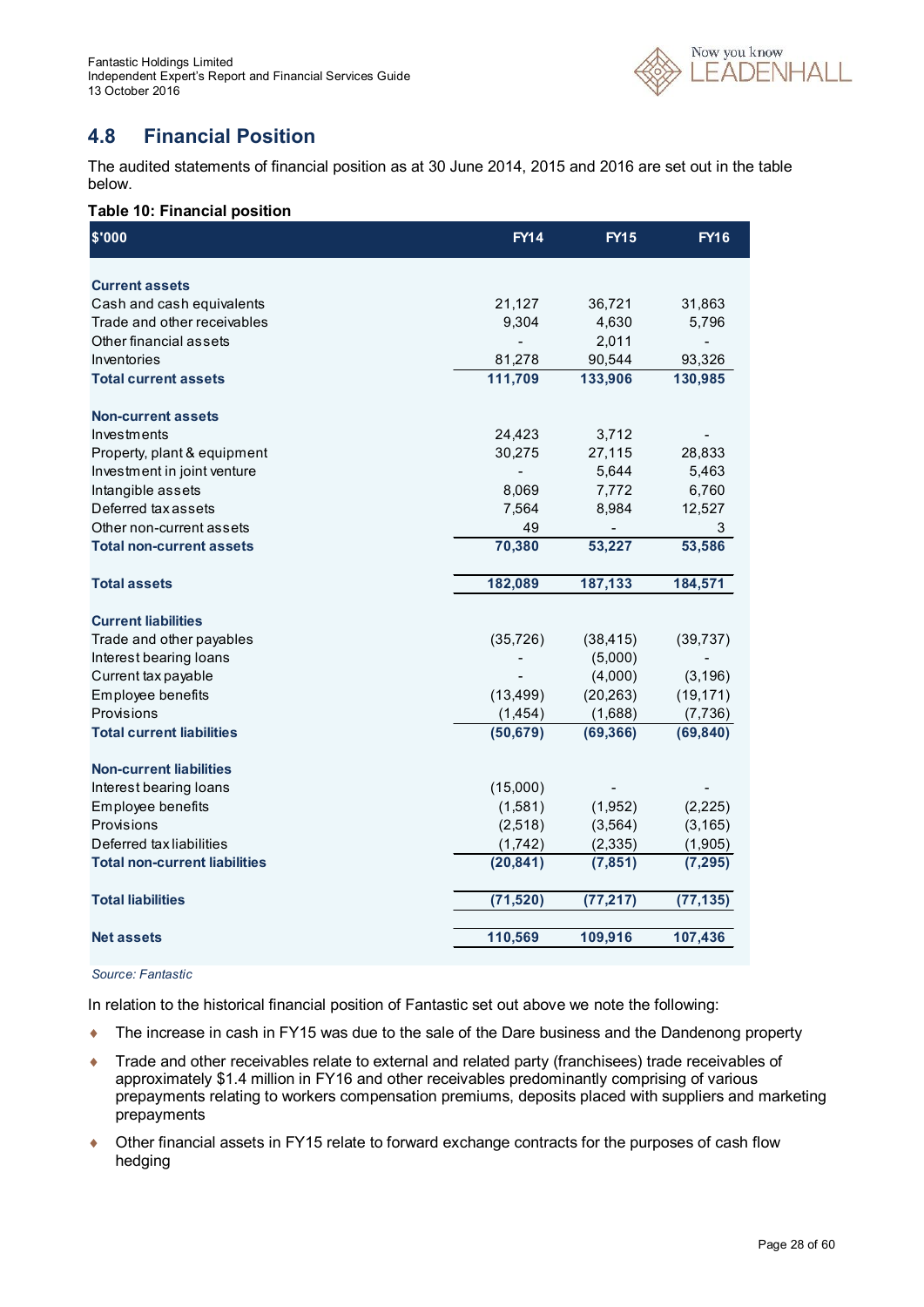

- Inventory increased in FY15 and FY16 due to the implementation of the 'Always in store' position and the impact of the decline in the Australian dollar against the US dollar
- In FY14 and FY15, investments relate to two properties owned by Fantastic (Dandenong and Rockhampton Store). The decline in FY15 was due to the sale of the Dandenong property. In FY16 the remaining property, the Rockhampton Store, was reclassified to property, plant and equipment. The Newcastle Store has always been included in property plant and equipment
- ◆ Property, plant & equipment predominantly relates to store fit outs as well as fit-outs and machinery in the distribution centres and factories
- The investment in joint venture balance relates to the investment in the Chinese production facility. The movement between FY15 and FY16 relates to Fantastic's share of the joint venture loss which is offset to some extent by currency gains
- Intangible assets relate to goodwill, \$2.6 million as at 30 June 2016, and software, \$4.1 million as at 30 June 2016
- \$10 million of borrowings was repaid in FY15 from the proceeds of the sale of the Dandenong property. The remaining \$5 million was repaid in FY16 from surplus cash
- ◆ The increase in provisions in FY16 predominantly related to \$4.1 million provided for the closure of the Le Cornu store in South Australia and an increase in the product warranty provision of \$1.4 million due to an internal management decision to make provisions in light of extended warranties being offered on product sales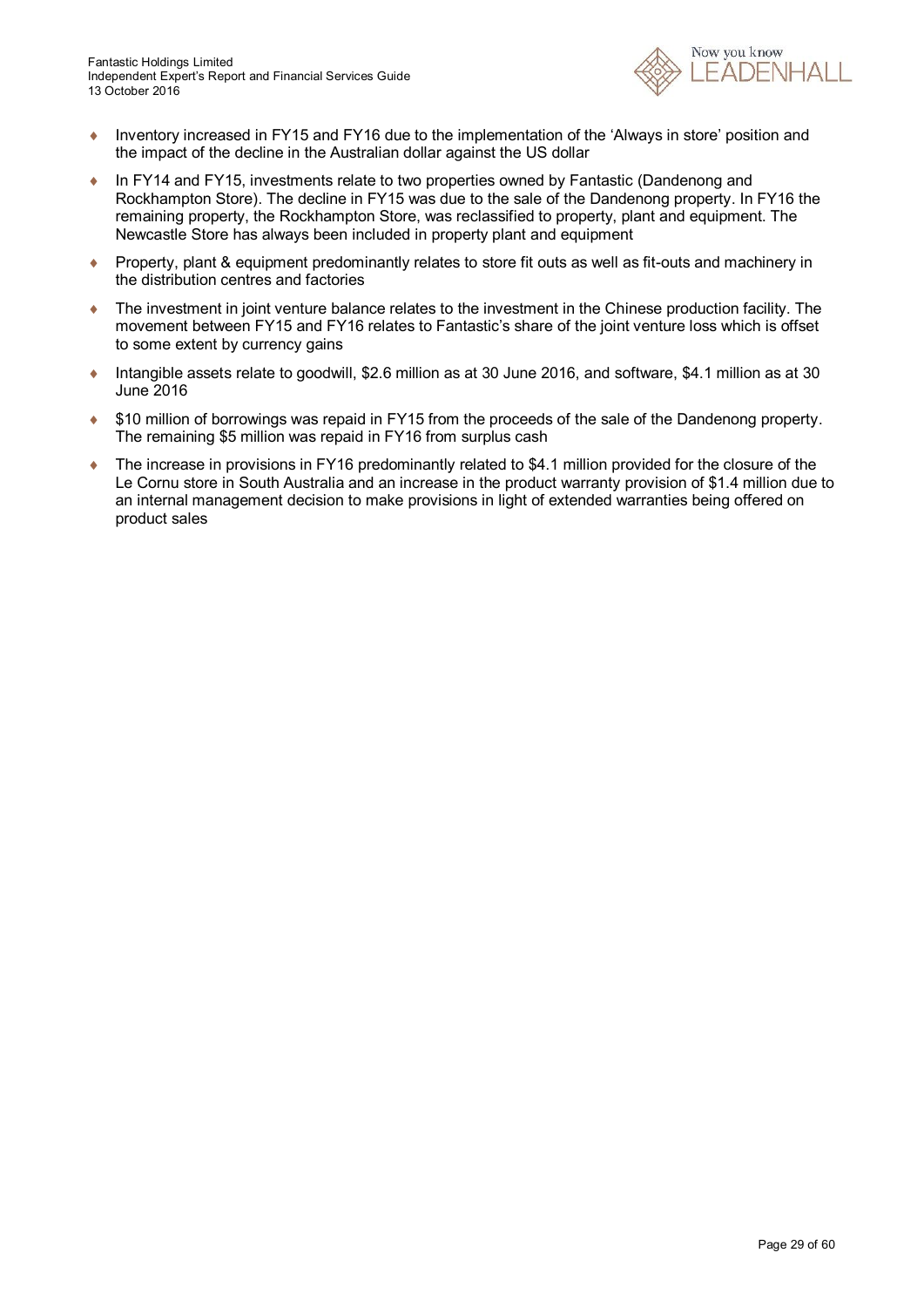

### **4.9 Cash Flow**

The audited statements of cash flows for the three years ended 30 June 2014, 2015 and 2016 are set out in the table below.

#### **Table 11: Cash flow**

| \$'000                                       | <b>FY14</b> | <b>FY15</b> | <b>FY16</b>              |
|----------------------------------------------|-------------|-------------|--------------------------|
| <b>Cash flows from operating activities</b>  |             |             |                          |
| Receipts from customers                      | 504,683     | 552,464     | 600,888                  |
| Payments to suppliers and employees          | (484, 978)  | (527, 850)  | (571, 851)               |
| Interest received                            | 120         | 364         | 584                      |
| Interest paid                                | (434)       | (124)       | (83)                     |
| Income tax paid                              | (7,667)     | (541)       | (9,329)                  |
| Net cash from operating activities           | 11,724      | 24,313      | 20,209                   |
| <b>Cash flows from investing activities</b>  |             |             |                          |
| Acquisition of property, plant and equipment | (7, 490)    | (4,950)     | (6, 152)                 |
| Sale of property, plant and equipment        | 12,056      |             | 106                      |
| Sale of investments                          |             | 26,811      |                          |
| Payment for investments                      | (487)       | (1,712)     | $\overline{\phantom{a}}$ |
| Payment for intangibles                      | (310)       | (1,328)     | (1,682)                  |
| Deconsolidation of China subsidiary          |             | (4, 142)    |                          |
| Net cash from investing activities           | 3,769       | 14,679      | (7, 728)                 |
| <b>Cash flows from financing activities</b>  |             |             |                          |
| Repayment of external borrowings             | (10, 324)   | (10,000)    | (5,000)                  |
| Proceeds from issuance of shares             | 3,150       |             |                          |
| Dividends paid                               | (6, 184)    | (13, 418)   | (12, 391)                |
| Net cash from financing activities           | (13, 358)   | (23, 418)   | (17, 391)                |
| <b>Opening cash</b>                          | 18,993      | 21,127      | 36,721                   |
| Net cash flows                               | 2,135       | 15,574      | (4,910)                  |
| Foreign exchange difference                  | (1)         | 20          | 52                       |
| <b>Closing cash</b>                          | 21,127      | 36,721      | 31,863                   |

#### *Source: Fantastic*

In relation to the historical cash flows of Fantastic we note the following:

- The increase in receipts from customers and payments to suppliers and employees is consistent with the growth in sales across FY15 and FY16
- ♦ Income tax paid in FY15 was low due to the receipt of a tax refund relating to FY14 and a \$4 million increase in the balance of current tax payable in FY15
- ◆ The \$12 million inflow from sale of property, plant and equipment in FY14 reflects the sale of the Campbelltown property
- ◆ The \$26 million inflow from sale of investments in FY15 reflect the sale of the Dandenong property
- Proceeds from the sale of properties have been applied toward reducing external borrowings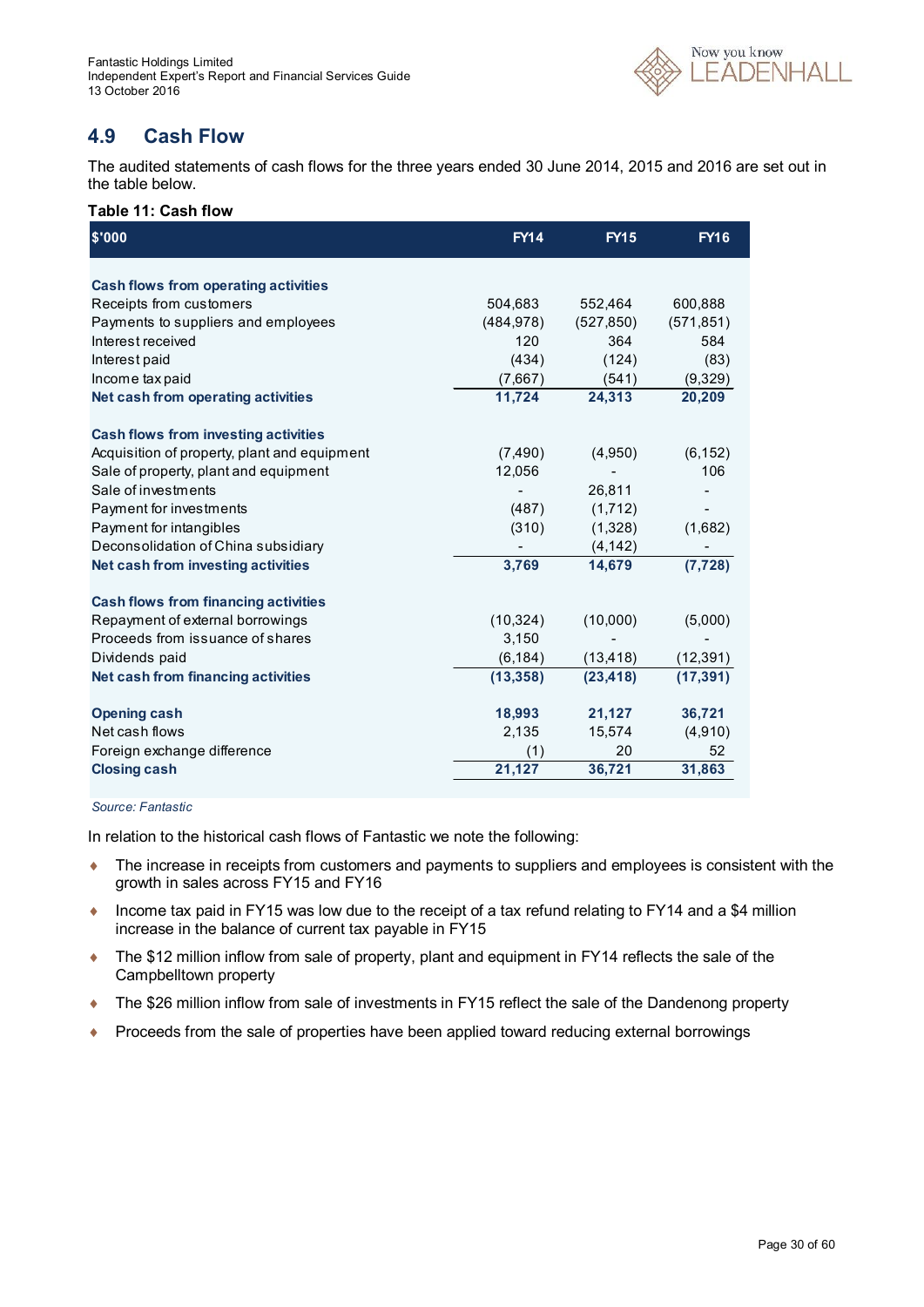

### **4.10 Outlook for Fantastic**

We have reviewed detailed FY17 budgets for each of the Fantastic brands. We are unable to disclose the details of these budgets due to their commercially sensitive nature. However, we have discussed the budgets with management to obtain an understanding of the budgeting process and the strategies in place to facilitate the achievement of FY17 budgets. The key strategies driving growth expectations are:

- Store network expansion and continued investment in refurbishment of existing store network
- Continued focus on supply chain efficiency and overhead recovery through increasing output for manufacturing facilities for both internal and external sales
- ◆ Further investment in e-commerce to drive sales growth
- Investment in staff training to maximise conversion rates and revenue per customer
- Closure of the underperforming Le Cornu in Adelaide and transition of the Ashley store to Fantastic **Furniture**

Year to date actual performance for the months of July and August at a group level has been in line with budget. At an individual brand level, the following events have impacted performance:

- A key supplier of mattresses for the Original Mattress Factory went into liquidation. This affected availability of supply and subsequently sales. Normal supply levels are now being restored and there is not expected to be any long lasting effect on sales
- Plush has experienced a strong start to the year which has resulted in a large order book that is expected to be converted to sales in the coming months as revenue is recognised on delivery
- New store growth is on target with several potential new sites having been identified and lease negotiations underway
- External sales from the factories in Vietnam and China are gaining momentum

### **4.11 Capital Structure**

As at 5 October 2016, Fantastic had a total of 103,257,398 ordinary shares on issue. The top 10 beneficial owners accounted for around 90.3% of the ordinary shares on issues. A summary of the top 10 shareholders and their holdings is set out in the table below:

#### **Table 12: Top 10 shareholders**

|    | <b>Rank Investor</b>            | Number of  | % of issued |
|----|---------------------------------|------------|-------------|
|    |                                 | shares     | capital     |
|    |                                 |            |             |
| 1  | Tertini, Julian <sup>1</sup>    | 41,776,211 | 40.5%       |
| 2  | RBC Investor Services Australia | 11,828,985 | 11.5%       |
| 3  | <b>HSBC Custody Nominees</b>    | 11,100,757 | 10.8%       |
| 4  | Brennan, Peter <sup>2</sup>     | 10,698,016 | 10.4%       |
| 5  | J P Morgan Nominees Australia   | 7.032.619  | 6.8%        |
| 6  | <b>Citicorp Nominees</b>        | 3,602,062  | 3.5%        |
| 7  | <b>BNP Paribas</b>              | 2,455,363  | 2.4%        |
| 8  | <b>National Nominees</b>        | 2.078.221  | 2.0%        |
| 9  | <b>Trinity Management</b>       | 1,806,148  | 1.7%        |
| 10 | Norman Role                     | 900.000    | 0.9%        |
|    | <b>Total</b>                    | 93,278,382 | 90.3%       |

*Source: Fantastic*

*Note:*

*1. The total includes 10,000,000 shares held by Yaquina Pty Limited and 934,137 shares held by Lawncat Pty Ltd over which Mr Tertini has voting power.*

*2. The total includes 3,989,965 shares held by Mrs Patricia Brennan over which Mr Brennan has voting power.*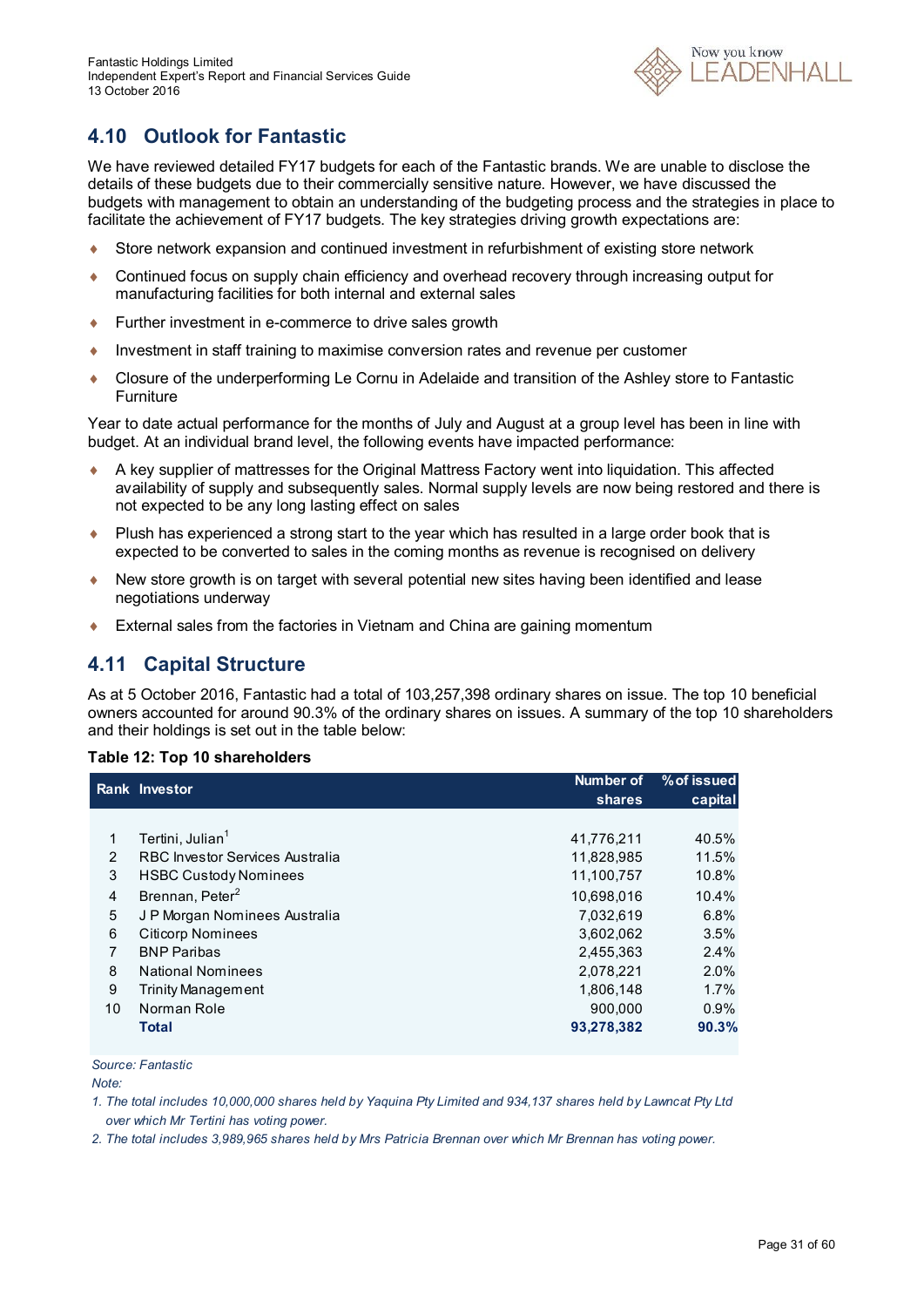

### **4.12 Share Price Performance**

The following chart shows the share market trading of Fantastic shares for the past five years:



**Figure 10: Fantastic share price performance**

#### *Source: FactSet*

We note the following in relation to the share price of Fantastic in the five years to 7 October 2016:

- The share price rose significantly between mid-2012 and February 2013 on the back of solid profit growth under difficult trading conditions, a turnaround in the Dare Gallery business and an increase in the dividend paid compared to the prior year
- On 20 May 2013, Fantastic released an updated profit guidance for FY13 advising that previously reported NPAT targets would not be met. On the back of this announcement, the closing share price fell from \$2.74 on 20 May 2013 to \$1.87 on 21 May 2013, with 3.4 million shares sold on 21 May 2013
- ◆ The share price continued a gradual decline over FY14 due to limited growth and difficult trading conditions
- ◆ There was a steady increase in the share price over FY15 as sales growth picked up and a sale was finalised for the underperforming Dare Gallery business
- The share price dropped again in January 2016, from \$2.10 on 6 January 2016 to \$1.76 on 22 January 2016, after the announcement of the resignation of the CFO on 18 January 2016 and the CEO on 22 January 2016
- Since June 2016, the share price has risen by approximately 50% from around \$2.00 to a high of \$2.95 on 29 August 2016. This increase is likely due to the announcement of the closure of the underperforming Le Cornu store in Adelaide in July 2016 as well as positive financial results for FY16 which included a largely unexpected special dividend of \$0.15 per share announced on 25 August 2016
- Since the ex-dividend date of 2 September 2016, the share price has trended downwards to sit at \$2.33 at the end of trading on 7 October 2016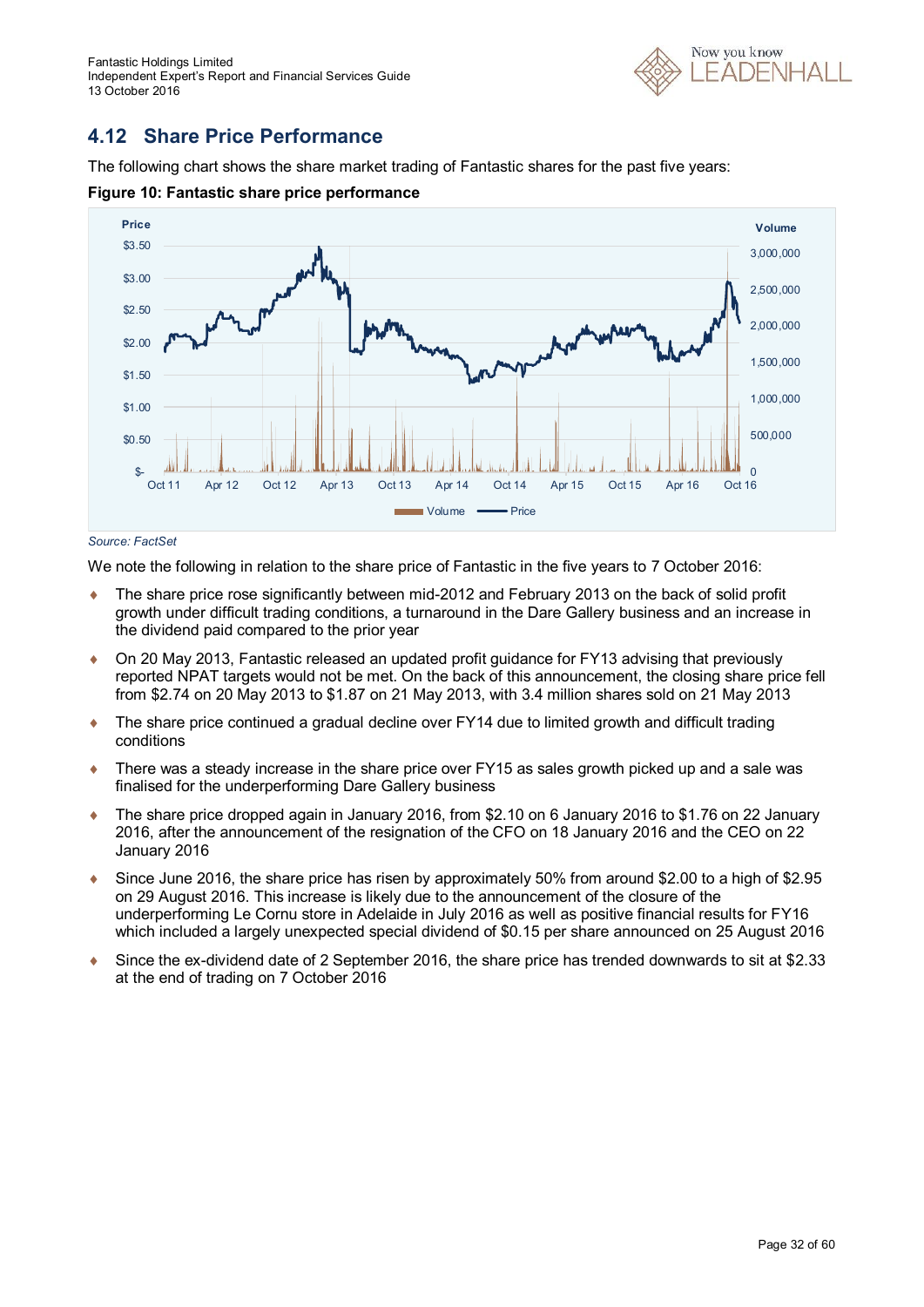

# 5 VALUATION METHODOLOGY

### **5.1 Available Valuation Methodologies**

To estimate the fair market value of Fantastic we have considered common market practice and the valuation methodologies recommended in RG 111. There are a number of methods that can be used to value a business including:

- ◆ The discounted cash flow ("DCF") method
- ◆ The capitalisation of future maintainable earnings ("CFME") method
- ◆ Asset based methods
- ◆ Analysis of share market trading
- Industry specific rules of thumb

Each of these methods is appropriate in certain circumstances and often more than one approach is applied, at least as a secondary cross-check to a primary method. The choice of methods depends on factors such as the nature of the business being valued, the return on the assets employed in the business, the valuation methodologies usually applied to value such businesses and the availability of the required information. A detailed description of these methods and when they are appropriate is provided in Appendix 2.

### **5.2 Selection of Valuation Methodology**

In selecting an appropriate valuation methodology to value Fantastic we have considered the following factors:

- ◆ Fantastic is neither an asset based business nor an investment holding company. It is also considered to be a going concern, thus an asset based approach is not likely to be the most appropriate
- There are some listed companies with similar businesses to Fantastic and a wide range of listed companies operating in comparable industries with similar profit drivers. We are also aware of a number of transactions involving similar companies. Thus we are able to apply the CFME approach
- Fantastic is a mature operating business. Given the mature nature of the business the use of the DCF method is unlikely to add value to our analysis
- Fantastic shares are publicly traded on the ASX in an informed and fairly liquid market. This allows an analysis of share market trading to be undertaken
- We are not aware of any industry specific valuation methodologies appropriate to Fantastic

Accordingly, we are of the opinion that the most appropriate methodology to value Fantastic is the CFME method with an analysis of share market trading considered as a cross-check.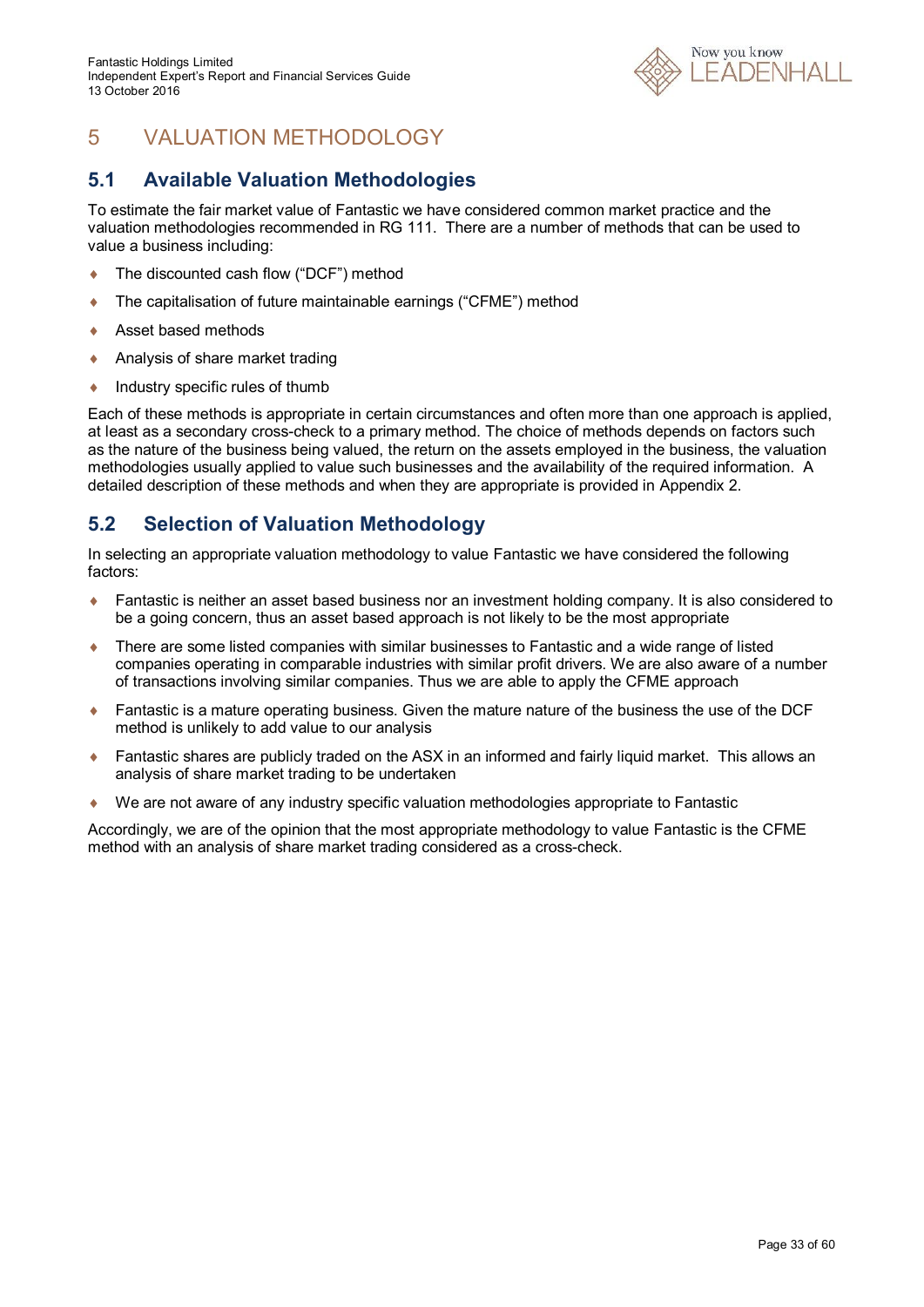

# 6 VALUATION OF FANTASTIC

### **6.1 Capitalisation of Future Maintainable Earnings**

Determining the fair market value of Fantastic using the CFME approach requires consideration of the following factors:

- An appropriate earnings base for assessing maintainable earnings
- An appropriate level of maintainable earnings
- ◆ An appropriate earnings multiple
- ◆ The value of any net debt and non-operating assets and liabilities

These considerations are discussed in more detail below.

#### **Bases of maintainable earnings**

The first step in the valuation process is to determine the measure of earnings to be capitalised for valuation purposes. The following measures of earnings are often used for business valuations:

- **Revenue:** mostly used for companies that are not expected to be profitable in the near term or as a cross-check of a valuation conclusion derived using another method
- ◆ **EBITDA:** most appropriate where depreciation distorts earnings, for example in a company that has a significant level of depreciating assets but little ongoing capital expenditure requirement
- **EBITA:** in most cases EBITA will be more reliable than EBITDA as it takes account of the capital intensity of the business
- **EBIT:** whilst commonly used in practice, multiples of EBITA are usually more reliable as they remove the impact of amortisation which is typically a non-cash accounting entry that may not reflect a need for future capital investment (unlike depreciation)
- **NPAT:** relevant in valuing businesses where interest is a major part of the overall earnings of the group (e.g. financial services businesses such as banks)

Multiples of EBITDA, EBITA and EBIT are commonly used to value the whole business for acquisition purposes where gearing is in the control of the acquirer. In contrast, NPAT (or P/E) multiples are often used for valuing a minority interest in a company as the investor has no control over the level of debt.

We have selected to analyse multiples of both EBITDA and EBIT because:

- ◆ Earnings multiples based on EBITDA and EBIT are not affected by different financing structures which impact multiples of net profit after tax
- The varying capital intensity of the comparable companies means that an analysis of both EBITDA and EBIT is useful
- Third party forecasts of EBITA are not readily available making EBITA multiples difficult to calculate without making assumptions about ongoing levels of depreciation (i.e. most brokers do not separately forecast depreciation and amortisation)
- ◆ Fantastic has limited amortisation, the majority of which is related to software, which is likely to require ongoing capital expenditure, making EBITA multiples less reliable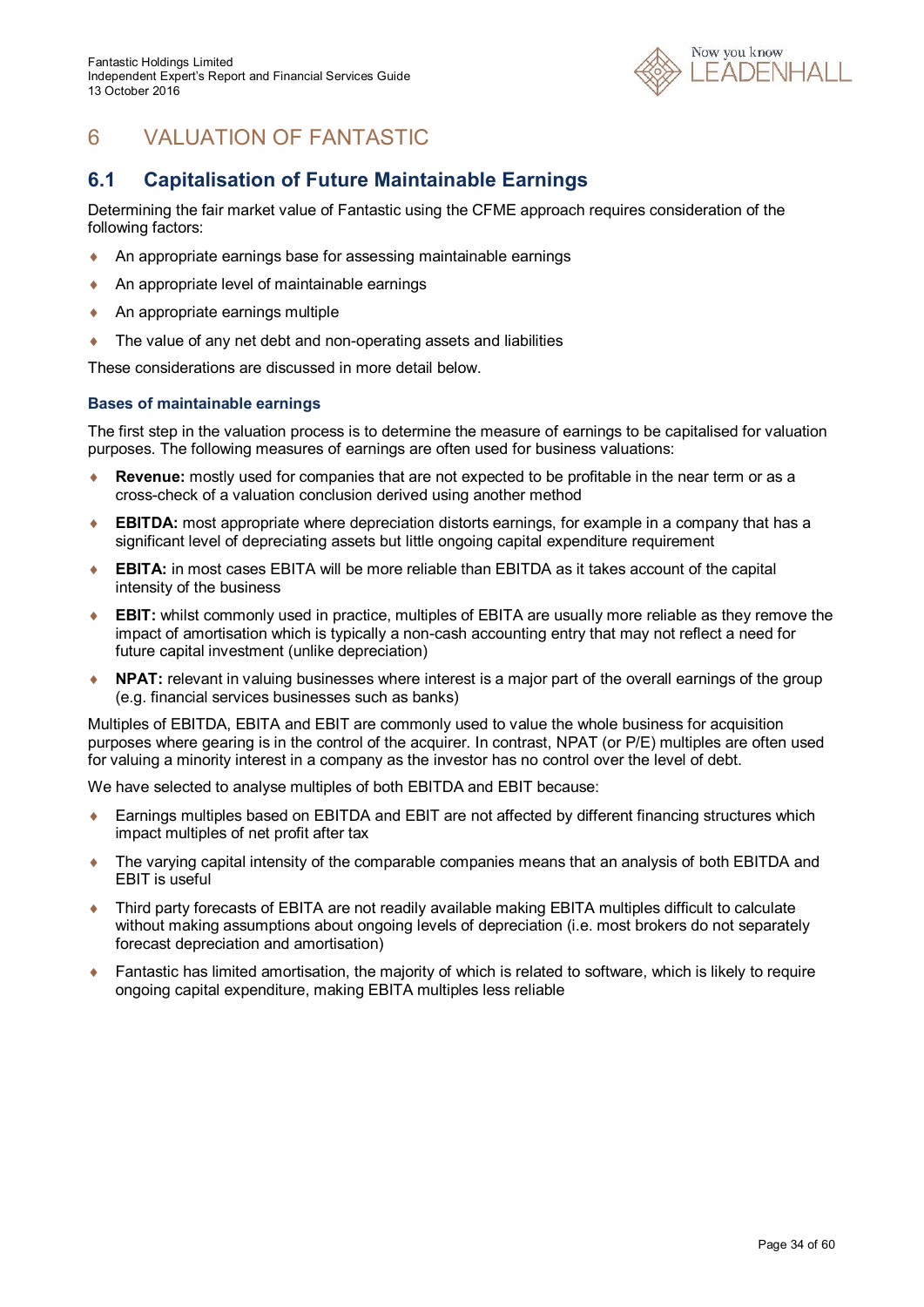

#### **Level of maintainable earnings**

When considering an appropriate level of future maintainable earnings, it is important to base the analysis on a maintainable level of earnings which includes adjustment for any non-recurring items as these items will not impact the ongoing earnings of the business. The following table sets out normalised EBITDA and EBIT for Fantastic for FY15 and FY16:

#### **Table 13: Normalised earnings FY15 and FY16**

| \$'m                                                             | <b>Notes</b>   | <b>FY15</b> | <b>FY16</b>              |
|------------------------------------------------------------------|----------------|-------------|--------------------------|
|                                                                  |                |             |                          |
| <b>Unadjusted EBITDA</b>                                         |                | 26.1        | 23.2                     |
| Dare Gallery trading                                             | 1              | (1.0)       |                          |
| Dare Gallery gain on sale                                        | $\overline{2}$ | (1.2)       | $\overline{\phantom{a}}$ |
| Le Cornu trading                                                 | 3              | (0.7)       | 3.5                      |
| Le Cornu impairment                                              | 4              |             | 9.1                      |
| Ashley trading                                                   | 5              | 0.6         | 0.8                      |
| Gain on sale of property                                         | 6              | (0.5)       |                          |
| Normalisation of incentive scheme expense                        | 7              | 0.6         | (1.9)                    |
| One-off provisions                                               | 8              |             | 1.9                      |
| <b>Adjusted EBITDA</b>                                           |                | 23.8        | 36.5                     |
| Depreciation                                                     |                | (5.8)       | (5.6)                    |
| Amortisation                                                     |                | (1.3)       | (1.4)                    |
| <b>EBIT</b>                                                      |                | 16.8        | 29.6                     |
| Depreciation and amortisation related to discontinued businesses | 9              | 0.6         | 0.5                      |
| <b>Adjusted EBIT</b>                                             |                | 17.4        | 30.1                     |

*Source: Fantastic and Leadenhall analysis*

Each of the adjustments are explained below:

#### **1. Dare Gallery Trading**

The Dare Gallery business was sold during FY15. The contribution from Dare Gallery to FY15 earnings has been removed in order to present the performance of the continuing business only.

#### **2. Dare Gallery Gain on Sale**

A gain was recognised in FY15 upon the sale of Dare Gallery. This has also been removed in order to reflect only the continuing businesses.

#### **3. Le Cornu Trading**

Fantastic are in the process of closing the Le Cornu store in Adelaide. The earnings or losses from this store have been removed in order to give a true reflection of the earnings generating by the continuing business.

#### **4. Le Cornu impairment**

The Le Cornu impairment charge recognised in FY16 related to the closure of the Adelaide store which is considered to be a one-off impairment expense. In order to represent the earnings of the continuing business we have removed the impact of this impairment expense.

#### **5. Ashley Trading**

Fantastic intend to transform the current Ashley store into a Fantastic Furniture store. The Fantastic Furniture store is expected to be a better fit for the local market and therefore the losses incurred by the Ashley store are not expected to continue. As such, the losses realised by Ashley have been removed in calculating the earnings of the continuing business.

#### **6. Gain on sale of property**

In FY15, Fantastic sold a property they owned in Dandenong Victoria which resulted in a recognition of a gain on the sale. As property sales are not part of Fantastic's core business activities, we have removed this gain when calculating the earnings of the continuing business.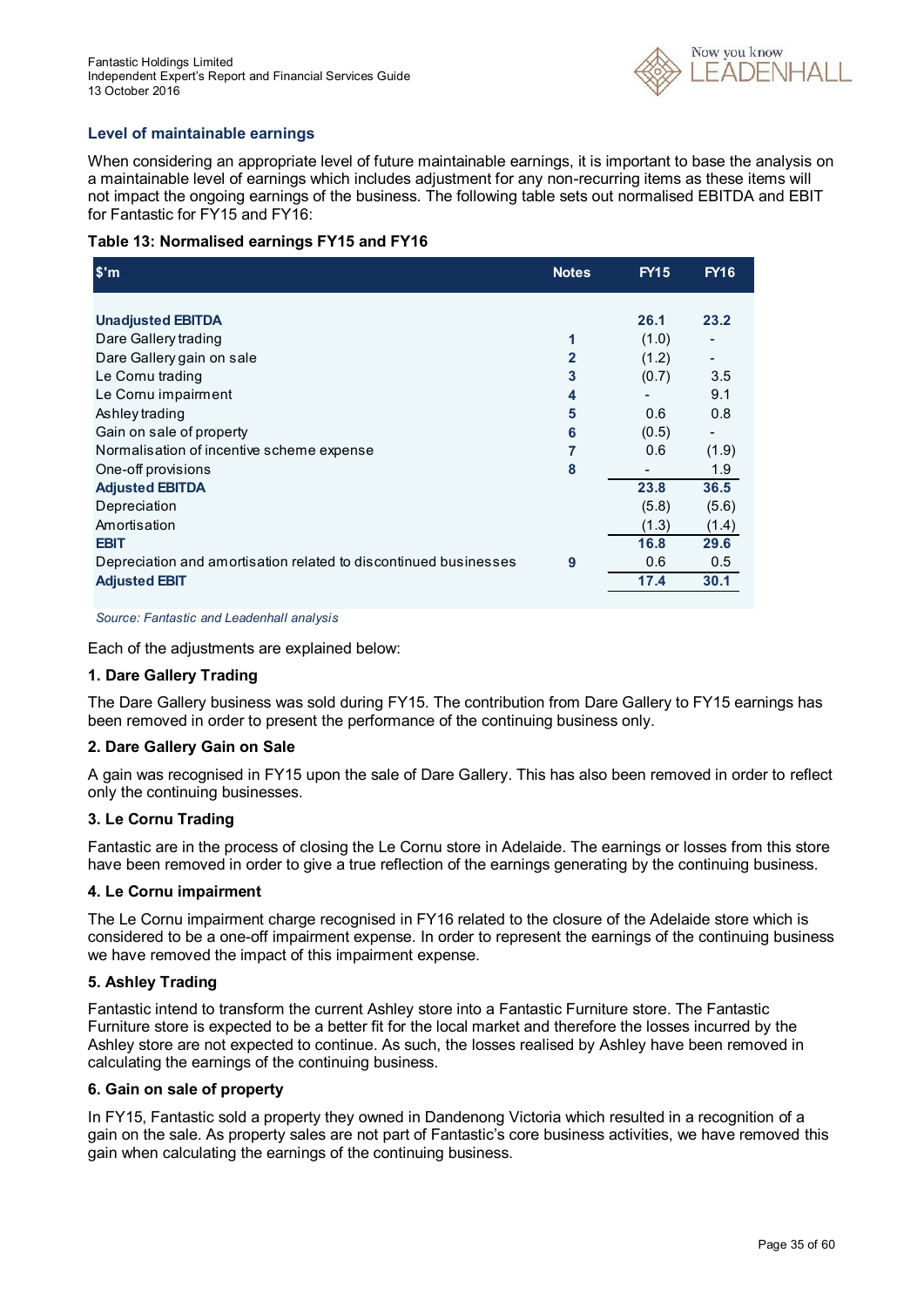

#### **7. Normalisation of incentive scheme expense**

Fantastic periodically recognises expenses for non-cash incentives earned by employees under relevant incentive schemes. The valuation of these incentives in FY16 resulted in a reversal of part of the expenses recognised in previous years. As such we have normalised this expense by adjusting earnings in the relevant financial years to reflected the updated FY16 estimate of the total expense.

#### **8. One-off provisions**

A total expense of \$1.9 million was recognised in FY16 relating to one-off provisions. This was predominantly related to an increased provision for warranty expenses in light of extended warranties being offered on product sales which is not expected to be incurred in the future.

#### **9. Depreciation and amortisation related to discontinued businesses**

In order to calculate earnings from the continuing business we have added back the depreciation and amortisation relating to the discontinued businesses of Dare Gallery and Le Cornu.

In addition to the above, we have had access to four broker reports which include forecast EBITDA and EBIT for FY17 and FY18. These broker forecasts are set out in the table below:

| $\sin$              | <b>Forecast</b> |             | <b>EBITDA</b> |             | <b>EBIT</b> |
|---------------------|-----------------|-------------|---------------|-------------|-------------|
|                     | date            | <b>FY17</b> | <b>FY18</b>   | <b>FY17</b> | <b>FY18</b> |
|                     |                 |             |               |             |             |
| Broker 1            | 25/08/2016      | 40.9        | 44.4          | 32.9        | 36.2        |
| Broker <sub>2</sub> | 26/08/2016      | 36.4        | 38.6          | 29.4        | 31.2        |
| Broker 3            | 26/08/2016      | 39.9        | 45.2          | 32.9        | 37.7        |
| Broker 4            | 29/08/2016      | 37.0        | 40.0          | 30.0        | 33.0        |
|                     |                 |             |               |             |             |
| Average             |                 | 38.6        | 42.1          | 31.3        | 34.5        |
|                     |                 |             |               |             |             |

#### **Table 14: Broker forecasts for Fantastic**

#### *Source: various broker reports*

The average growth expectations for FY17 amongst the brokers was 11.7% for EBITDA (high of 18.6% and low of 5.5%) and 10.2% for EBIT (high of 14% and low of 6%). The majority of the brokers still perceive some risk in the ability of the newly formed management team to continue to deliver on the growth initiatives introduced by the previous management team. These concerns are moderating due to the strong FY16 performance.

To date Fantastic has provided little guidance to the market regarding earnings expectations for FY17 other than their intention to open approximately 15 new stores. As such, the broker forecasts have been estimated with little information regarding Fantastic's earnings expectations for the future.

In addition to the broker forecasts we have been provided with the Fantastic Board approved budget for FY17 for the individual brands as well as the consolidated group. Fantastic is targeting earnings growth in excess of the broker forecasts for FY17. The FY17 forecast growth is driven by:

- Like for like store growth in excess of projected industry growth
- Margin improvement through new product innovations and working on efficiencies with suppliers
- ◆ Supply chain re-design to improve efficiency and productivity
- ◆ Further investment in e-commerce to drive sales growth
- ◆ Refurbishment of existing stores to improve customer experience
- The full year impact of new stores opened in FY16 (two Fantastic Furniture and two Plush)
- Opening of 15 new stores across the three brands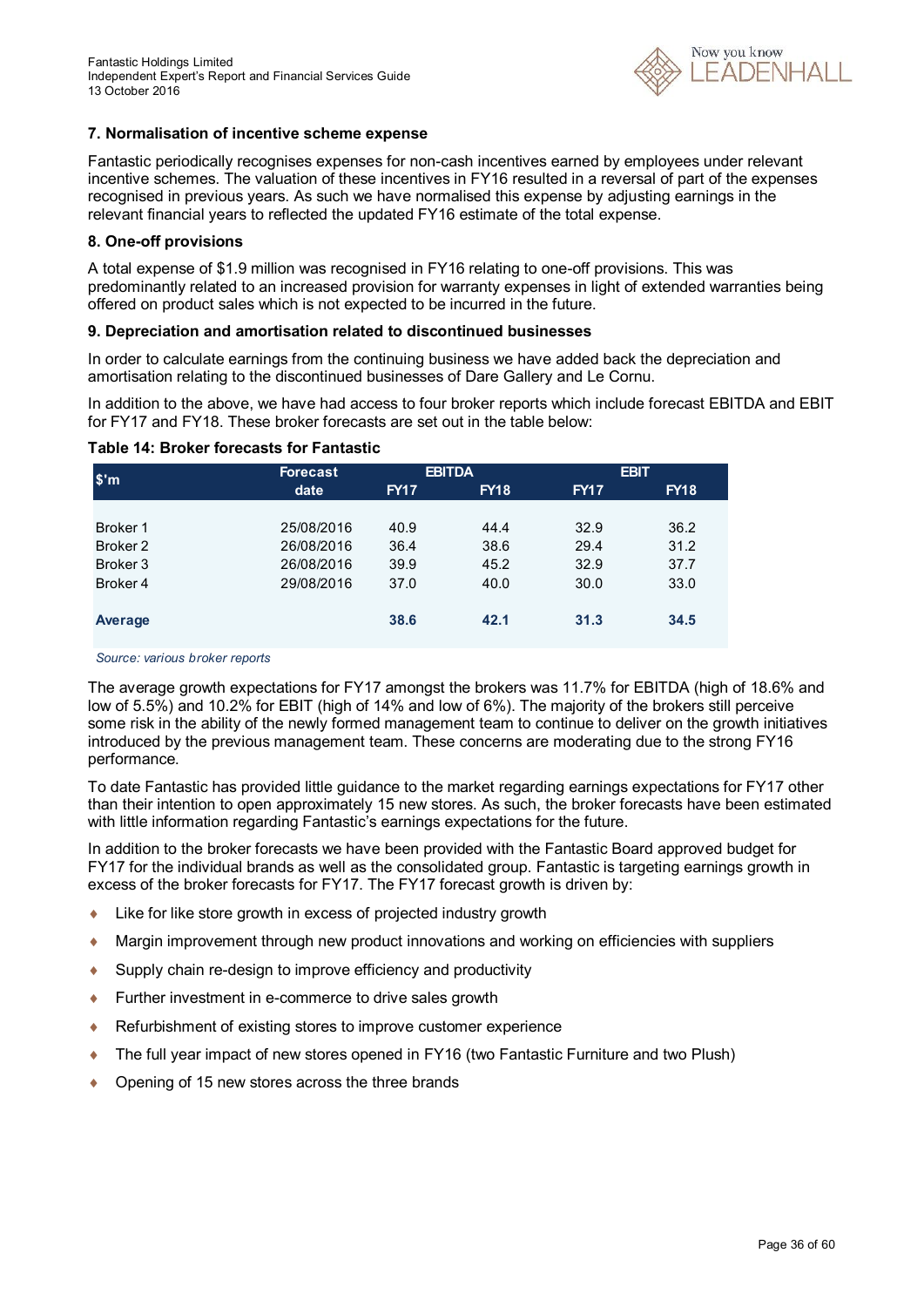

We perceive the following risks to achieving the FY17 budget:

- Ability to continue to deliver above market like for like growth
- ◆ There has been a history of closing underperforming stores which indicates that not all new stores are successful and that existing stores may become unprofitable in the future
- Increasing competition in the value for money market, particularly from emerging online players like Temple and Webster, may erode any margin gains expected from supply chain and efficiency initiatives
- The new store roll out targets may not be achieved. In particular, sites have not yet been secured for a number of the potential new stores
- The factories in Vietnam and China may continue to underperform, unless new external customers can be found
- A number of key management personnel are new in their roles which may cause some disruption in the short term
- Macroeconomic risks including the potential for a slowdown in residential construction

From discussions with management we understand year to date performance has been in line with budget for most of the business units. Budgeted EBIT at a group level has been negatively impacted by continuing losses from the Le Cornu store as well as supply disruptions at Original Mattress Factory (due to insolvency of a key supplier). The Le Cornu full year impact is expected to be break even after consideration of September and October trading and the write-back of some non-recurring provisions. In addition, the growth planned in the FY17 budget is heavily back ended with most of the new store openings and other strategic initiatives expected to be achieved in the second half of the year.

After considering the broker forecasts and the Fantastic FY17 budget, including conducting a high level sensitivity analysis, we have selected the following maintainable earnings:

#### **Table 15: Selected maintainable earnings**

|                                | <b>EBITDA</b> |             | <b>EBIT</b> |             |
|--------------------------------|---------------|-------------|-------------|-------------|
|                                | Low           | <b>High</b> | Low         | <b>High</b> |
|                                |               |             |             |             |
| Selected maintainable earnings | 43.5          | 45.0        | 36.0        | 37.5        |

*Source: Leadenhall analysis*

We note that assuming same store growth of 5%, this implies EBIT growth from the full year impact of stores opened in FY16, new stores opened in FY17 and other FY17 strategic initiatives of \$4.3 million to \$5.8 million which we do not consider to be unreasonable.

#### **Earnings multiple**

The multiples selected to apply to maintainable earnings implicitly reflect expectations about future growth, risk and the time value of money. Multiples can be derived from three main sources:

- Using the guideline public company method, market multiples are derived from the trading prices of companies that are engaged in the same or similar lines of business and that are actively traded on a public stock market
- The merger and acquisition method uses multiples derived from transactions of significant interests in companies engaged in the same or similar lines of business
- $\bullet$  It is also possible to build a multiple from first principles based on an appropriate discount rate and growth expectations

We have conducted an analysis of both public company trading multiples and transaction multiples in order to determine an appropriate earnings multiple to apply to the valuation of Fantastic.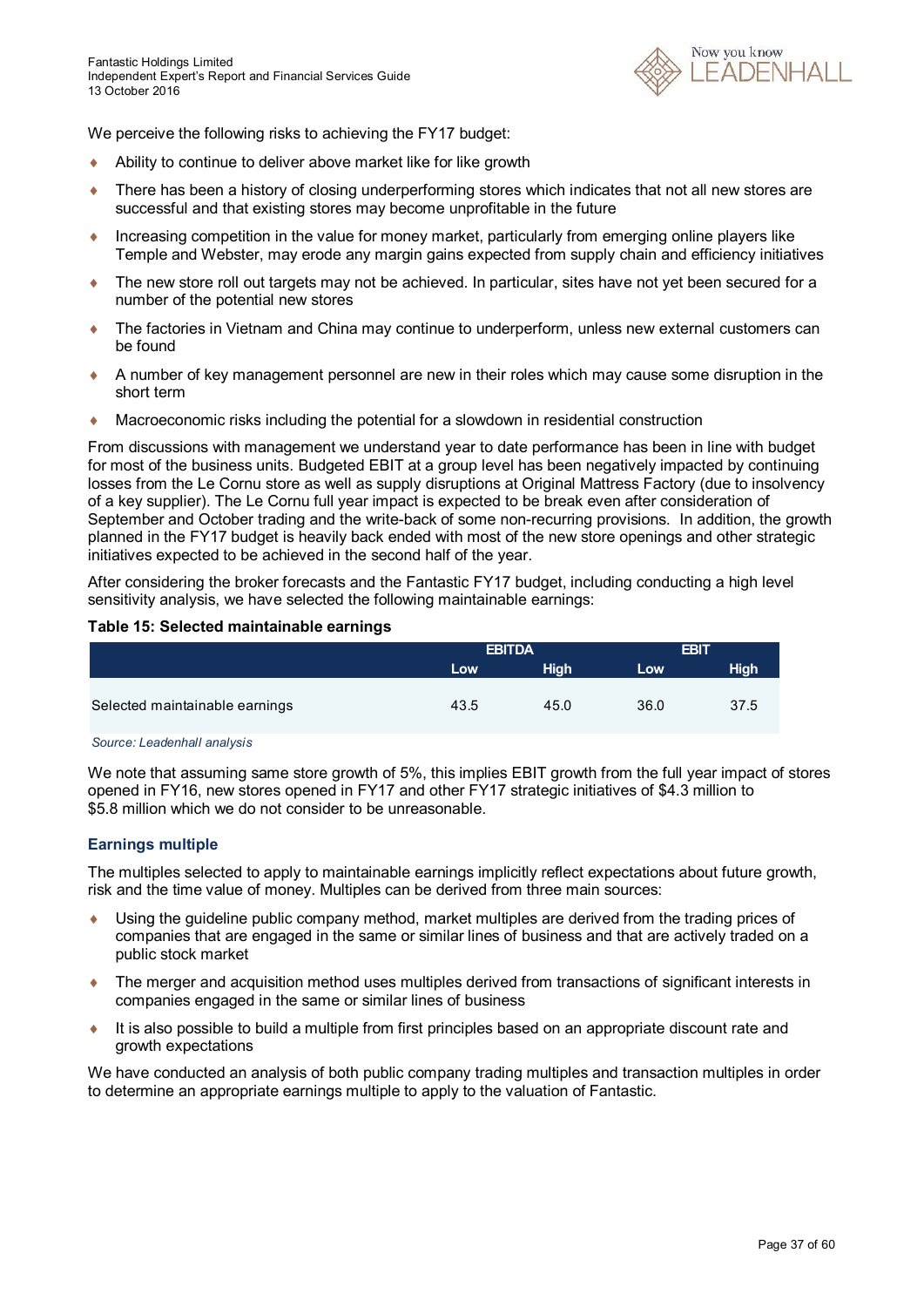

In respect of public company trading multiples, there are limited companies listed on the ASX that are directly comparable to Fantastic. The most comparable Australian listed companies are:

- ◆ Harvey Norman Holdings Limited
- Nick Scali Limited

We note that Fantastic management also consider these to be comparable to Fantastic and monitor their performance.

There are also a number of listed Australian companies that operate retail (consumer discretionary) businesses that have similar profit drivers to Fantastic. From these companies, we have selected those that we consider to be most comparable and/or of a similar size to Fantastic. Although, Australian companies are the most comparable as they operate in the same market as Fantastic, we have also considered listed furniture retailers in other developed markets.

The following table sets out the historical and forecast trading EBITDA and EBIT multiples for the following three subsections of comparable companies:

- **Australian furniture retailers:** Australian companies where a significant portion of revenue is derived from furniture sales
- **Other Australian consumer discretionary retailers:** Australian companies that operate consumer discretionary retail businesses that are of a similar size or have similar drivers to Fantastic
- **Overseas furniture retailers:** Overseas companies where the majority of revenue is derived from furniture sales

We have also presented an adjusted average and median which modifies the calculated average and median to exclude outliers.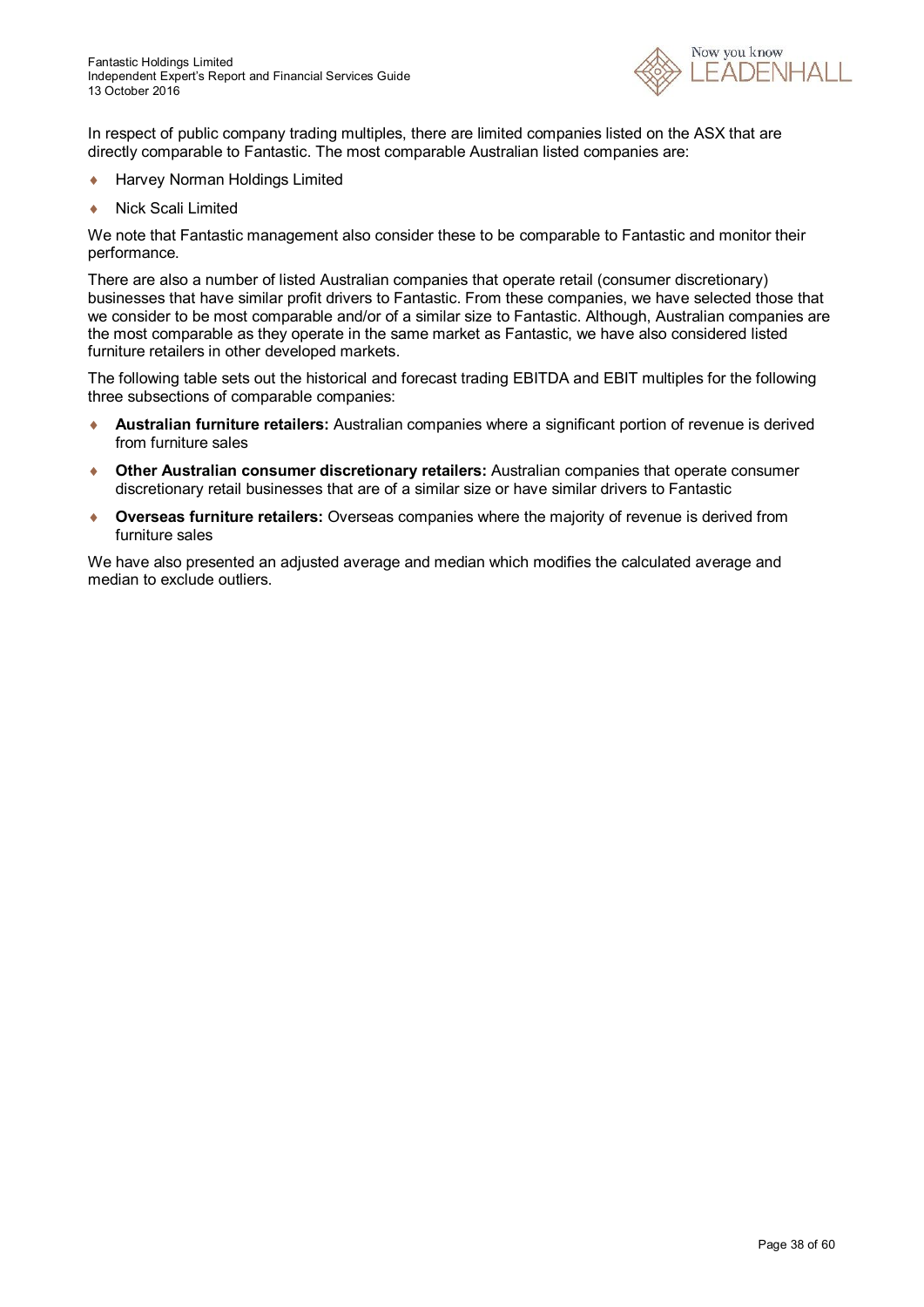

#### **Table 16: Trading multiples of comparable companies**

|                                                   | <b>Market</b> |                      | <b>EBITDA</b> multiple |       |                            | <b>EBIT multiple</b> |                 |
|---------------------------------------------------|---------------|----------------------|------------------------|-------|----------------------------|----------------------|-----------------|
| Company                                           |               | cap (\$m) Historical | <b>Current</b>         |       | <b>Forecast Historical</b> | <b>Current</b>       | <b>Forecast</b> |
|                                                   |               |                      |                        |       |                            |                      |                 |
| Australian furniture retailers                    |               |                      |                        |       |                            |                      |                 |
| Harvey Norman                                     | 5,685         | 10.6x                | 9.7x                   | 9.4x  | 12.2x                      | 11.2x                | 10.8x           |
| Nick Scali                                        | 465           | 11.1x                | 10.2x                  | 9.1x  | 12.0x                      | 11.0x                | 9.9x            |
| Fantastic Holdings                                | 279           | 7.0x                 | 6.3x                   | 5.8x  | 8.6x                       | 7.7x                 | 7.1x            |
|                                                   |               |                      |                        |       |                            |                      |                 |
| Average                                           |               | 9.6x                 | 8.7x                   | 8.1x  | 11.0x                      | 10.0x                | 9.3x            |
| <b>Median</b>                                     |               | 10.6x                | 9.7x                   | 9.1x  | 12.0x                      | 11.0x                | 9.9x            |
|                                                   |               |                      |                        |       |                            |                      |                 |
| Other Australian consumer discretionary retailers |               |                      |                        |       |                            |                      |                 |
| JB Hi-Fi                                          | 3,320         | 11.4x                | 10.1x                  | 9.5x  | 13.6x                      | 12.9x                | 12.2x           |
| Myer                                              | 1,055         | 5.5x                 | 5.4x                   | 5.1x  | 10.1x                      | 9.4x                 | 8.6x            |
| <b>RCG Corporation</b>                            | 931           | 13.6x                | 9.1x                   | 7.7x  | 16.6x                      | 11.4x                | 9.4x            |
| Michael Hill                                      | 663           | 10.8x                | 9.3x                   | 8.4x  | 15.1x                      | 12.8x                | 11.5x           |
| Helloworld                                        | 487           | 10.4x                | 5.3x                   | 4.6x  | 38.1x                      | 8.6x                 | 6.7x            |
| Kathmandu                                         | 382           | 6.8x                 | 6.4x                   | 5.9x  | 8.7x                       | 8.2x                 | 7.6x            |
| Adairs                                            | 375           | 9.6x                 | 8.3x                   | 7.3x  | 10.8x                      | 9.6x                 | 8.5x            |
| Baby Bunting                                      | 374           | 18.7x                | 14.7x                  | 12.1x | 22.5x                      | 17.5x                | 14.3x           |
| Beacon Lighting                                   | 365           | 12.7x                | 11.7x                  | 10.5x | 13.9x                      | 12.6x                | 11.2x           |
| Billabong                                         | 216           | 7.1x                 | 6.0x                   | 5.0x  | 16.0x                      | 10.9x                | 7.9x            |
| <b>Specialty Fashion</b>                          | 104           | 4.7x                 | 3.4x                   | 3.1x  | 33.6x                      | 8.3x                 | 6.5x            |
|                                                   |               |                      |                        |       |                            |                      |                 |
| Average                                           |               | 10.1x                | 8.2x                   | 7.2x  | 18.1x                      | 11.1x                | 9.5x            |
| <b>Median</b>                                     |               | 10.4x                | 8.3x                   | 7.3x  | 15.1x                      | 10.9x                | 8.6x            |
| <b>Average excluding outliers</b>                 |               | 9.8x                 | 8.0x                   | 7.1x  | 13.1x                      | 10.5x                | 9.0x            |
| <b>Median excluding outliers</b>                  |               | 10.4x                | 8.3x                   | 7.3x  | 13.7x                      | 10.3x                | 8.6x            |
|                                                   |               |                      |                        |       |                            |                      |                 |
| <b>Overseas furniture retailers</b>               |               |                      |                        |       |                            |                      |                 |
| <b>DFS Furniture</b>                              | 954           | 8.0x                 | 7.5x                   | 7.4x  | 9.8x                       | 9.4x                 | 9.5x            |
| Haverty Furniture Companies                       | 556           | 5.6x                 | 5.6x                   | 5.3x  | 8.6x                       | 9.0x                 | 8.3x            |
| Flexsteel Industries                              | 521           | 8.2x                 | n/a                    | n/a   | 10.0x                      | n/a                  | n/a             |
| <b>BMTC Group</b>                                 | 493           | 7.8x                 | n/a                    | n/a   | 9.1x                       | n/a                  | n/a             |
| Pier 1 Imports                                    | 452           | 3.3x                 | 4.0x                   | 3.9x  | 5.5x                       | 9.3x                 | 7.6x            |
| <b>Bassett Furniture Industries</b>               | 360           | 6.1x                 | 5.7x                   | 5.1x  | 8.6x                       | 8.0x                 | 7.0x            |
|                                                   |               |                      |                        |       |                            |                      |                 |
| Average                                           |               | 6.5x                 | 5.7x                   | 5.4x  | 8.6x                       | 8.9x                 | 8.1x            |
| <b>Median</b>                                     |               | 7.0x                 | 5.6x                   | 5.2x  | 8.9x                       | 9.1x                 | 7.9x            |
| <b>Average excluding outliers</b>                 |               | 7.1x                 | 6.3x                   | 5.9x  | 9.2x                       | 8.8x                 | 8.3x            |
| <b>Median excluding outliers</b>                  |               | 7.8x                 | 5.7x                   | 5.3x  | 9.1x                       | 9.0x                 | 8.3x            |

*Source: FactSet and Leadenhall Analysis*

*Notes:*

*1. Data as at 20 September 2016*

*2. The multiples highlighted in grey are regarded as outliers*

It should be noted that these multiples are based on trading of minority shareholdings. In contrast, we are considering the value of Fantastic on a control basis. Therefore, consideration must be given to observed control premiums in the Australian market and the impact on the minority trading multiples, of the comparable companies, if applied.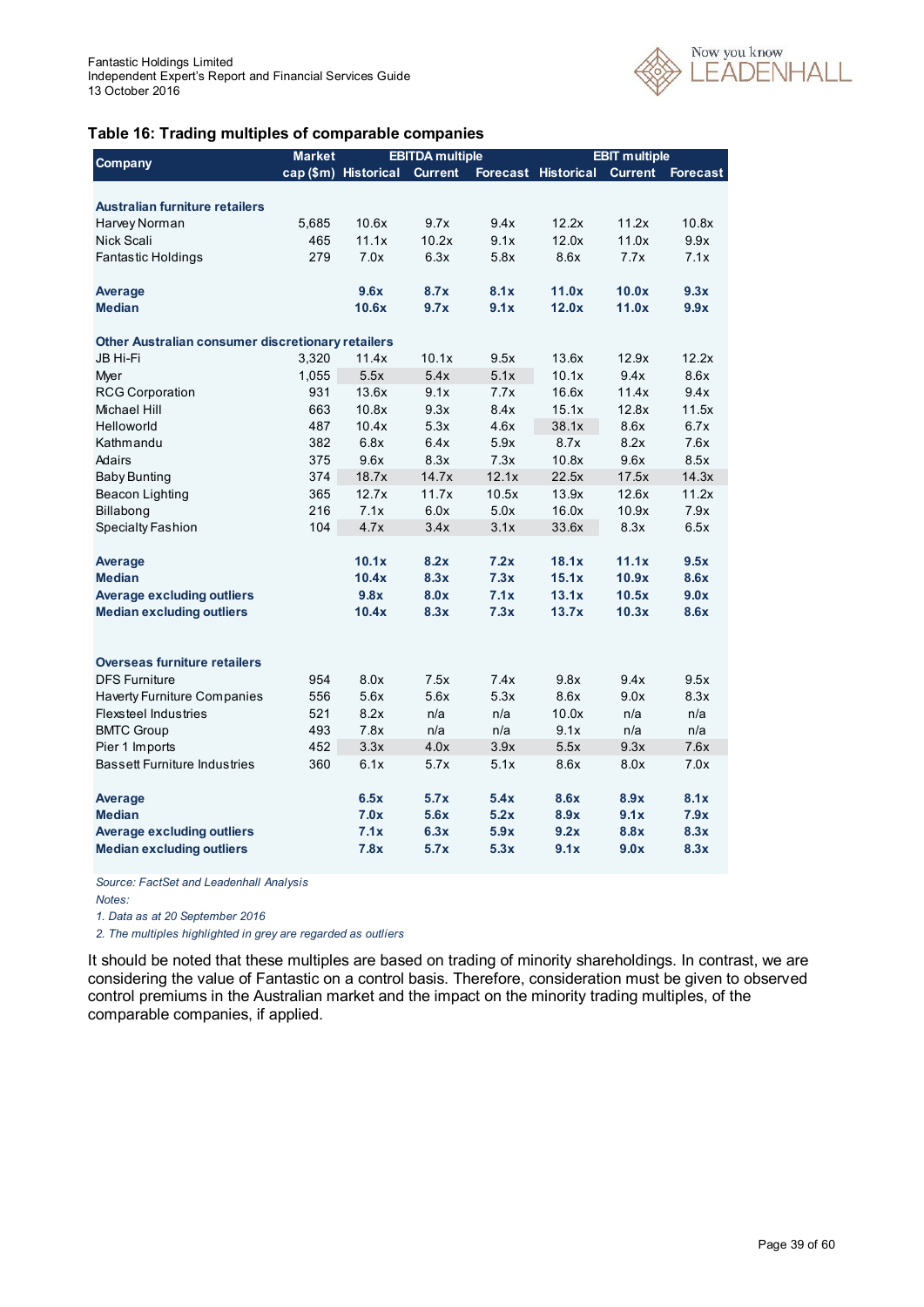

In addition to considering the differences between minority and control multiples, we have also considered the following factors in relation to the comparable company trading multiples in determining an appropriate earnings multiple to apply to the valuation of Fantastic:

- Fantastic's trading multiples are at the lower end of the comparable Australian companies and are the lowest when excluding those comparable companies that have recently experienced a significant decline in performance (Myer, Helloworld, Billabong and Specialty Fashion). We consider that there may be a number of factors contributing to Fantastic's relatively low multiples:
	- Fantastic operates on relatively low margins (EBITDA and EBIT). The companies with the most comparable margins are JB Hi-Fi, Myer and Billabong. All other things being equal, higher margins generally support higher multiples
	- Fantastic is one of the smaller companies in terms of market capitalisation. All other things being equal, smaller companies trade on lower multiples
	- The market appears to have a more conservative view of short term growth potential than management, although forecast growth (EBITDA and EBIT) from FY16 to FY17 is still towards the higher end of the comparable companies
	- Fantastic's largest brand, Fantastic Furniture, is focused on the value for money end of the market which is likely to be more exposed to increasing competition, particularly from online furniture retailers
	- Some of the other comparable companies have a much smaller store footprint than Fantastic (Nick Scali, Baby Bunting, Adairs and Beacon Lighting). As such the market may be of the view that the long term organic growth potential of these companies is higher than Fantastic
	- Given the relatively tightly held register, Fantastic shares trade with lower liquidity than other companies of a similar size, which may also place downward pressure on the share price and therefore trading multiple
- The most comparable overseas companies are DFS Furniture (United Kingdom) and Basset Furniture Industries (United States). DFS Furniture is larger than Fantastic and therefore would be expected to trade on higher multiples. Bassett Furniture is more comparable in size and has similar margins and slightly lower forecast growth. The housing market in Australia is more buoyant than the United States and thus it is likely Fantastic would trade at slightly higher multiples than Bassett Furniture

Ultimately the comparable companies exhibit a fairly wide range of trading multiples, with issues such as underperformance (Myer, Helloworld, Billabong and Specialty Fashion), potential for organic growth through new store roll-outs (Nick Scali, Baby Bunting, Adairs and Beacon Lighting) and growth through acquisition (RCG and JB Hi-Fi) impacting the observed multiples of a number of the comparable Australian companies.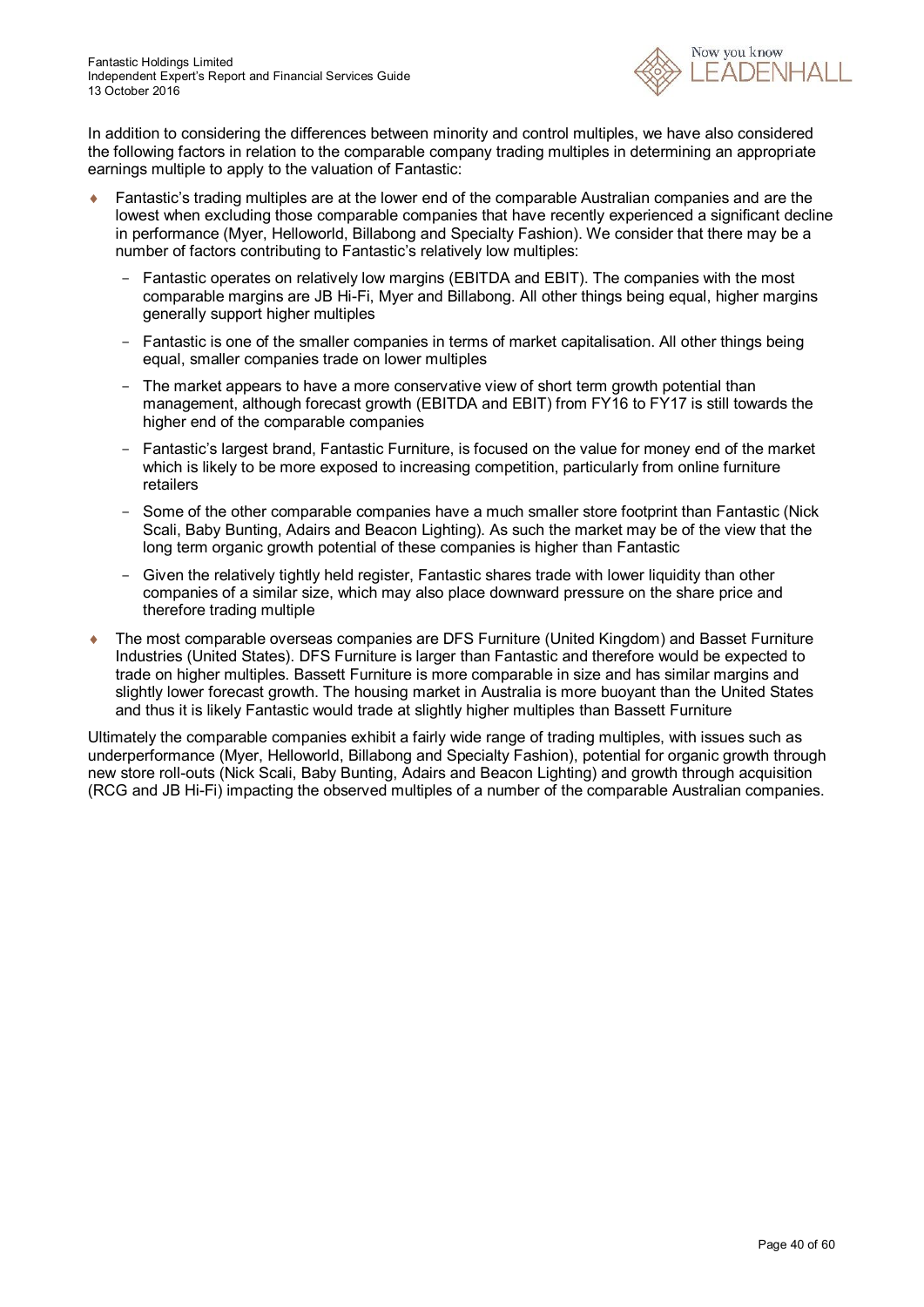

In addition to our analysis of trading multiples, we have also reviewed relevant transaction multiples, from Australia and overseas. The table below shows the historical and forecast (where available) EBITDA and EBIT multiples from transactions with publicly available data.

#### **Table 17: Comparable transaction multiples**

| <b>Target</b>        | <b>Acquirer</b>            | <b>Close</b> | <b>Target Description</b>              | Ent. value | Control          |       | <b>EBITDA</b> |       | <b>EBIT</b> |
|----------------------|----------------------------|--------------|----------------------------------------|------------|------------------|-------|---------------|-------|-------------|
|                      |                            | date         |                                        |            | (US\$'m) premium | Hist. | Fore.         | Hist. | Fore.       |
|                      |                            |              |                                        |            |                  |       |               |       |             |
| <b>Australia</b>     | JB Hi-Fi                   |              |                                        |            |                  |       |               | 11.7  |             |
| The Good Guys        |                            | n/a          | Whitegoods/electronics retailer        | 633        | n/a              | n/a   | n/a           |       | n/a         |
| Hype DC              | <b>RCG Corporation</b>     | Jul-16       | Premium shoe and apparel retailer      | 87         | n/a              | 6.0   | n/a           | n/a   | n/a         |
| <b>Accent Group</b>  | <b>RCG Corporation</b>     | Mav-15       | Premium shoe and apparel retailer      | 185        | n/a              | 6.0   | 4.7           | n/a   | n/a         |
| David Jones Ltd      | <b>Woolworths Holdings</b> | Aug-14       | Department store operator              | 1,957      | 25%              | 10.4  | n/a           | 14.4  | n/a         |
| Witchery             | Country Road               |              | Aug-12 Womens fashion                  | 172        | n/a              | 5.1   | n/a           | n/a   | n/a         |
| Average              |                            |              |                                        |            |                  | 6.9   | 4.7           | 13.1  | n/a         |
| <b>Median</b>        |                            |              |                                        |            |                  | 6.0   | 4.7           | 13.1  | n/a         |
| <b>Overseas</b>      |                            |              |                                        |            |                  |       |               |       |             |
| <b>Mattress Firm</b> | Steinhoff International    | n/a          | Mattress and bedding retailer          | 3,848      | nmf              | 18.4  | 10.8          | 28.4  | 15.9        |
| Online Republic      | Webjet Ltd                 | Jun-16       | Online travel                          | 59         | n/a              | 7.1   | n/a           | n/a   | n/a         |
| Galeria Kaufhof      | Hudson Bay Co.             |              | Sep-15 Department store operator       | 3,183      | n/a              | 9.0   | n/a           | 14.6  | n/a         |
| Saks, Inc.           | Hudson Bay Co.             |              | Nov-13 Luxury departmnt store operator | 2,699      | 5%               | 10.2  | 10.1          | 18.7  | 20.2        |
| The Brick Ltd        | Leon's Furniture           | Mar-13       | Furniture, appliance and electronics   | 728        | 54%              | 5.8   | 6.1           | 8.8   | 7.9         |
| Cost Plus, Inc.      | Bed Bath & Beyond          |              | May-12 Casual home furnishings         | 631        | 22%              | 11.8  | 8.8           | 18.1  | 12.0        |
| Average              |                            |              |                                        |            |                  | 10.4  | 9.0           | 17.7  | 14.0        |
| <b>Median</b>        |                            |              |                                        |            |                  | 9.6   | 9.5           | 18.1  | 14.0        |
|                      |                            |              |                                        |            |                  |       |               |       |             |

*Source: FactSet and Leadenhall analysis*

*Note: control premium is based on the target share price on the day immediately prior to the transaction being announced)*

The observed multiples from comparable transactions are control multiples and include any premium paid for control. Therefore, no adjustment for a control premium is required.

We have considered the following factors in relation to the above transaction multiples in determining appropriate earnings multiple to apply to the valuation of Fantastic:

- ◆ The Good Guys are around twice the size of Fantastic and margins on whitegoods are generally higher than the margins achieved by Fantastic. On this basis the multiple paid for the Good Guys would be expected to be higher than for Fantastic
- The RCG acquisitions of Hype DC and Accent Group were both at 6.0x EBITDA (based on the RCG share price at announcement). The footwear and apparel retailing sector is an extremely competitive environment in which changing fashion trends can have significant impacts on business performance. As such it would be expected that businesses in this sector would attract lower multiples. As Fantastic is larger than both Accent and Hype DC, it is expected that a higher multiple would be applicable to Fantastic
- David Jones is significantly larger than Fantastic and would therefore be expected to attract a higher transaction multiple
- ◆ The Witchery acquisition multiple (based on historical earning) is likely to be understated due to its loss making subsidiary MIMCO UK. While the consideration paid for the business reflected the losses of MIMCO UK and the estimated cost of the planned closure of the business, the historical earnings is based on normalised earnings which did not reflect the losses and closure costs
- The two international transactions that are most similar in size and industry to Fantastic are the acquisitions of The Brick Ltd and Cost Plus, Inc. Cost Plus is larger than Fantastic with high growth expectations at the time of the transaction (30% EBITDA forecast in FY13) thus indicating that a multiple for Fantastic would be below the multiple implied by the Cost Plus acquisition. The Brick acquisition occurred during a period of weak economic conditions and increasing competition (imminent entry of Target into the Canadian market) for furniture retailers in Canada. These factors resulted in low growth expectations and relatively low implied multiples on the Brick Transaction and as such an appropriate multiple for Fantastic would be expected to be higher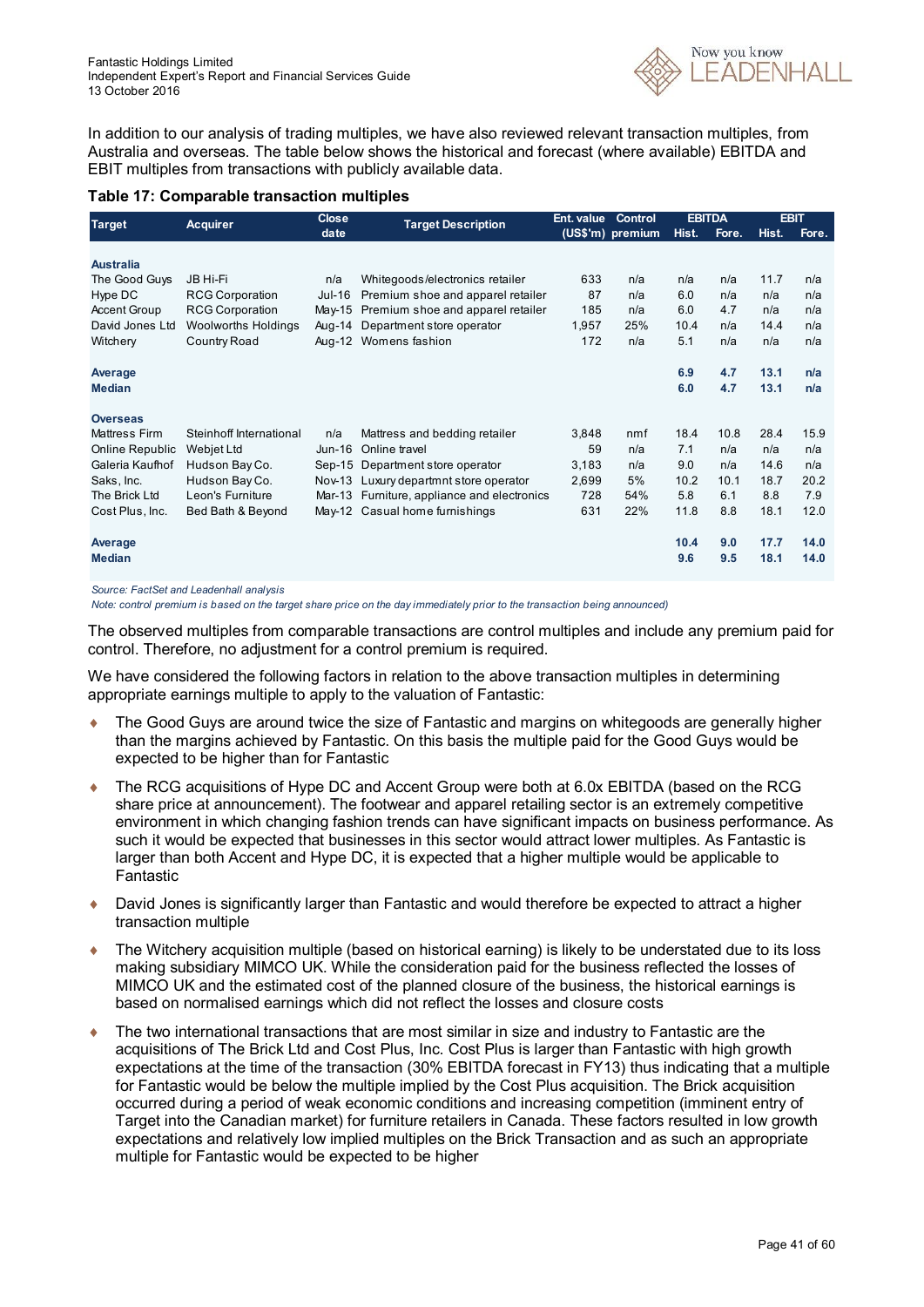

Our key considerations in selecting appropriate earnings multiples to apply to our valuation of Fantastic are summarised below:

- We have placed more reliance on the transaction multiples as guidance in selecting earnings multiples on a control basis
- We have considered what the selected control multiples may convert to in terms of minority multiples and compared to this to the observed trading multiples of comparable companies
- Fantastic does not have effective operational control over the Chinese joint venture which could be seen as a risk
- $\bullet$  We have allowed for substantial growth in the selected maintainable earnings, particularly at the high end, and have therefore kept this in mind when considering appropriate multiples (i.e. growth potential should not be double counted by including it in both the selected maintainable earning and multiples)

Based on the above, we have selected the following earnings multiples to apply to our valuation of Fantastic:

#### **Table 18: Selected earnings multiples**

|             | <b>EBIT</b> |             |
|-------------|-------------|-------------|
| <b>High</b> | Low         | <b>High</b> |
|             |             |             |
| 8.0         | 9.0         | 9.5         |
|             |             |             |

*Source: Leadenhall analysis*

#### **Non-operating assets and liabilities**

The multiplication of maintainable earnings by a selected control multiple results in an enterprise or business value. In order to assess the equity value (value to shareholders) it is necessary to allow for non-operating assets and liabilities. These can be:

- **Surplus assets:** assets held by the company that are not utilised in its business operations
- **Net debt:** comprising of debt used to fund a business, less surplus cash held by the company
- **Non-operating liabilities:** liabilities of a company not directly related to its current business operations

Each of these factors are considered below.

#### *Surplus assets*

Surplus assets are assets owned by an entity that are not required to generate the earning of its business. This could be investments, unused plant and equipment held for resale, or any other asset of the company that is not required to run its operating business. It is necessary to ensure that any income from surplus assets (e.g. rent / dividends) is excluded from the business value.

We have identified the following surplus asset of Fantastic as at 25 September 2016 (latest financial month end):

#### **Table 19: Surplus assets**

| Surplus assets                | <b>Value</b><br>$\mathsf{S}^{\mathsf{m}}$ |
|-------------------------------|-------------------------------------------|
| Vacant land (Rockhampton QLD) | 1.0                                       |
| <b>Total</b>                  | 1.0                                       |

*Source: Fantastic*

Fantastic owns the land upon which the Rockhampton Fantastic Furniture store is located. There is additional vacant land at this site which is surplus to requirements. Based on negotiations with potential purchasers the surplus land is expected to realise approximately \$1 million after deducting the estimated tax payable from the proposed price.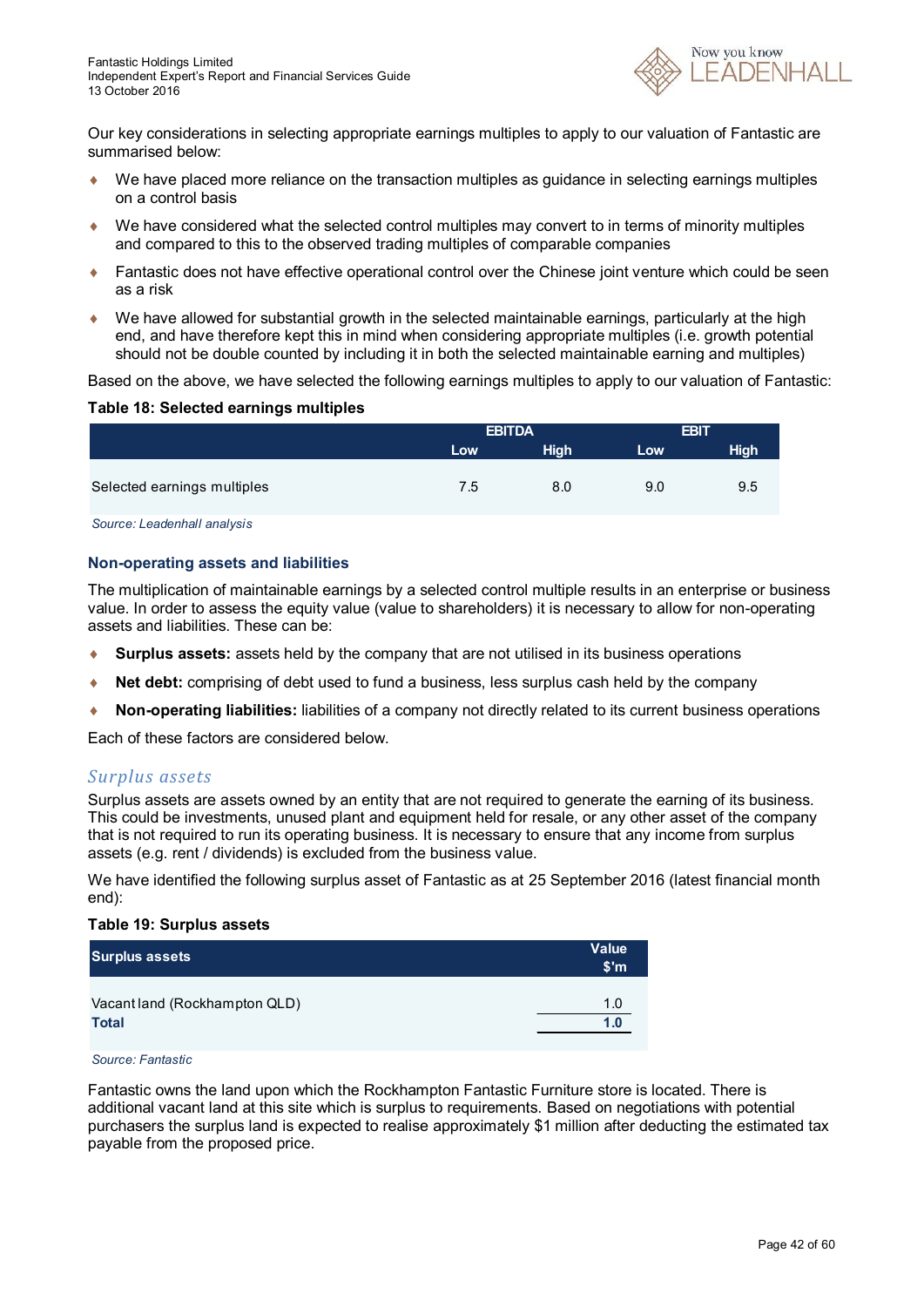

### *Net cash*

The net cash of Fantastic as at 25 September 2016 was as follows:

#### **Table 20: Net cash**

| Net debt                             | <b>Value</b><br>$\mathsf{S}'$ m |
|--------------------------------------|---------------------------------|
|                                      |                                 |
| Cash at bank                         | 16.4                            |
| Term deposit                         | 7.0                             |
| USD (converted at US\$1.00:A\$0.767) | 6.3                             |
| <b>Total</b>                         | 29.7                            |
|                                      |                                 |

*Source: Fantastic and Reserve Bank of Australia*

Fantastic have advised that all of the cash held by the company is surplus to their ongoing business operations.

### *Non-operating liabilities*

Non-operating liabilities are liabilities that are not related to the ongoing business operations, although they may relate to previous business activities, for example legal claims against the entity.

We have identified the following non-operating liability of Fantastic as at 25 September 2016:

#### **Table 21: Non-operating liabilities**

| Non-operating liabilities | <b>Value</b><br>\$ <sub>m</sub> |
|---------------------------|---------------------------------|
| Le Cornu closure costs    | 1.5                             |
| <b>Total</b>              | 1.5                             |

*Source: Fantastic*

Fantastic intends to close the Adelaide Le Cornu store in the second half of 2016. The \$1.5 million represents the cash component of provision for closure costs recognised in the FY16 financial statements (\$2.2 million net of applicable tax deductions estimated at 30%).

#### **Valuation summary**

Based on the selected maintainable earnings and EBITDA and EBIT multiples, the resulting value of a Fantastic share is set out in the table below.

#### **Table 22: Summary of CFME analysis**

|                                | <b>EBITDA</b> |             | <b>EBIT</b> |             |
|--------------------------------|---------------|-------------|-------------|-------------|
|                                | Low           | <b>High</b> | Low         | <b>High</b> |
|                                |               |             |             |             |
| Selected maintainable earnings | 43.5          | 45.0        | 36.0        | 37.5        |
| Selected multiple              | 7.5           | 8.0         | 9.0         | 9.5         |
| <b>Enterprise value</b>        | 326.3         | 360.0       | 324.0       | 356.3       |
| Surplus assets                 | 1.0           | 1.0         | 1.0         | 1.0         |
| Net cash                       | 29.7          | 29.7        | 29.7        | 29.7        |
| Non-operating liabilities      | (1.5)         | (1.5)       | (1.5)       | (1.5)       |
| <b>Equity value</b>            | 355.4         | 389.2       | 353.2       | 385.4       |
| Number of share on issue       | 103.3         | 103.3       | 103.3       | 103.3       |
| Value per share                | \$3.44        | \$3.77      | \$3.42      | \$3.73      |

*Source: Leadenhall analysis*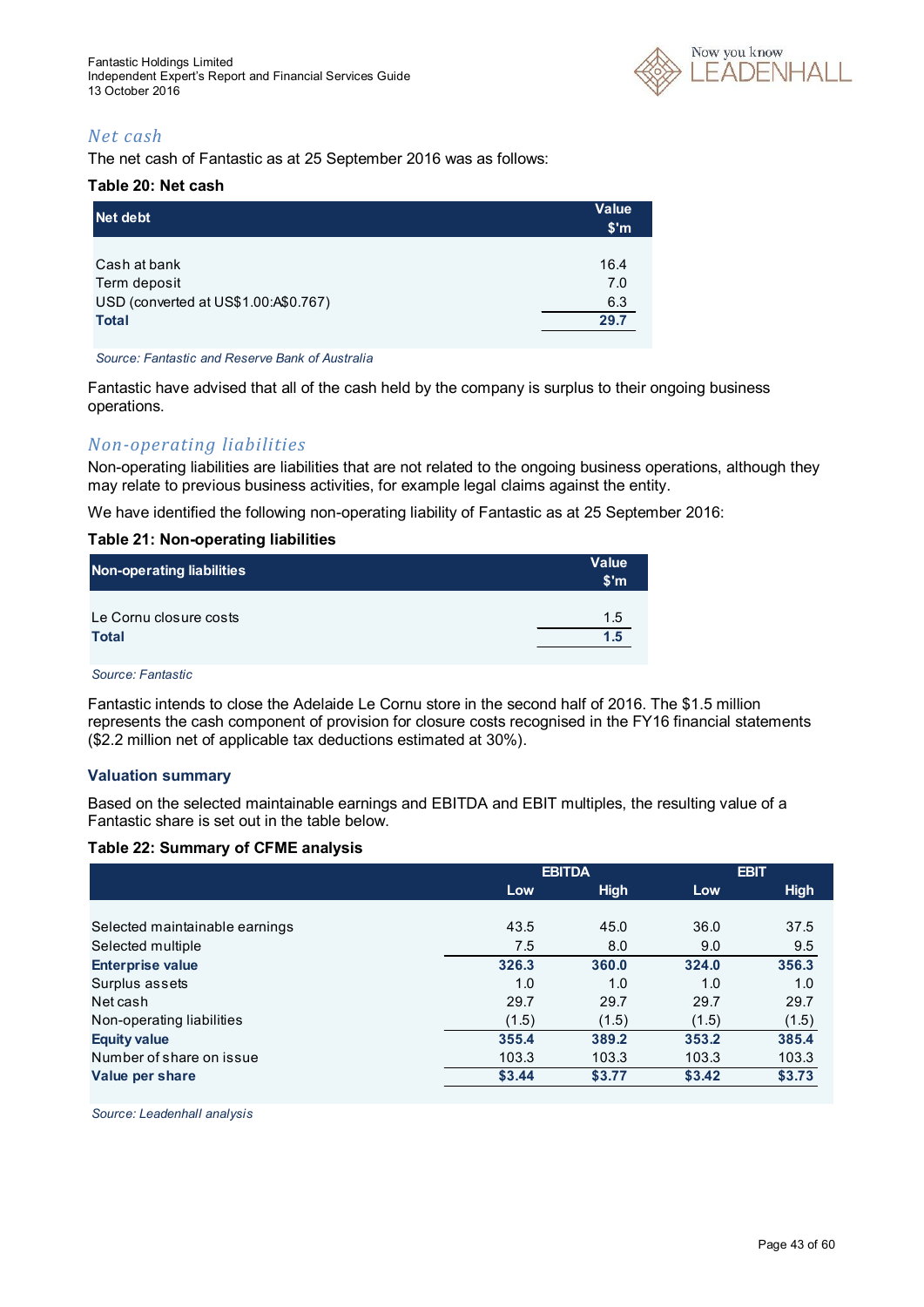

### **6.2 Analysis of Share Trading**

Market trading in Fantastic shares prior to the announcement of the Proposed Transaction provides an indication of the market's assessment of the value of Fantastic on a minority basis. We have presented an analysis of recent trading in Fantastic shares in Section 4.12 above. When assessing market trading it is necessary to consider whether the market is informed and liquid. In this regard we note:

- Fantastic shares are fairly tightly held reducing the number of shares available for market trading. Daily values traded are often under \$100,000, This level is below the level at which large institutional investors may wish to trade and may be seen as a deterrent for other significant investors
- Fantastic is a listed company with continuous disclosure obligations under the ASX Listing Rules, thus the market is reasonably informed about its activities. However, we note Fantastic has provided limited commentary regarding its future plans and has not provided earnings guidance

As a result of these factors we consider the market trading to be reasonably informed and moderately liquid. We have therefore undertaken only a high level analysis of share market trading, by assessing the level of control premium implied by our valuation range compared to the volume weighted average price of a Fantastic share over the last six months, as set out in the figure below.



**Figure 11: Implied control premiums (mid-point of valuation range)**

The control premium implied by the mid-point of our valuation range relative to the share price of Fantastic over the periods set out in the adjacent figure range from 54.3% at the last closing price of \$2.33 on 7 October 2016 to 36.2% over the 3 month VWAP of \$2.64.

The Fantastic share price has fluctuated significantly over the past three months, rising to a high of close to \$3.00 after the announcement of FY16 results and a special dividend of \$0.15. Since the ex-dividend date, the share price has fallen significantly (more than amount of the dividend paid) to a close of \$2.43 on 20 September 2016. This decline has been in the absence of any market releases by Fantastic. It is likely that in the absence of the Proposed Transaction, or the speculation/announcement of any similar transaction, that the price of Fantastic would continue to trade at current levels, at least in the short term.

The generally observed range for control premiums between 20% to 40%. In addition, the average control premium observed for transactions in the retail trade sector in Australia between 2005 and 2015 was 30% and the average of the available control premiums for the comparable transactions is 27%. On this basis the control premium implied by our assessed value of a Fantastic share appears reasonable. Further information on observed control premiums is included in Appendix 4.

*Source: FactSet and Leadenhall analysis*

*Note: The VWAP's presented above have been adjusted to take account of the \$0.15 special dividend for all trading prior to the ex-dividend date*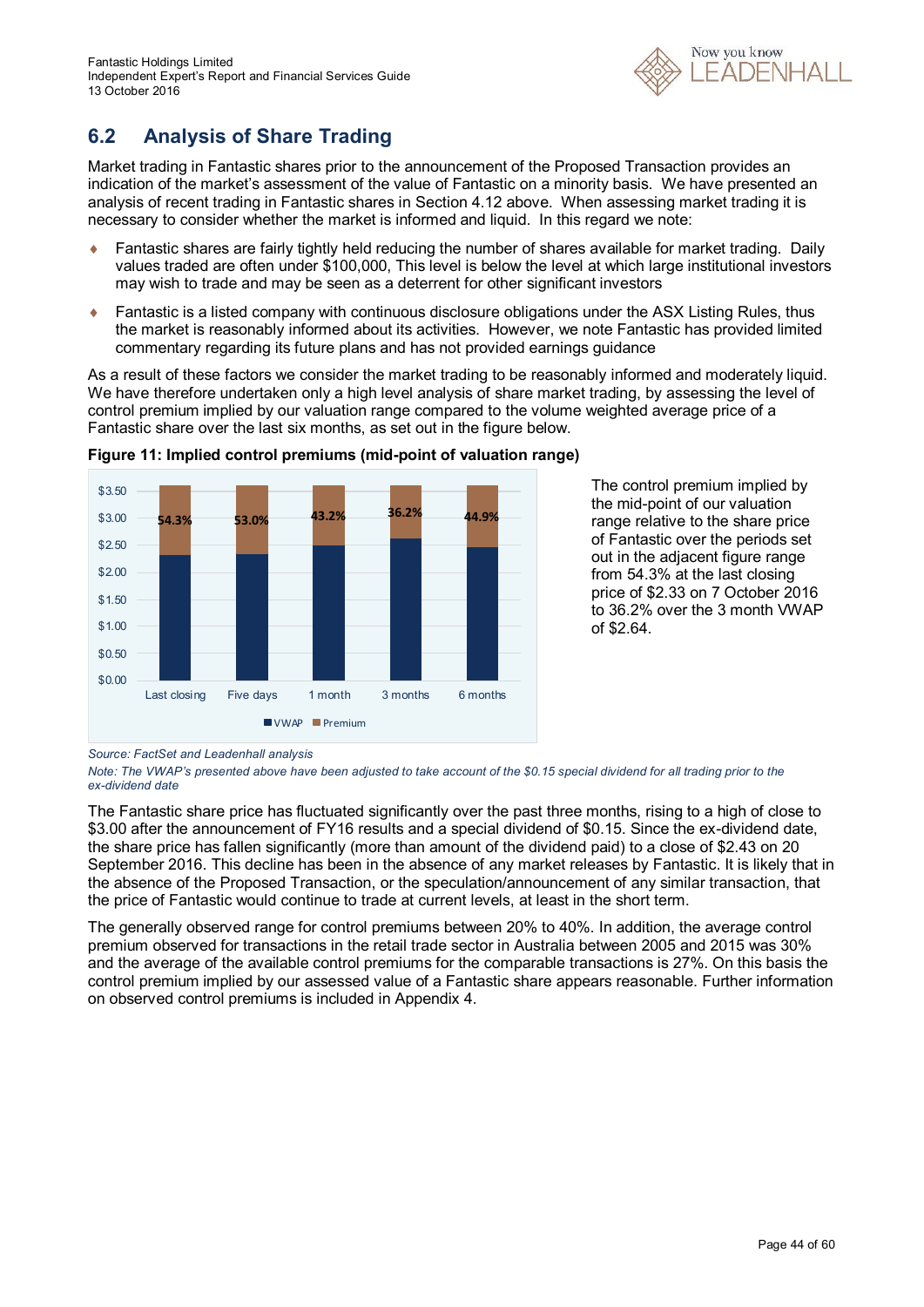

### **6.3 Conclusion on Value**

Based on our CFME and share trading analysis we have selected a valuation range for a share in Fantastic, on a control basis, as set out in the table below.

#### **Table 23: Selected valuation range**

|                          | Low    | <b>High</b> |
|--------------------------|--------|-------------|
| Selected valuation range | \$3.42 | \$3.77      |

*Source: Leadenhall analysis*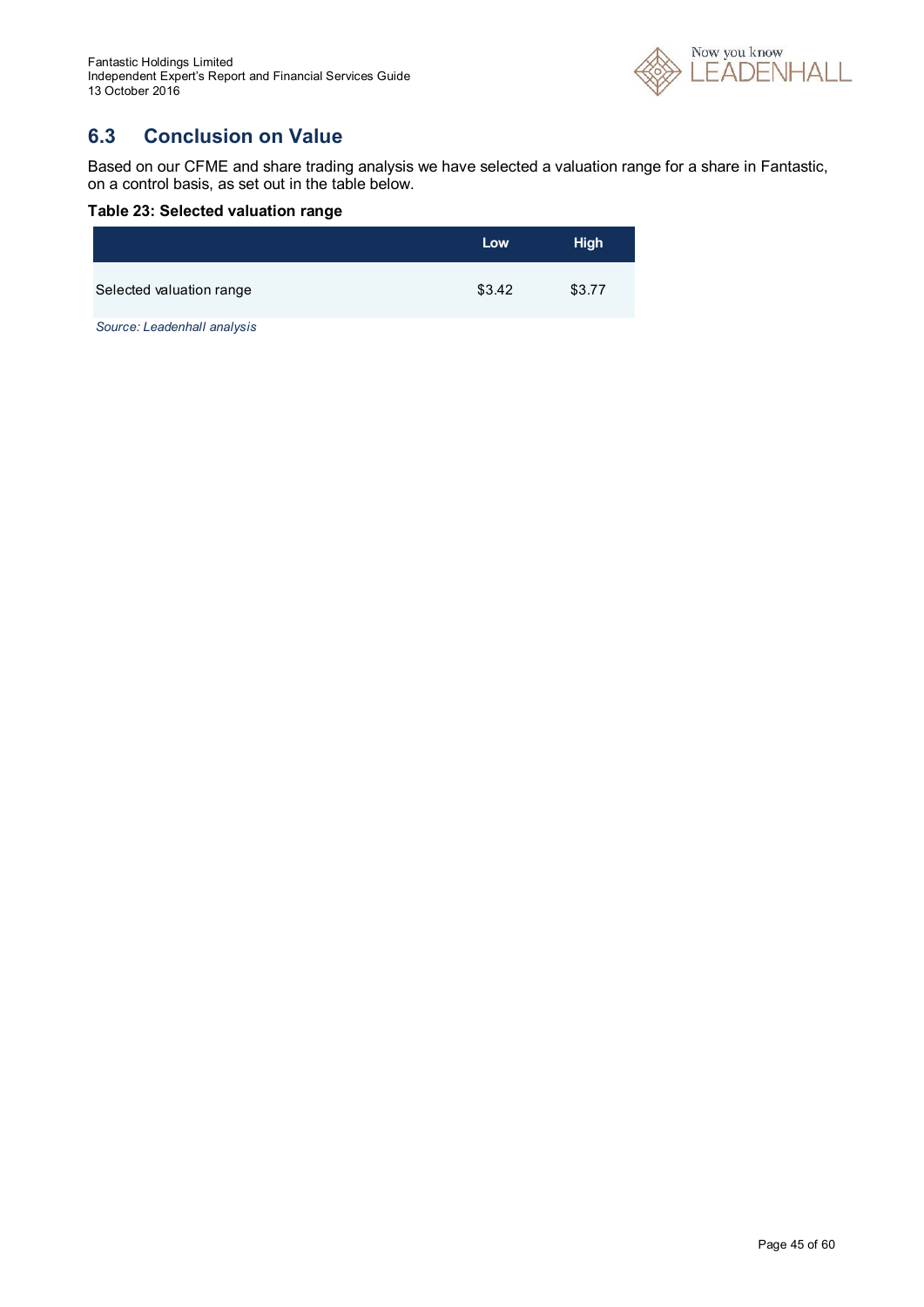

# 7 EVALUATION

### **7.1 Fairness**

We have assessed whether the Proposed Transaction is fair by comparing our assessed fair market value of a Fantastic share on a control basis with the consideration offered. This comparison is set out in the table below.

#### **Table 24: Assessment of fairness**

|                                        | Low    | <b>High</b> |
|----------------------------------------|--------|-------------|
| Fair market value of a Fantastic share | \$3.42 | \$3.77      |
| Consideration                          | \$3.50 | \$3.50      |

*Source: Leadenhall analysis*

Since the consideration offered is within the assessed range of values of a Fantastic share the Proposed Transaction is fair to Shareholders.

### **7.2 Reasonableness**

We have defined the Proposed Transaction as reasonable if it is fair, or if despite not being fair, there are sufficient reasons for Shareholders to vote for the proposal. We have therefore considered the following advantages and disadvantages of the Proposed Transaction to Shareholders.

#### **Advantages**

#### **Premium to market price**

The offer price reflects a meaningful premium to the Fantastic share price immediately prior to the announcement as set out in the figure below:



**Figure 12: Implied control premium (offer price)**

*Source: FactSet and Leadenhall analysis*

*Note: The VWAP's presented above have been adjusted to take account of the \$0.15 special dividend for all trading prior to the ex-dividend date*

#### **Share price in the absence of an alternative offer**

In the absence of any alternative takeover offer, the only alternative to dispose of Fantastic shares would be to sell them on the market at a price which does not include a premium for control and would incur transaction costs (e.g. brokerage). If the Proposed Transaction is not approved, it is likely that Fantastic shares would trade at a price below the offer price, at least in the short term.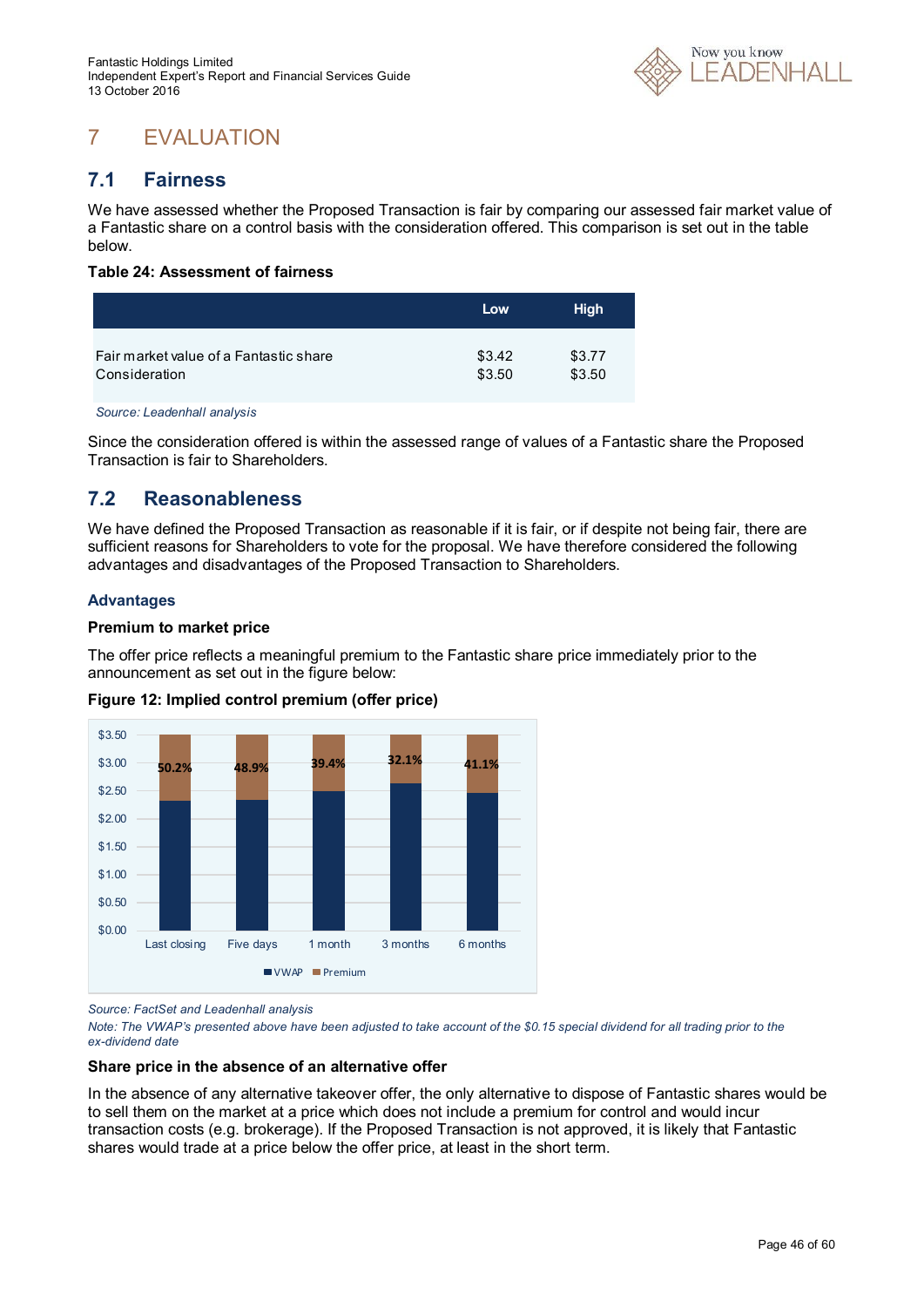

#### **No superior alternative offer**

We are not aware of any competing proposals to acquire Fantastic by any third party. However, we note that there would be an opportunity for any other interested party to put forward a competing offer prior to the scheme meeting being held. In these circumstances Shareholders would need to consider the competing offer before concluding on the Proposed Transaction.

#### **Disadvantages**

#### **Loss of exposure to Fantastic business**

If the Proposed Transaction is completed Shareholders would lose their exposure to the future performance of Fantastic. We note that the Fantastic management team has set out a medium term plan for the business including material growth in store numbers and profitability. If this plan was achieved, it is possible that Fantastic shares may trade at prices higher than the consideration under the Proposed Transaction in the medium term. By accepting the Proposed Transaction, Shareholders will not be able to participate in this potential upside.

#### **Synergy benefits**

Given the complementary nature of Steinhoff's business with Fantastic, it is likely that Steinhoff will be able to realise some synergy benefits from acquiring Fantastic. Based on our analysis, the offer price does not appear to include a material amount related to potential synergies as the selected multiples is towards the lower end of the comparable ranges and no synergies have been allowed for in the selected earnings. However, in the absence of a competing proposal, it is common for an acquirer not to pay for potential synergies they may obtain in a business combination.

#### **Tax implications**

The acceptance of the offer by the purchaser may have varying tax implications for individual investors which may impact the net cash consideration received. Shareholders should seek their own independent advice as to any potential tax implications upon acceptance of the offer.

#### **Conclusion on reasonableness**

As the Proposed Transaction is fair it is also reasonable.

### **7.3 Opinion**

The Proposed Transaction is fair and reasonable to Shareholders. The Proposed Transaction is therefore in the best interests of Shareholders.

An individual Shareholder's decision in relation to the Proposed Transaction may be influenced by their own particular circumstances. If in doubt, the Shareholder should consult an independent financial adviser.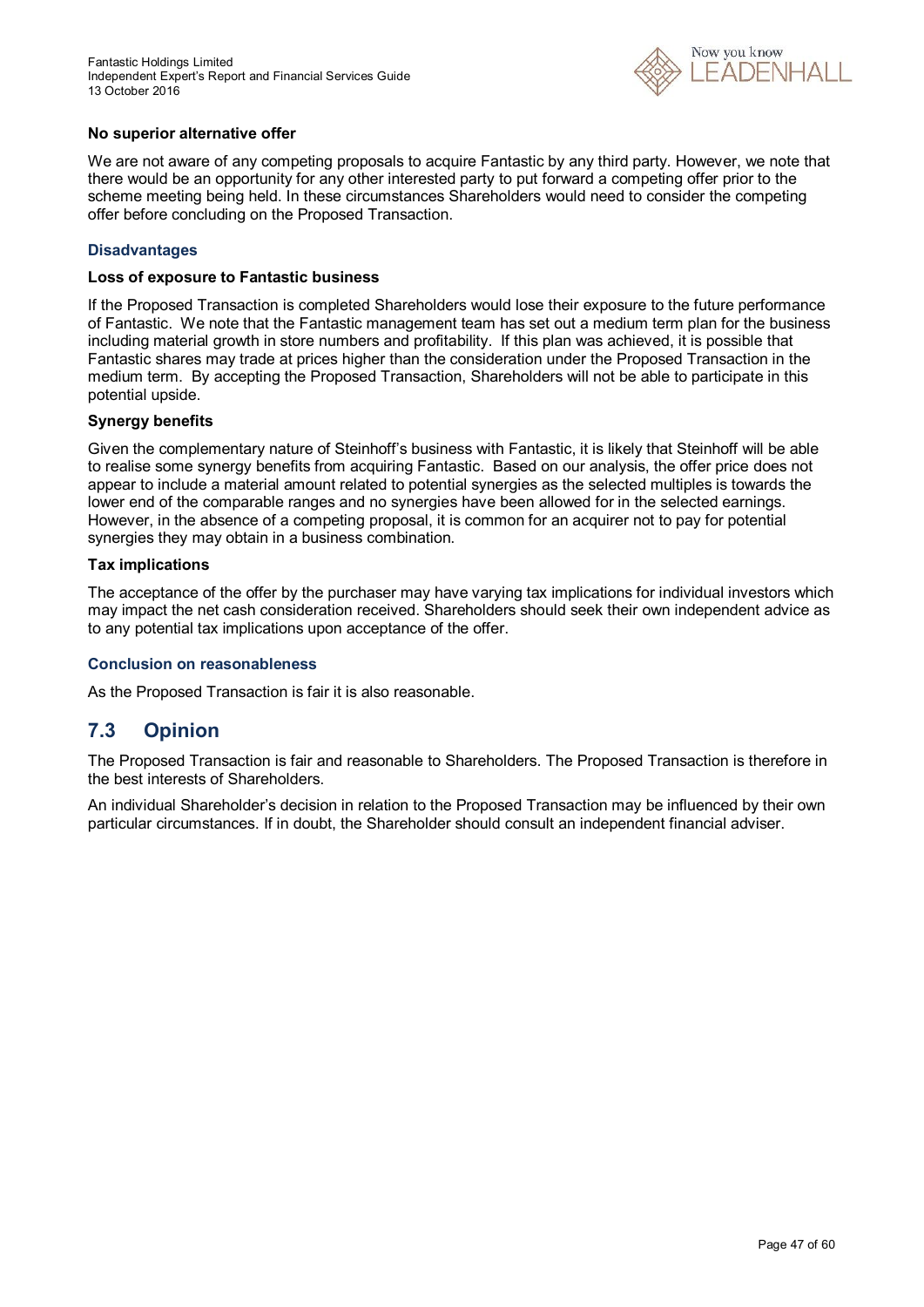

# APPENDIX 1: GLOSSARY

| <b>Term</b>          | <b>Meaning</b>                                                           |
|----------------------|--------------------------------------------------------------------------|
|                      |                                                                          |
| <b>ASIC</b>          | Australian Securities and Investments Commission                         |
| <b>ASX</b>           | <b>ASX Limited</b>                                                       |
| <b>CFME</b>          | Capitalisation of future maintainable earnings                           |
| <b>DCF</b>           | Discounted cash flow                                                     |
| <b>EBIT</b>          | Earnings before interest and tax                                         |
| <b>EBITA</b>         | Earnings before interest, tax and amortisation                           |
| <b>EBITDA</b>        | Earnings before interest, tax, depreciation and amortisation             |
| Fair market value    | The price, expressed in terms of cash equivalents, at which property     |
|                      | would change hands between a hypothetical willing and able buyer         |
|                      | and a hypothetical willing and able seller, acting at arm's length in an |
|                      | open and unrestricted market, when neither is under compulsion to        |
|                      | buy or sell and when both have reasonable knowledge of the relevant      |
|                      | facts                                                                    |
| Fantastic            | <b>Fantastic Holdings Limited</b>                                        |
| <b>FOS</b>           | <b>Financial Ombudsman Service</b>                                       |
| <b>FSG</b>           | <b>Financial Services Guide</b>                                          |
| FY.                  | Financial year                                                           |
| <b>IPO</b>           | Initial public offering                                                  |
| Leadenhall           | Leadenhall Corporate Advisory Pty Ltd                                    |
| <b>NPAT</b>          | Net profit after tax                                                     |
| P/E                  | Price to earnings                                                        |
| Part 3               | Part 3 of Schedule 8 of the Corporations Regulations 2001 (Cwlth)        |
| Proposed Transaction | Steinhoff's offer to acquire Fantastic                                   |
| <b>RG111</b>         | Regulatory Guide 111: Content of Expert Reports                          |
| Scheme Booklet       | Scheme Booklet issued by Fantastic in relation to the Proposed           |
|                      | Transaction                                                              |
| Section 411          | Section 411 of the Corporations Act 2001                                 |
| Shareholders         | <b>Current shareholders of Fantastic</b>                                 |
| Steinhoff            | Steinhoff Asia Pacific Holdings Pty Ltd                                  |
| <b>US</b>            | <b>United States</b>                                                     |
| <b>VWAP</b>          | Volume weighted average price                                            |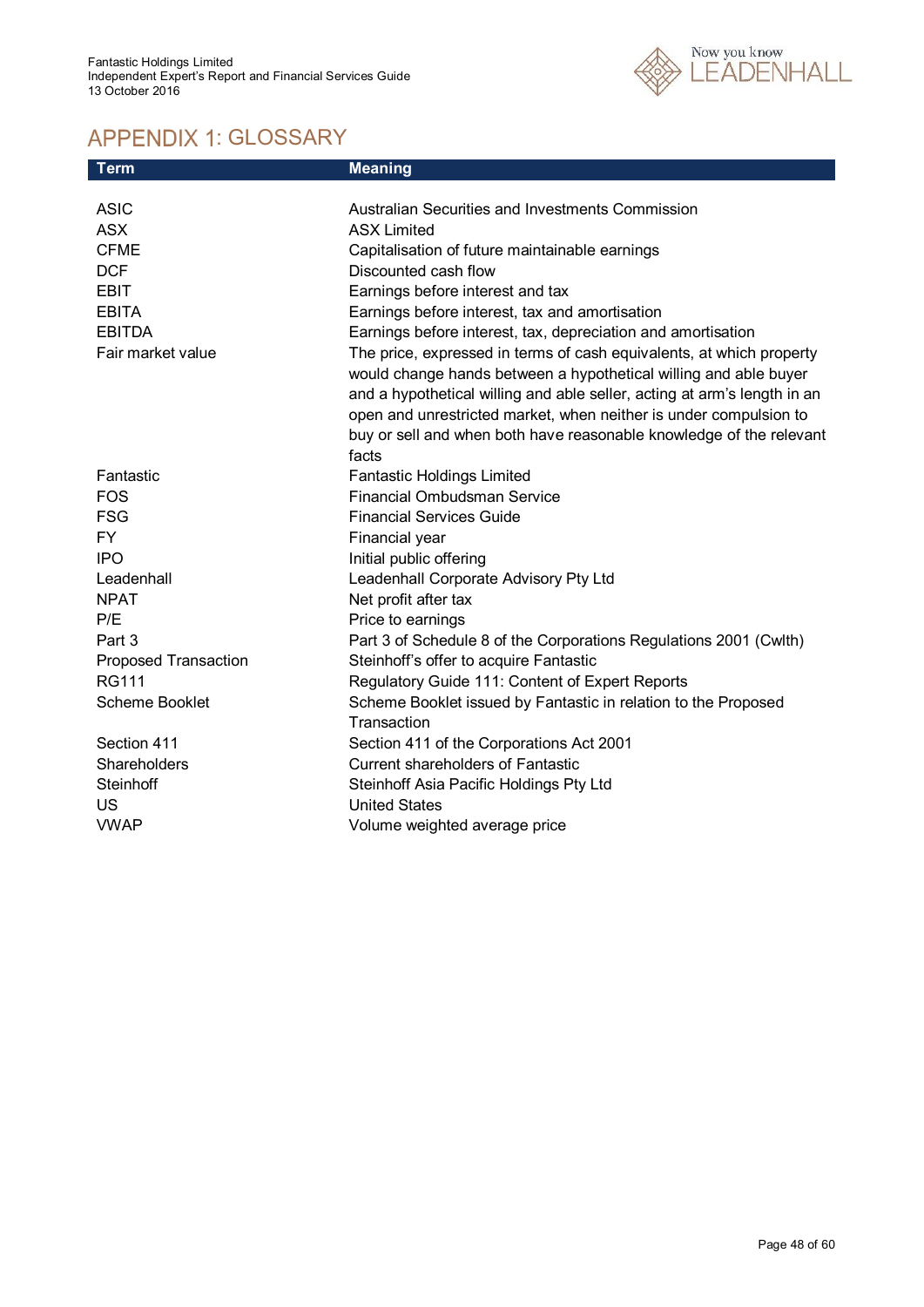

# APPENDIX 2: VALUATION METHODOLOGIES

In preparing this report we have considered valuation methods commonly used in practice and those recommended by RG 111. These methods include:

- ◆ The discounted cash flow method
- The capitalisation of earnings method
- ◆ Asset based methods
- Analysis of share market trading
- $\bullet$  Industry specific rules of thumb

The selection of an appropriate valuation method to estimate fair market value should be guided by the actual practices adopted by potential acquirers of the company involved.

### **Discounted Cash Flow Method**

#### **Description**

Of the various methods noted above, the discounted cash flow method has the strongest theoretical standing. It is also widely used in practice by corporate acquirers and company analysts. The discounted cash flow method estimates the value of a business by discounting expected future cash flows to a present value using an appropriate discount rate. A discounted cash flow valuation requires:

- A forecast of expected future cash flows
- ◆ An appropriate discount rate

It is necessary to project cash flows over a suitable period of time (generally regarded as being at least five years) to arrive at the net cash flow in each period. For a finite life project or asset this would need to be done for the life of the project. This can be a difficult exercise requiring a significant number of assumptions such as revenue growth, future margins, capital expenditure requirements, working capital movements and taxation.

The discount rate used represents the risk of achieving the projected future cash flows and the time value of money. The projected future cash flows are then valued in current day terms using the discount rate selected.

The discounted cash flow method is often sensitive to a number of key assumptions such as revenue growth, future margins, capital investment, terminal growth and the discount rate. All of these assumptions can be highly subjective sometimes leading to a valuation conclusion presented as a range that is too wide to be useful.

#### **Use of the Discounted Cash Flow Method**

A discounted cash flow approach is usually preferred when valuing:

- ◆ Early stage companies or projects
- ◆ Limited life assets such as a mine or toll concession
- ◆ Companies where significant growth is expected in future cash flows
- $\leftarrow$  Projects with volatile earnings

It may also be preferred if other methods are not suitable, for example if there is a lack of reliable evidence to support a capitalisation of earnings approach. However, it may not be appropriate if:

- Reliable forecasts of cash flow are not available and cannot be determined
- ◆ There is an inadequate return on investment, in which case a higher value may be realised by liquidating the assets than through continuing the business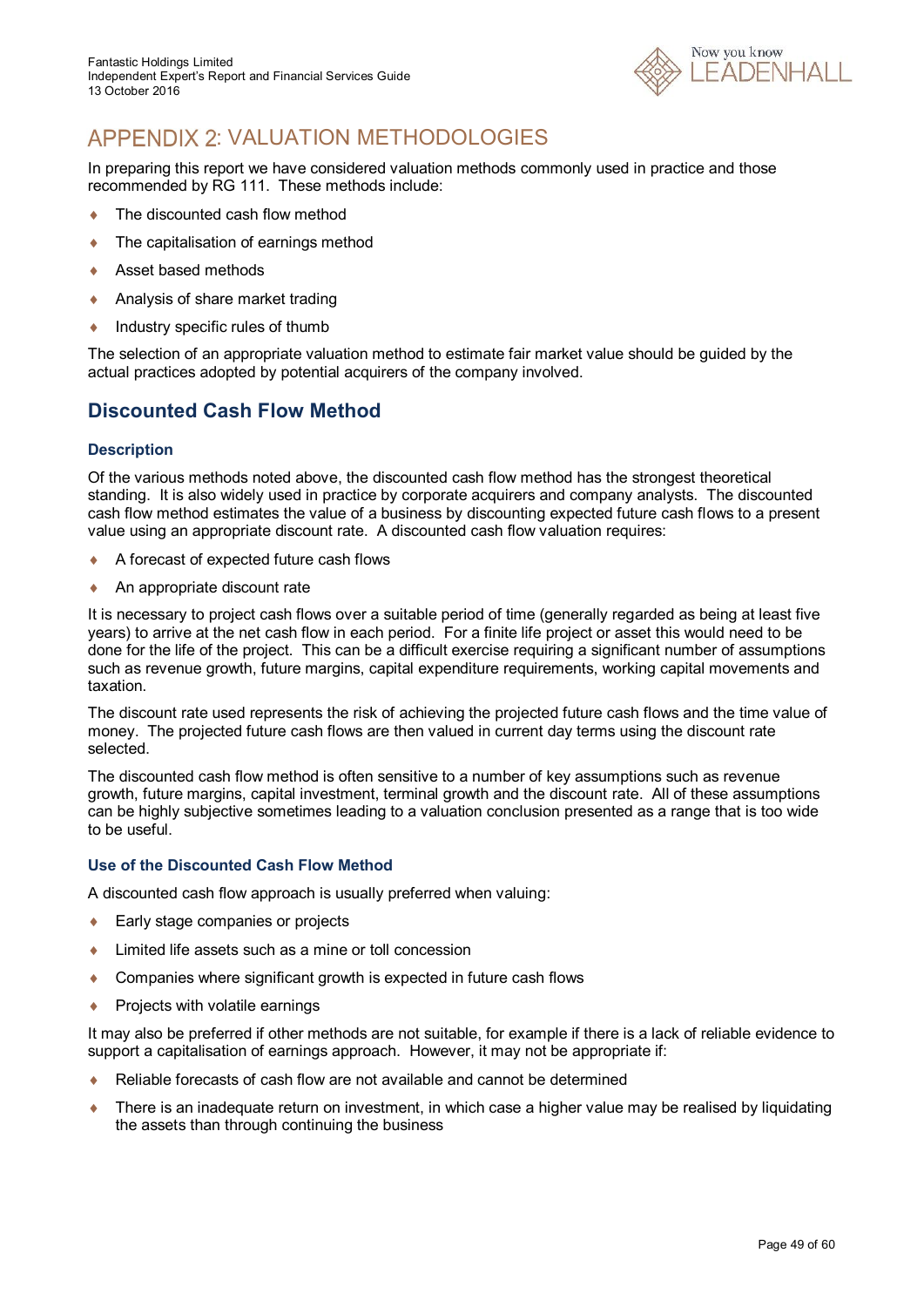

# **Capitalisation of Earnings Method**

#### **Description**

The capitalisation of earnings method is a commonly used valuation methodology that involves determining a future maintainable earnings figure for a business and multiplying that figure by an appropriate capitalisation multiple. This methodology is generally considered a short form of a discounted cash flow, where a single representative earnings figure is capitalised, rather than a stream of individual cash flows being discounted. The capitalisation of earnings methodology involves the determination of:

- A level of future maintainable earnings
- An appropriate capitalisation rate or multiple.

A multiple can be applied to any of the following measures of earnings:

**Revenue** – most commonly used for companies that do not make a positive EBITDA or as a cross-check of a valuation conclusion derived using another method.

**EBITDA** - most appropriate where depreciation distorts earnings, for example in a company that has a significant level of depreciating assets but little ongoing capital expenditure requirement.

**EBITA** - in most cases EBITA will be more reliable than EBITDA as it takes account of the capital intensity of the business.

**EBIT** - whilst commonly used in practice, multiples of EBITA are usually more reliable as they remove the impact of amortisation which is a non-cash accounting entry that does not reflect a need for future capital investment (unlike depreciation).

**NPAT** - relevant in valuing businesses where interest is a major part of the overall earnings of the group (e.g. financial services businesses such as banks).

Multiples of EBITDA, EBITA and EBIT are commonly used to value whole businesses for acquisition purposes where gearing is in the control of the acquirer. In contrast, NPAT (or P/E) multiples are often used for valuing minority interests in a company.

The multiple selected to apply to maintainable earnings reflects expectations about future growth, risk and the time value of money all wrapped up in a single number. Multiples can be derived from three main sources. Using the guideline public company method, market multiples are derived from the trading prices of stocks of companies that are engaged in the same or similar lines of business and that are actively traded on a free and open market, such as the ASX. The merger and acquisition method is a method whereby multiples are derived from transactions of significant interests in companies engaged in the same or similar lines of business. It is also possible to build a multiple from first principles.

#### **Use of the Capitalisation of Earnings Method**

The capitalisation of earnings method is widely used in practice. It is particularly appropriate for valuing companies with a relatively stable historical earnings pattern which is expected to continue. This method is less appropriate for valuing companies or assets if:

- There are no suitable listed company or transaction benchmarks for comparison
- The asset has a limited life
- Future earnings or cash flows are expected to be volatile
- There are negative earnings or the earnings of a business are insufficient to justify a value exceeding the value of the underlying net assets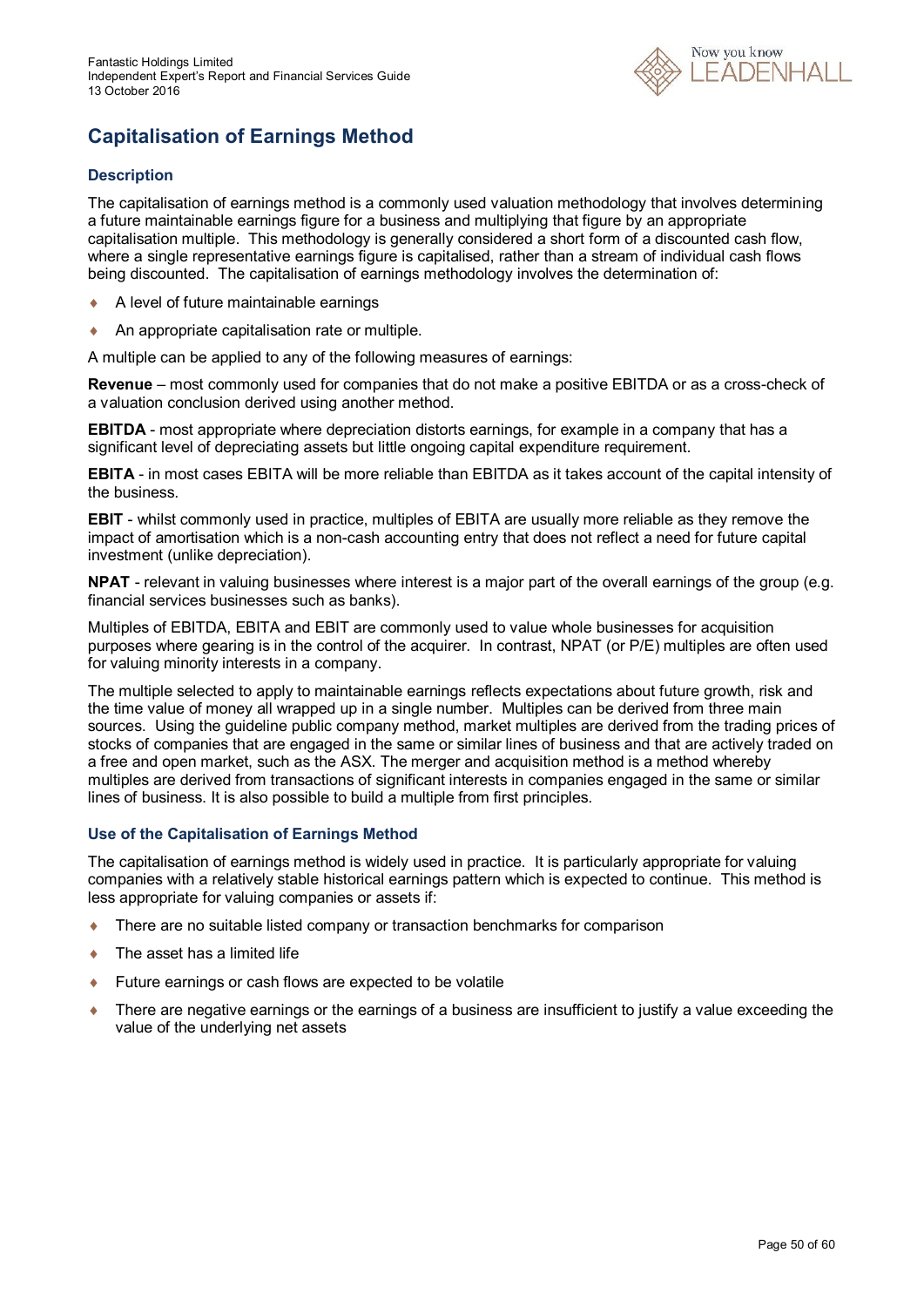

### **Asset Based Methods**

#### **Description**

Asset based valuation methods estimate the value of a company based on the realisable value of its net assets, less its liabilities. There are a number of asset based methods including:

- ◆ Orderly realisation
- **+** Liquidation value
- ◆ Net assets on a going concern basis
- ◆ Replacement cost
- ◆ Reproduction cost

The orderly realisation of assets method estimates fair market value by determining the amount that would be distributed to shareholders, after payment of all liabilities including realisation costs and taxation charges that arise, assuming the company is wound up in an orderly manner. The liquidation method is similar to the orderly realisation of assets method except the liquidation method assumes the assets are sold in a shorter time frame. Since wind up or liquidation of the company may not be contemplated, these methods in their strictest form may not necessarily be appropriate. The net assets on a going concern basis method estimates the market values of the net assets of a company but does not take account of realisation costs.

The asset / cost approach is generally used when the value of the business' assets exceeds the present value of the cash flows expected to be derived from the ongoing business operations, or the nature of the business is to hold or invest in assets. It is important to note that the asset approach may still be the relevant approach even if an asset is making a profit. If an asset is making less than an economic rate of return and there is no realistic prospect of it making an economic return in the foreseeable future, an asset approach would be the most appropriate method.

#### **Use of Asset Based Methods**

An asset-based approach is a suitable valuation method when:

- An enterprise is loss making and is not expected to become profitable in the foreseeable future
- Assets are employed profitably but earn less than the cost of capital
- A significant portion of the company's assets are composed of liquid assets or other investments (such as marketable securities and real estate investments)
- It is relatively easy to enter the industry (for example, small machine shops and retail establishments)

Asset based methods are not appropriate if:

- The ownership interest being valued is not a controlling interest, has no ability to cause the sale of the company's assets and the major holders are not planning to sell the company's assets
- A business has (or is expected to have) an adequate return on capital, such that the value of its future income stream exceeds the value of its assets

### **Analysis of Share Trading**

The most recent share trading history provides evidence of the fair market value of the shares in a company where they are publicly traded in an informed and liquid market. There should also be some similarity between the size of the parcel of shares being valued and those being traded. Where a company's shares are publicly traded then an analysis of recent trading prices should be considered, at least as a cross-check to other valuation methods.

### **Industry Specific Rules of Thumb**

Industry specific rules of thumb are used in certain industries. These methods typically involve a multiple of an operating figure such as eyeballs for internet businesses, numbers of beds for hotels etc. These methods are typically fairly crude and are therefore usually only appropriate as a cross-check to a valuation determined using an alternative method.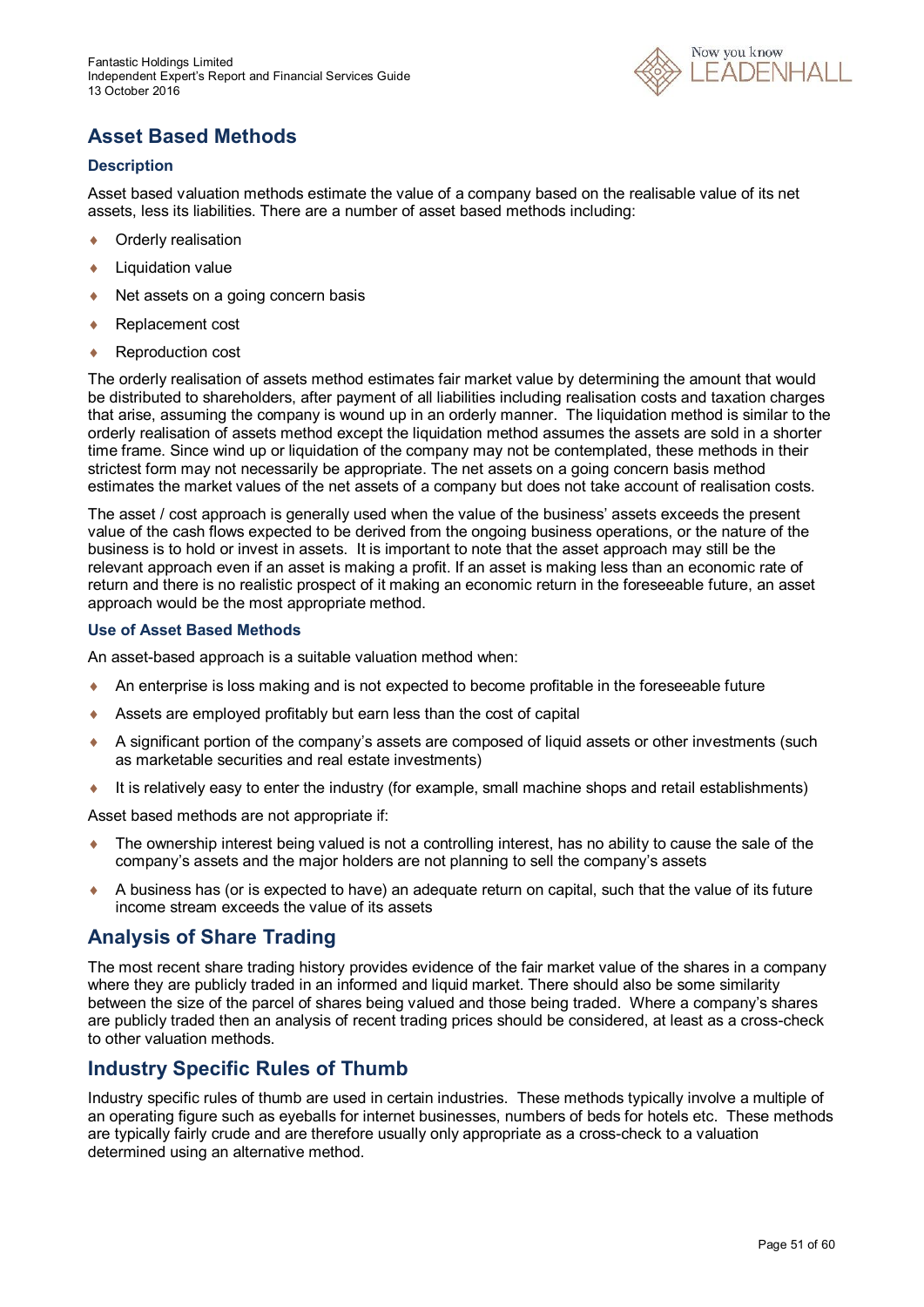

# APPENDIX 3: COMPARABLE ENTITIES

The following company descriptions are extracted from descriptions provided by FactSet.

| <b>Company</b>                               | <b>Description</b>                                                                                                                                                                                                                                                                                                                                                                                                                                                              |
|----------------------------------------------|---------------------------------------------------------------------------------------------------------------------------------------------------------------------------------------------------------------------------------------------------------------------------------------------------------------------------------------------------------------------------------------------------------------------------------------------------------------------------------|
| Adairs Ltd.                                  | Adairs Ltd. engages in the retail of Manchester and homewares. Its retail<br>brands include Adairs, Adairs Kids, and Urban Home Republic. The company<br>was founded in 2010 and is headquartered in Melbourne, Australia.                                                                                                                                                                                                                                                      |
| Baby Bunting Group Ltd.                      | Baby Bunting Group Ltd. is a one stop baby shop, which provides baby<br>products. It offers products of brands, such as mountain buggy, bugaboo, safe-<br>n-sound, phil & teds, babylove, childcare, maclaren, boori, stokke, babybjorn,<br>medela, avent, johnsons, huggies and oricom. Baby Bunting Group was<br>founded by Arnold and Gail Nadelman in 1979 and is headquartered in<br>Dandenong South, Australia.                                                           |
| <b>Bassett Furniture</b><br>Industries, Inc. | Bassett Furniture Industries, Inc. engages in the manufacture and sale of home<br>furnishings. The company was founded by John David Bassett in 1902 and is<br>headquartered in Bassett, VA.                                                                                                                                                                                                                                                                                    |
| <b>Beacon Lighting Group</b><br>Ltd          | Beacon Lighting Group Ltd. engages in the retailing of lighting, ceiling fans,<br>and light globes. The company was founded in 1967 and is headquartered in<br>Mulgrave, Australia.                                                                                                                                                                                                                                                                                             |
| <b>Billabong International</b><br>Limited    | Billabong International Ltd. engages in the marketing, distribution, wholesaling<br>and retailing of apparel, accessories, eyewear, wetsuits and hardgoods in the<br>boardsports sector. Its brands include Billabong, Element, RVCA, VonZipper,<br>Sector 9, Xcel, Tigerlily, Kustom, Honolua and Palmers Surf. Billabong<br>International was founded by Gordon Stanley Merchant and Rena Merchant in<br>1973 and is headquartered in Gold Coast, Australia.                  |
| <b>BMTC Group Inc.</b>                       | BMTC Group, Inc. is a holding company which manages and operates retail<br>sales networks of furniture and household and electronic appliances in<br>Quebec. It sells its products through a network of stores. The company was<br>founded on September 5, 1989 and is headquartered in Montreal East,<br>Canada.                                                                                                                                                               |
| <b>DFS Furniture PLC</b>                     | DFS Furniture Plc designs, manufactures, sells, and delivers upholstered<br>furniture products. It sells its products through a retail network of upholstered<br>furniture stores, as well as through online in the United Kingdom and Ireland.<br>Its business roots back to 1969 when Graham Kirkham founded a single DFS<br>store near Doncaster, United Kingdom. The company was founded in 1969<br>and is headquartered in Doncaster, the United Kingdom.                  |
| <b>Fantastic Holdings</b><br>Limited         | Fantastic Holdings Ltd. engages in the manufacturing, retailing, importing of<br>household furniture. It operates through the following business segments:<br>Retail and Property. The Retail segment comprises businesses that retail<br>locally manufactured and imported household furniture under the Fantastic<br>Furniture, Plush, Original Mattress Factory, Le Cornu and Dare Gallery brands<br>in Australia. Fantastic Holdings is headquartered in Sydney, Australia. |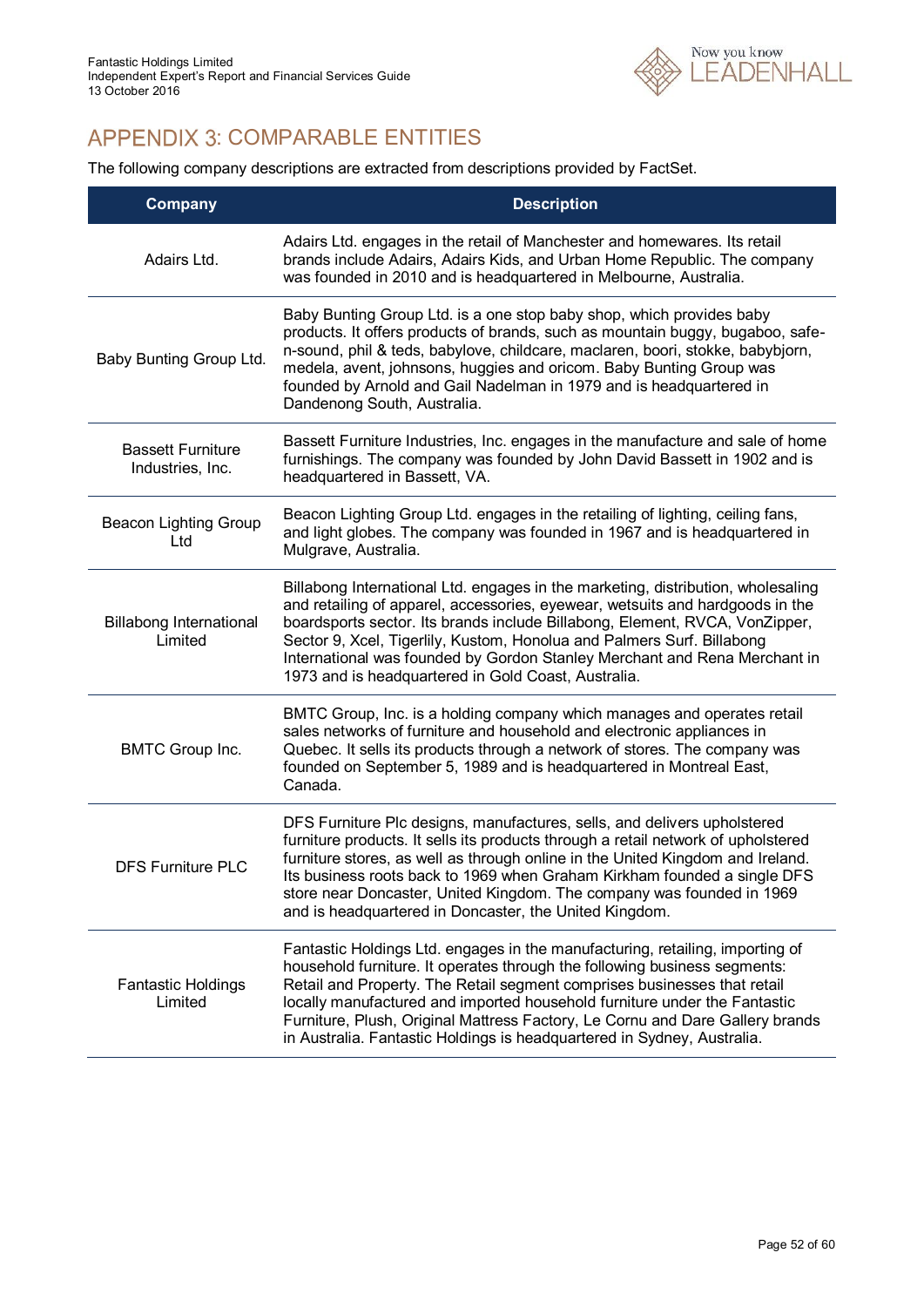

| <b>Company</b>                              | <b>Description</b>                                                                                                                                                                                                                                                                                                                                                                                                                                                                                                                                                                                                                   |
|---------------------------------------------|--------------------------------------------------------------------------------------------------------------------------------------------------------------------------------------------------------------------------------------------------------------------------------------------------------------------------------------------------------------------------------------------------------------------------------------------------------------------------------------------------------------------------------------------------------------------------------------------------------------------------------------|
| Flexsteel Industries, Inc.                  | Flexsteel Industries, Inc. manufactures, imports, and markets residential and<br>commercial upholstered and wooden furniture products. It offers sofas,<br>loveseats, chairs, reclining and rocker-reclining chairs, swivel rockers, sofa<br>beds, convertible bedding units, occasional tables, desks, dining tables and<br>chairs, and bedroom furniture. Its products are used in home, office, hospitality,<br>health care, and other commercial applications. The company was founded in<br>1893 and is headquartered in Dubuque, IA.                                                                                           |
| Harvey Norman<br><b>Holdings Ltd</b>        | Harvey Norman Holdings Ltd. operates and franchises household goods retail<br>stores. The company grants franchises to the independent business operators,<br>as business owners who retail products for the home and office, which include<br>electrical, computers & communications, small appliances, furniture, bedding &<br>manchester, home improvements, lighting and carpet & flooring. The company<br>was founded by Gerald Harvey and Ian John Norman in October 1982 and is<br>headquartered in Sydney, Australia.                                                                                                        |
| <b>Haverty Furniture</b><br>Companies, Inc. | Haverty Furniture Cos., Inc. operates as a specialty retailer of residential<br>furniture and accessories. The company provides a wide selection of products<br>and styles and various brands carried furniture. It operates its business through<br>home furnishings retailing segment. The company offers the bedding product<br>lines, which include Sealy, Serta, Stearns, Foster and Tempur-Pedic. It also<br>provides financing through an internal revolving charge credit plan, as well as a<br>third party finance company. The company was founded by James Joseph<br>Haverty in 1885 and is headquartered in Atlanta, GA. |
| <b>Helloworld Limited</b>                   | Helloworld Ltd. is an integrated travel company, which engages in the selling of<br>international and domestic travel products and services and the operation of a<br>franchised network of travel agents. The company was founded in May 2001<br>and is headquartered in Sydney, Australia.                                                                                                                                                                                                                                                                                                                                         |
| JB Hi-Fi Limited                            | JB Hi-Fi Ltd. engages in the retailing of home consumer products from stand-<br>alone destination sites, shopping centre locations and online stores. It engages<br>in the sale of consumer electronics products and services, which includes<br>televisions, audio equipment, computers, cameras, telecommunications<br>products and services, software, musical instruments, white goods, cooking<br>products, small appliances, digital content and information technology and<br>consulting services. The company was founded by John Barbuto in 1974 and<br>is headquartered in Melbourne, Australia.                           |
| Kathmandu Holdings<br>Limited               | Kathmandu Holdings Ltd. designs, markets and retails clothing and equipment<br>for travel and adventure. It operates through three geographical segments:<br>New Zealand, Australia and the United Kingdom. Its products include<br>waterproof jackets, down jackets, thermals, fleece jackets, shirts, pants, merino<br>apparel and thermals, footwear, socks, packs, bags, sleeping bags, tents,<br>travel and camping accessories. It's products market under the brand name,<br>Kathmandu. The company was founded in 1987 and is headquartered in<br>Christchurch, New Zealand.                                                 |
| Michael Hill International<br>Ltd.          | Michael Hill International Limited manufactures, wholesales, and distributes<br>jewelry. The Company offers rings, pendants, necklaces, bangles, earrings,<br>bracelets, watches, and other accessories. Michael Hill operates stores in New<br>Zealand, Australia, Canada, and the United States. (Source: Bloomberg)                                                                                                                                                                                                                                                                                                               |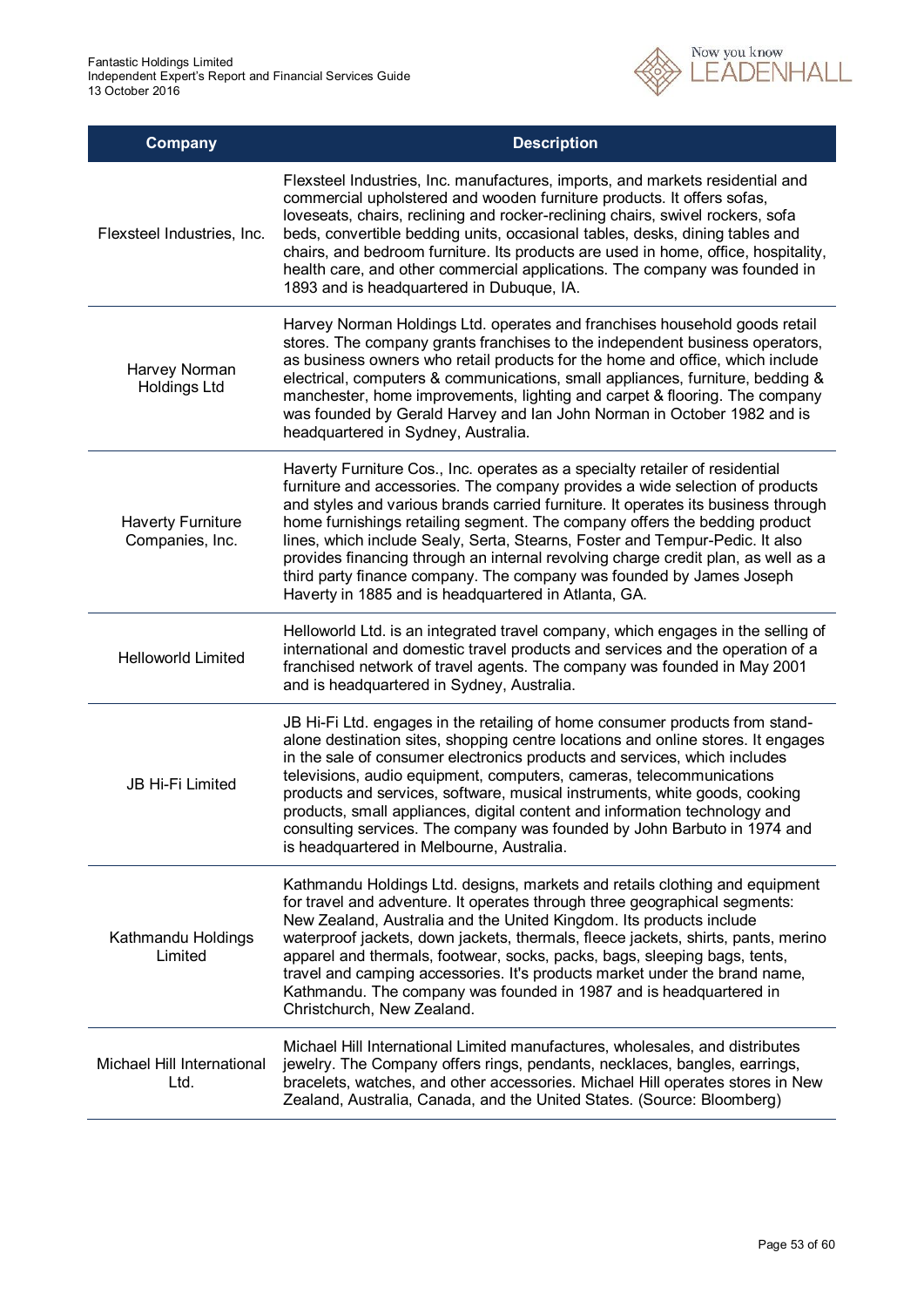

| Company                                   | <b>Description</b>                                                                                                                                                                                                                                                                                                                                                                                                                                                                                                                                                                                            |
|-------------------------------------------|---------------------------------------------------------------------------------------------------------------------------------------------------------------------------------------------------------------------------------------------------------------------------------------------------------------------------------------------------------------------------------------------------------------------------------------------------------------------------------------------------------------------------------------------------------------------------------------------------------------|
| <b>Myer Holdings Limited</b>              | Myer Holdings Ltd. operates department stores. Its core product categories<br>include youth fashion, children's wear, intimate apparel, beauty, fragrance and<br>cosmetics, homewares, electrical goods, toys, fashion accessories and general<br>merchandise. The company's brands portfolio includes Basque, Regatta,<br>Reserve, Trent Nathan, Bauhaus and Australian House and Garden, as well as<br>the new categories, such as sass & bide intimates, Jayson Brunsdon Home,<br>and Leona Edmiston Home. The company was founded by Sidney Myer in<br>1900 and is headquartered in Docklands, Australia. |
| Nick Scali Limited                        | Nick Scali Ltd. is a furniture retailer operating primarily on the east coast of<br>Australia. The principal activities of the company are the sourcing and retailing<br>of household furniture and related accessories. Its products include dining<br>chairs, dining tables, regular lounges, modular lounges, recliner lounges,<br>entertainment units, TV units, coffee tables, side tables, occasional chairs, TV<br>recliner chairs and bar stools. The company was founded by Nicodemo<br>Domenico Scali in 1962 and is headquartered in Lidcombe, Australia.                                          |
| Pier 1 Imports, Inc.                      | Pier 1 Imports, Inc. engages in the provision of retail sales of decorative home<br>furnishings, furniture, and gifts. Its products include decorative home<br>furnishings, dining, kitchen goods, bath, bedding accessories, and specialty<br>items for the home. The company was founded in 1962 and is headquartered<br>in Fort Worth, TX.                                                                                                                                                                                                                                                                 |
| <b>RCG Corporation</b><br>Limited         | RCG Corp. Ltd. operates as an investment holding company, which owns and<br>operates a number of footwear businesses. It operates through its subsidiaries,<br>which include The Athlete's Foot Australia Pty Itd., and RCG Brands Pty Ltd.<br>The Athlete's Foot Australia Pty Ltd. is a retailer of athletic footwear. The RCG<br>Brands Pty Ltd. is a wholesale and distribution company, which distributes the<br>Merrell, Cushe and CAT brands of footwear and apparel. The company was<br>founded on February 23, 2004 and is headquartered in Sydney, Australia.                                       |
| <b>Specialty Fashion Group</b><br>Limited | Specialty Fashion Group Ltd. engages in the retailing of women's clothing in<br>Australia, New Zealand, South Africa, and the United States. It offers its<br>products through various brands, such as Millers, Crossroads, Katies,<br>Autograph, Rivers and City Chic. The company was founded by Arnold lan<br>Miller and Sara Miller in 1993 and is headquartered in Alexandria, Australia.                                                                                                                                                                                                                |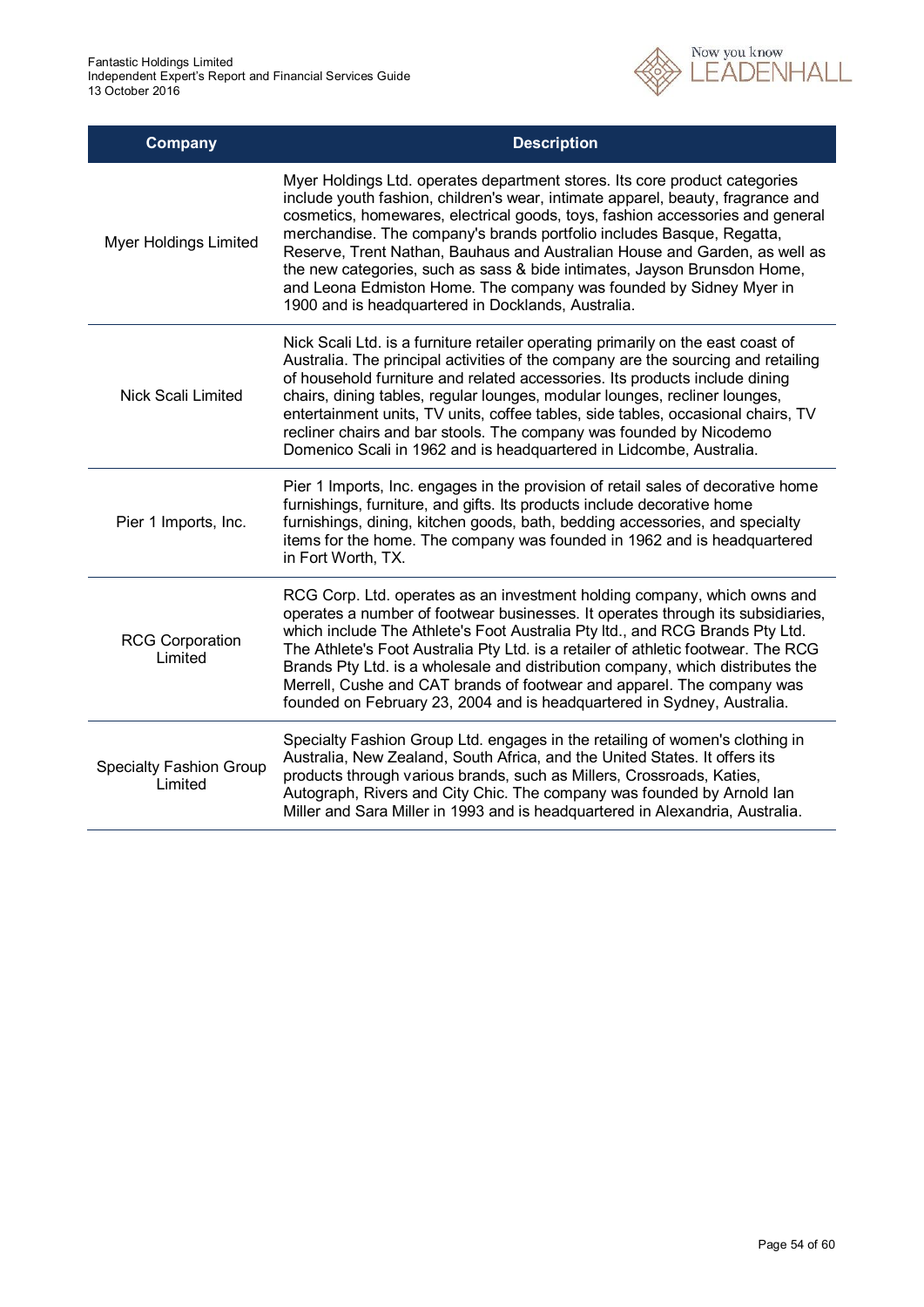

# APPENDIX 4: CONTROL PREMIUM

#### **Background**

The difference between the control value and the liquid minority value is the control premium. The opposite of a control premium is a minority discount (also known as a discount for lack of control). A control premium is said to exist because the holder of a controlling stake has several rights that a minority holder does not enjoy (subject to shareholders agreements and other legal constraints), including:

- ◆ Appoint or change operational management
- Appoint or change members of the board
- Determine management compensation
- Determine owner's remuneration, including remuneration to related party employees
- ◆ Determine the size and timing of dividends
- ♦ Control the dissemination of information about the company
- Set strategic focus of the organisation, including acquisitions, divestments and any restructuring
- Set the financial structure of the company (debt / equity mix)
- ◆ Block any or all of the above actions

The most common approach to quantifying a control premium is to analyse the size of premiums implied from prices paid in corporate takeovers. Another method is the comparison between prices of voting and non-voting shares in the same company. We note that the size of the control premium should generally be an outcome of a valuation and not an input into one, as there is significant judgement involved.

### **Takeover Premiums**

#### **Dispersion of premiums**

The following chart shows the spread of premiums paid in takeovers between 2005 and 2015. We note that these takeover premiums may not be purely control premiums, for example the very high premiums are likely to include synergy benefits, while the very low premiums may be influenced by share prices rising in anticipation of a bid.





This chart highlights the dispersion of premiums paid in takeovers. The chart shows a long tail of high premium transactions, although the most common recorded premium is in the range of 20% to 30%, with approximately 60% of all premiums falling in the range of 0% to 40%.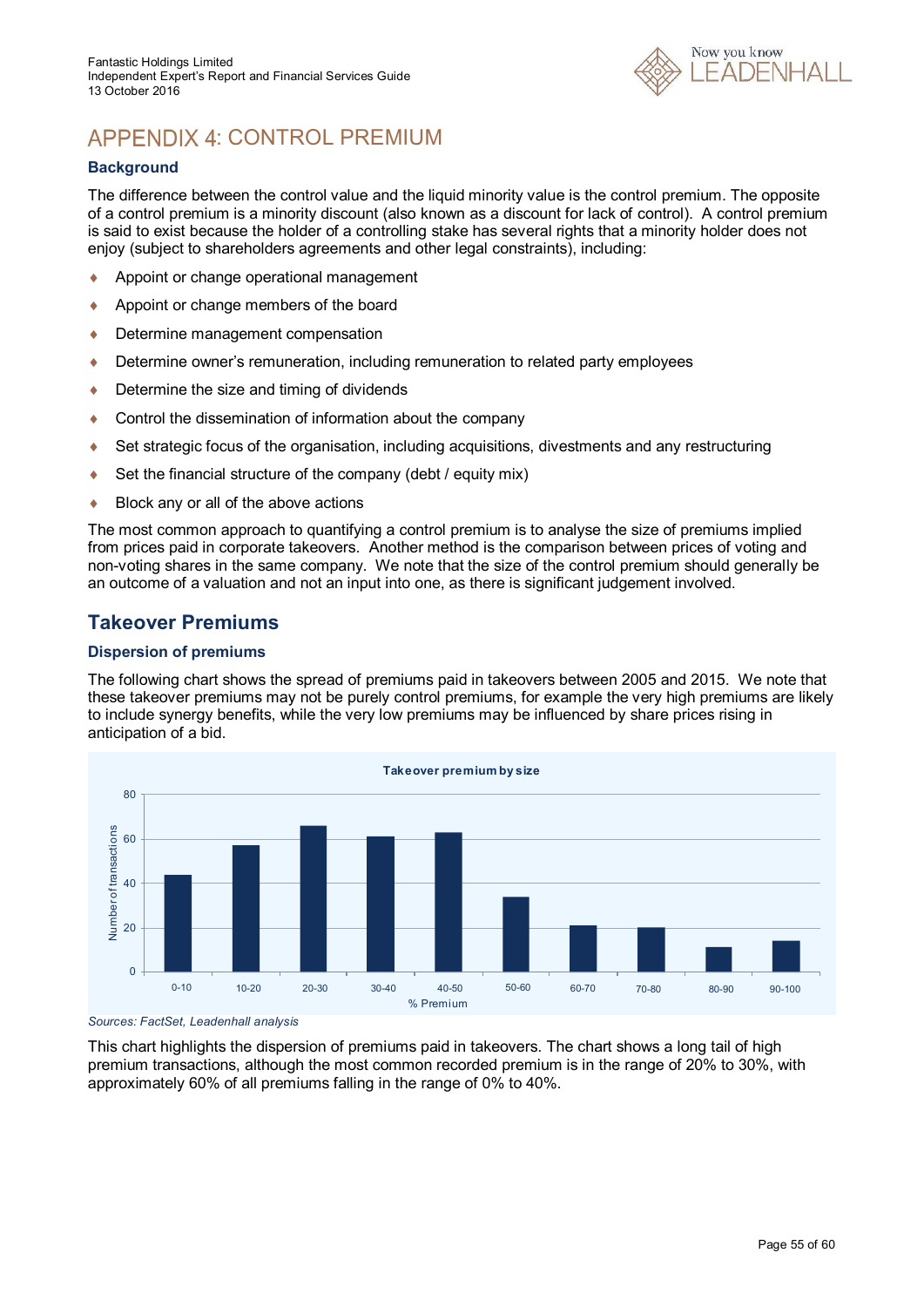

#### **Premiums over time**

The following chart shows the average premium paid in completed takeovers compared to the price one month before the initial announcement.



*Sources: FactSet, Leadenhall analysis*

The chart indicates that while premiums vary over time, there is no clearly discernible pattern. The mean is higher than the median due to a small number of high premiums.

#### **Premiums by industry**

The following chart shows the average takeover premium by industry, compared to the share price one month before the takeover was announced. Most industries show an average premium of 20% to 50%.





A number of industries have fairly high averages which have been impacted by specific transactions as set out below:

- **Producer Manufacturing:** includes two transactions with control premiums over 100%. The average premium is 25% lower when these transactions are excluded.
- **Technology Services:** includes four transactions with control premiums in excess of 100%. The average premium is 30% lower when these transactions are excluded.
- **Industrial Services:** includes two transactions with control premiums in excess of 100%. The average premium is 30% lower when these transactions are excluded.
- **Energy Minerals:** includes six transactions with control premiums in excess of 100%. The average premium is 20% lower when these transactions are excluded.
- **Commercial Services:** includes four transactions with control premiums in excess of 100%. The average premium is 20% lower when these transactions are excluded.
- **Health Services:** includes one transaction with a control premium of 183%. The average premium is 20% lower when this transaction is excluded.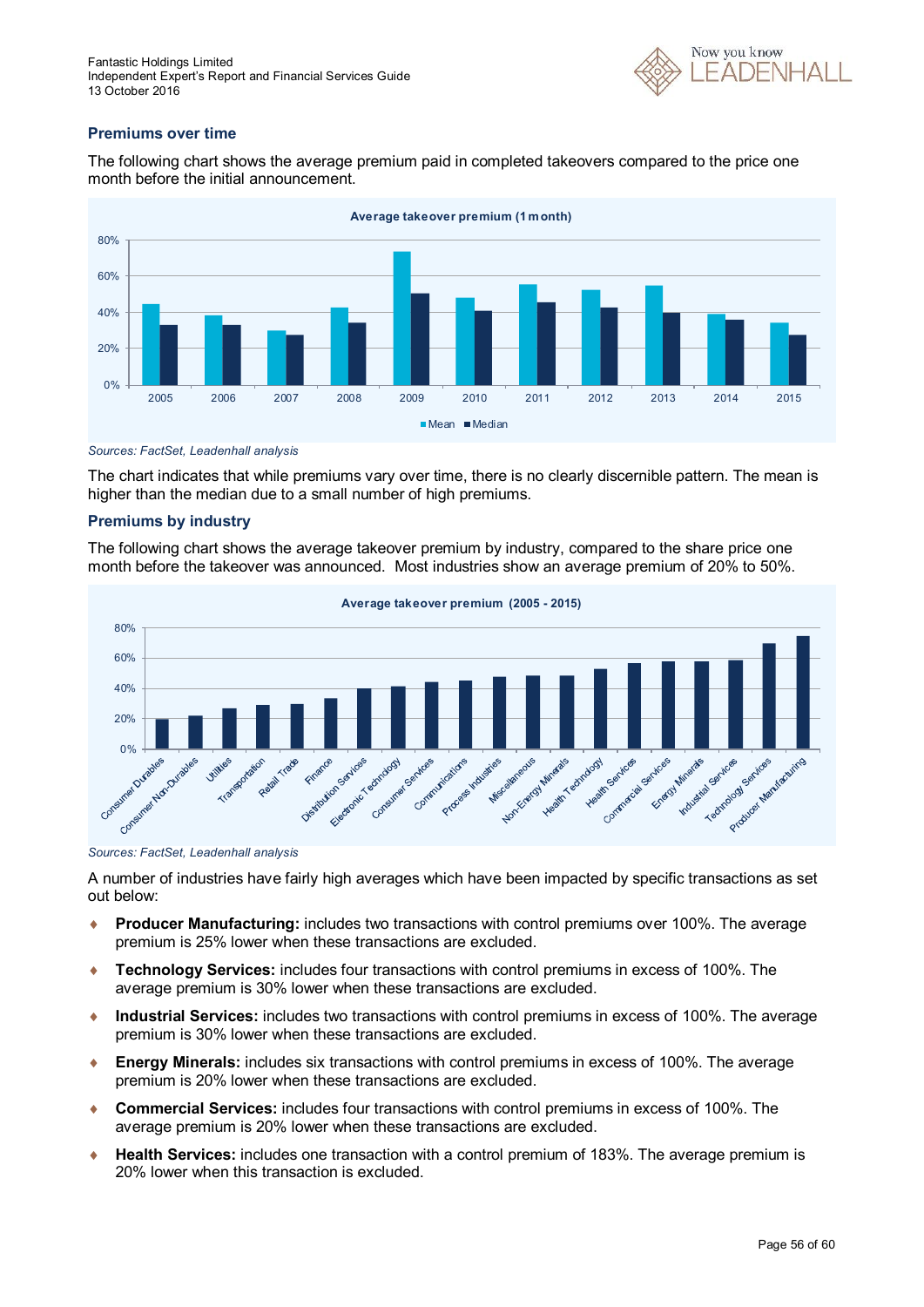

Key factors that generally lead to higher premiums being observed are more than one party presenting a takeover offer, favourable trading conditions in certain industries (e.g. recent mining and tech booms), when the price includes special value and scrip offers where the price of the acquiring entity's shares increases between announcement and completion.

### **Industry Practice**

In Australia, industry practice is to apply a control premium in the range of 20% to 40%, as shown in the following list quoting ranges noted in various independent experts' reports.

- $\bullet$  Deloitte 20% to 40%
- Ernst & Young 20% to 40%
- Grant Samuel 20% to 35%
- KPMG 25% to 40%
- ◆ Lonergan Edwards 30 to 35%
- PwC 20% to 40%

The range of control premiums shown above is consistent with most academic and professional literature published by leading valuation experts.

### **Alternative View**

Whilst common practice is to accept the existence of a control premium, in the order of 20% to 40%, certain industry practitioners (particularly in the US) disagree with the validity of this conclusion. Those with an alternate view point to the fact that very few listed companies are acquired each year as evidence that 100% of a company is not necessarily worth more than the proportionate value of a small interest. The reason we see some takeovers at a premium is that if a company is not well run, there is a control premium related to the difference in value between a hypothetical well run company and the company being run as it is.

### **Impact of Methodologies Used**

The requirement for an explicit valuation adjustment for a control premium depends on the valuation methodology and approach adopted and the level of value to be examined. It may be necessary to apply a control premium to the value of a liquid minority value to determine the control value. Alternatively, in order to estimate the value of a minority interest, it may be necessary to apply a minority discount to a proportional interest in the control value of the company.

#### **Discounted cash flow**

The discounted cash flow methodology generally assumes control of the cash flows generated by the assets being valued. Accordingly, such valuations reflect a premium for control. Where a minority value is sought a minority discount must therefore be applied. The most common exception to this is where a discounted dividend model has been used to directly determine the value of an illiquid minority holding.

#### **Capitalisation of earnings**

Depending on the type of multiple selected, the capitalisation of earnings methodology can reflect a control value (transaction multiples) or a liquid minority value (listed company trading multiples).

#### **Asset based methodologies**

Asset based methodologies implicitly assume control of the assets being valued. Accordingly, such valuations reflect a control value.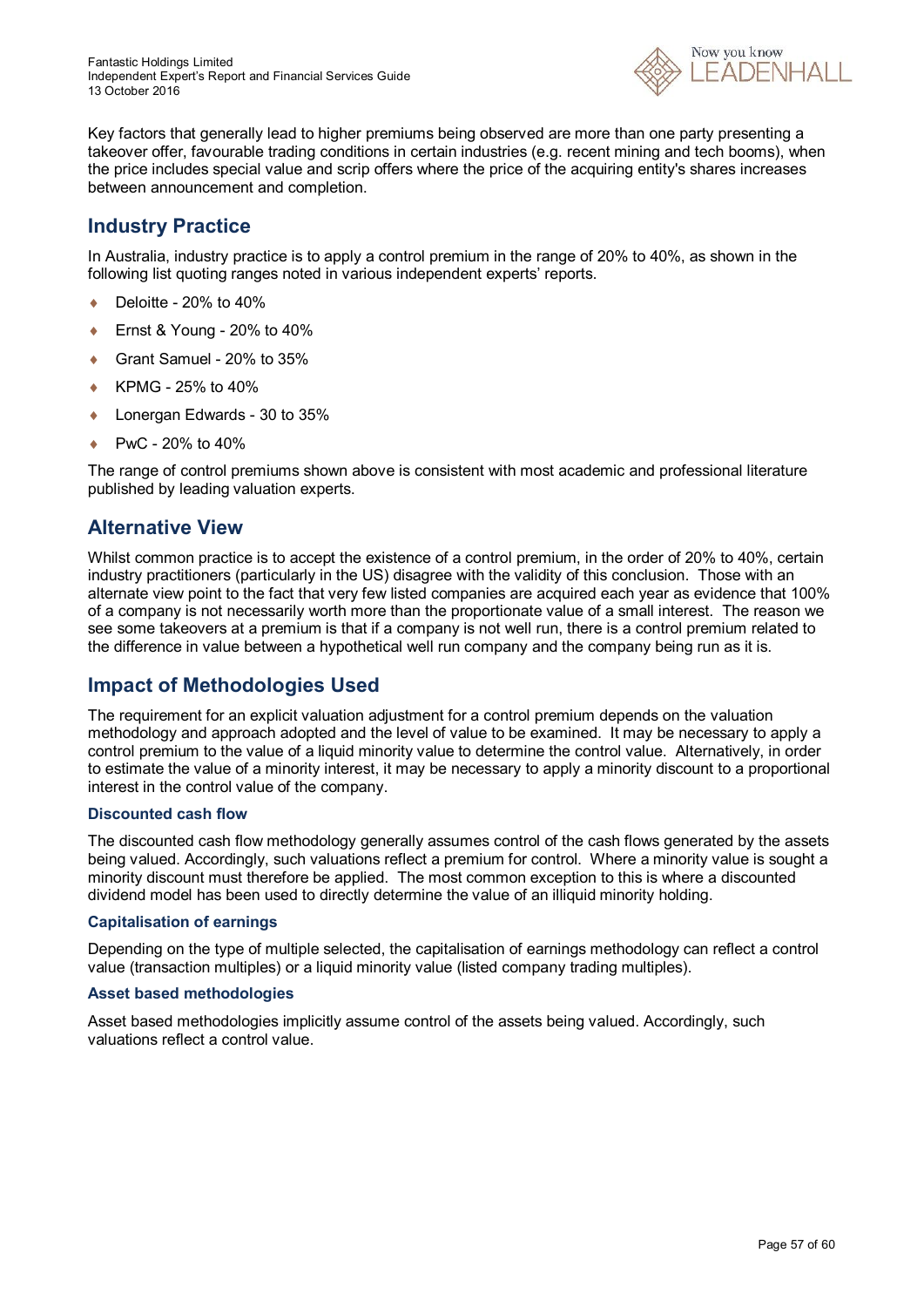

### **Intermediate Levels of Ownership**

There are a number of intermediate levels of ownership between a portfolio interest and 100% ownership. Different levels of ownership/strategic stakes will confer different degrees of control and rights as shown below.

- 90% can compulsory purchase remaining shares if certain conditions are satisfied
- ◆ 75% power to pass special resolutions
- $\rightarrow$   $>$  50% gives control depending on the structure of other interests (but not absolute control)
- $\rightarrow$  25% ability to block a special resolution
- > 20% power to elect directors, generally gives significant influence, depending on other shareholding blocks
- < 20% generally has only limited influence

Conceptually, the value of each of these interests lies somewhere between the portfolio value (liquid minority value) and the value of a 100% interest (control value). Each of these levels confers different degrees of control and therefore different levels of control premium or minority discount.

#### **50%**

For all practical purposes, a 50% interest confers a similar level of control to holdings of greater than 50%, at least where the balance of the shares are listed and widely held. Where there are other significant holders, such as in a 50/50 joint venture, 50% interests involve different considerations depending upon the particular circumstances.

Strategic parcels do not always attract a control premium. In fact, if there is no bidder, the owner may be forced to sell the shares through the share market, usually at a discount to the prevailing market price. This reflects the fact that the sale of a parcel of shares significantly larger than the average number of shares traded on an average day in a particular stock generally causes a stock overhang, therefore there is more stock available for sale than there are buyers for the stock and in order to clear the level of stock available, the share price is usually reduced by what is referred to as a blockage discount.

#### **20% to 50%**

Holdings of less than 50% but more than 20% can confer a significant degree of influence on the owner. If the balance of shareholders is widely spread, a holding of less than 50% can still convey effective control of the business. However, it may not provide direct ownership of assets or access to cash flow. This level of holding has a strategic value because it may allow the holder significant influence over the company's management, possibly additional access to information and a board seat.

#### **<20%**

1

Holdings of less than 20% are rarely considered strategic and would normally be valued in the same way as a portfolio interest given the stake would not be able to pass any ordinary or special resolution on their own if they were against the interests of the other shareholders. Depending on the circumstances, a blockage discount may also apply.

As explained above, the amount of control premium or minority discount that would apply in specific circumstances is highly subjective. In relation to the appropriate level of control premium, Aswath Damodaran<sup>1</sup> notes "the value of controlling a firm has to lie in being able to run it differently (and better)". A controlling shareholder will be able to implement their desired changes. However, it is not certain that a noncontrolling shareholder would be able to implement changes they desired. Thus, following the logic of Damodaran and the fact that the strategic value of the holding typically diminishes as the level of holding decreases, the appropriate control premium for a non-controlling shareholder should be lower than that control premium for a controlling stake.

*<sup>1</sup> Aswath Damodaran is a Professor of Finance at the Stern School of Business at New York University, where he teaches corporate finance and equity valuation. He has written several books on equity valuation, as well as corporate finance and investment. He is also widely published in leading finance journals.*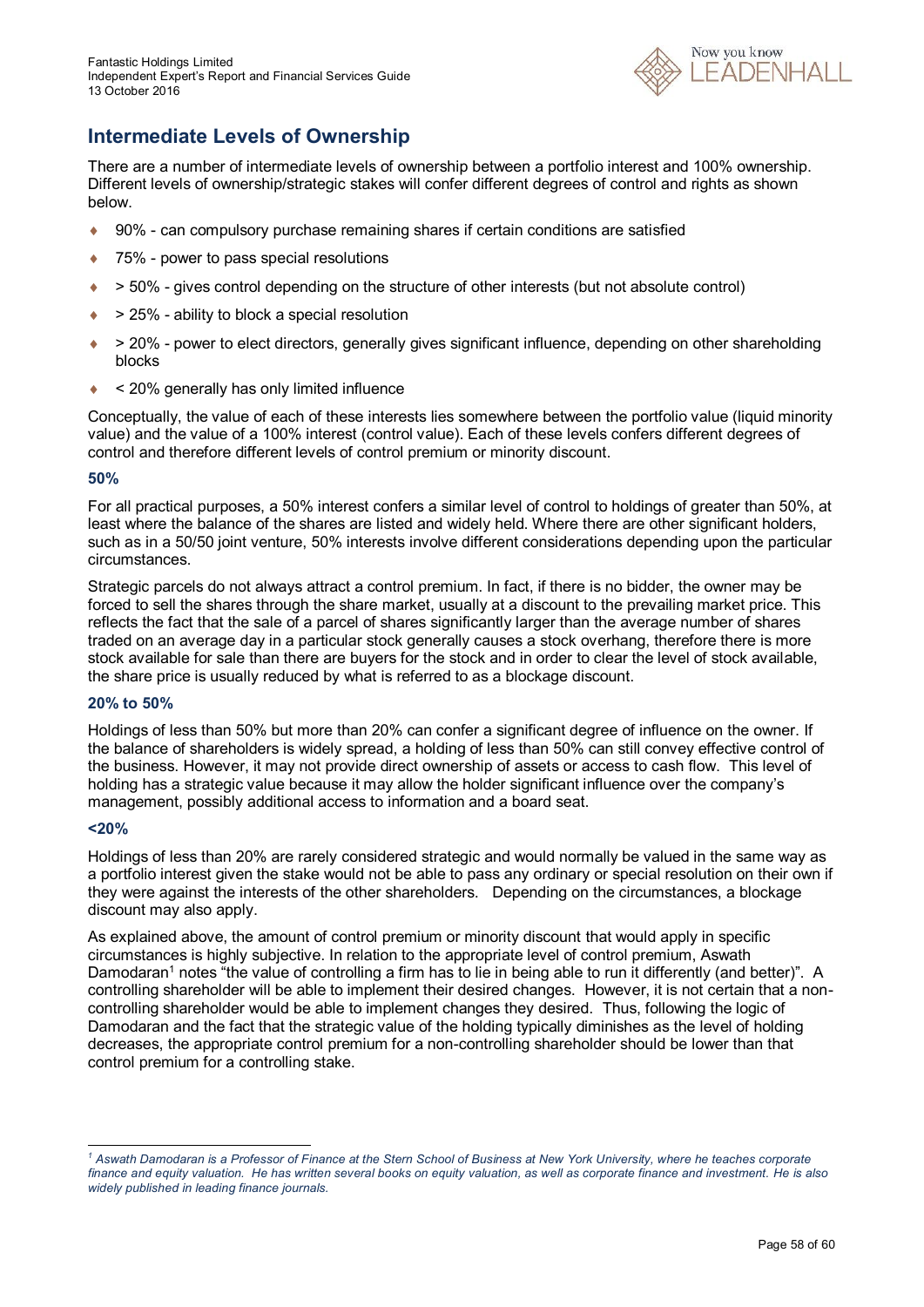

#### **Key Factors in Determining a Reasonable Control Premium**

Key factors to consider in determining a reasonable control premium include:

- ◆ Size of holding Generally, larger stakes attract a higher control premium
- **Other holdings** The dispersion of other shareholders is highly relevant to the ability for a major shareholder to exert control. The wider dispersed other holdings are, the higher the control premium
- **Industry premiums** Evidence of premiums recently paid in a given industry can indicate the level of premium that may be appropriate
- **Size** medium sized businesses in a consolidating industry are likely to be acquired at a larger premium than other businesses
- **Dividends** a high dividend payout generally leads to a low premium for control
- **Gearing** a company that is not optimally geared may attract a higher premium than otherwise, as the incoming shareholder has the opportunity to adjust the financing structure
- ◆ **Board** the ability to appoint directors would increase the control premium attaching to a given parcel of shares. The existence of independent directors would tend to decrease the level of premium as this may serve to reduce any oppression of minority interests and therefore support the level of the illiquid minority value
- **Shareholders agreement** the existence and contents of a shareholders agreement, with any protection such as tag along and drag along rights offered to minority shareholders lowers the appropriate control premium